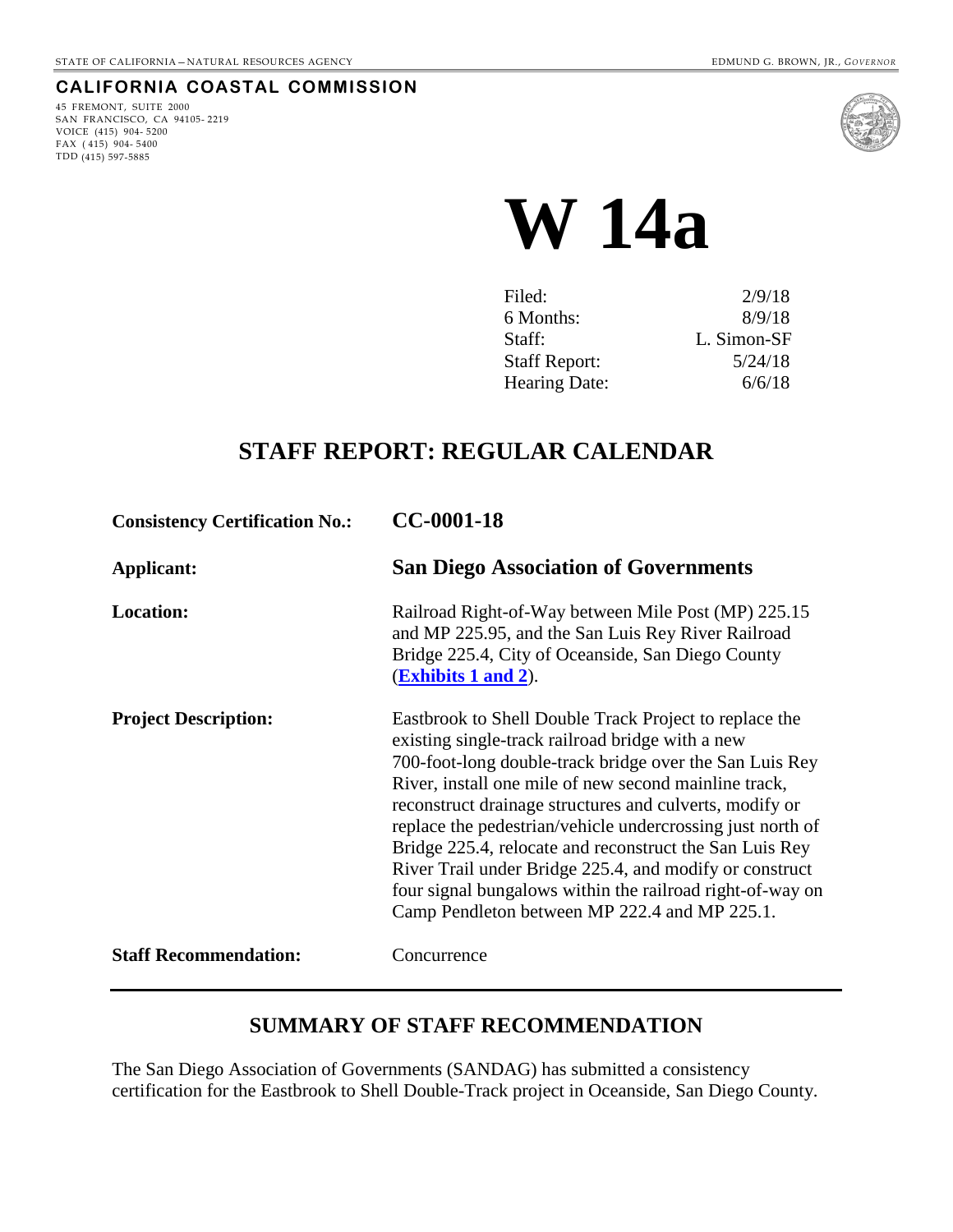The project includes construction of one mile of railroad double-track, replacement of the 93 year-old single-track San Luis Rey River railroad bridge with a double-track bridge, modification to the San Luis Rey River Trail where it passes underneath the bridge, modification or construction of trackway signal bungalows in the railroad right-of-way in Camp Pendleton, and new and replacement track signal systems and drainage improvements.

This project is listed as one of several "Mid-Term Phase" projects within the multi-decade "North Coast Corridor Public Works Plan and Transportation and Resource Enhancement Program" approved by the Commission in August of 2014 as a comprehensive program of transportation, community, and resources enhancement projects within the northern portion of the San Diego County coastline. Mid-Term phase projects, including the proposed project, are generally scheduled for implementation during the 2021-2030 time period. The subject consistency certification is the first of two such submittals to be made by SANDAG for the proposed project. A second consistency certification will be submitted to the Commission prior to the start of project construction and when SANDAG has: (1) secured funding for project construction; and (2) developed a mitigation program for unavoidable project effects on wetland and other environmentally sensitive habitat. The second consistency certification will include updated biological resource and habitat evaluations, updated calculations of project habitat impacts, and a mitigation program for those impacts.

The project involves wetland fill and development within environmentally sensitive habitat areas (ESHA). Because the double tracking would increase rail capacity, it cannot be considered an incidental public service. It is therefore not an allowable use under the Coastal Act wetland policy (Section 30233(a)). It is also not a use "dependent on the resources" and is therefore inconsistent with the environmentally sensitive habitat policy (Section 30240). The project is consistent with the alternatives and mitigation tests of these policies; nevertheless, it could only be found consistent with the Coastal Act through the "conflict resolution" provision contained in Section 30007.5, as discussed below.

The project includes adequate measures to protect water quality and would reduce automobile congestion, miles traveled, energy consumption, air emissions, and non-point source pollutants into nearby water bodies. The project would maintain and enhance public access by expanding the rail line used by SANDAG and other rail services, which in turn helps to reduce automobile traffic on I-5 in an area where this freeway supports public access and recreation. The project is therefore consistent with the public access and transit, water quality, air quality, and energy conservation policies of the Coastal Act (Sections 30210, 30213, 30252, 30231, 30232, and 30253).

The project creates a conflict between the allowable use tests of the wetland and ESHA policies on the one hand, and the public access and transit, water quality, air quality, and energy conservation policies of the Coastal Act on the other. The project is similar to a number of previous SANDAG double tracking projects which the Commission determined could be concurred with using the conflict resolution section of the Coastal Act. More fundamentally, the Commission has already established the policy basis for the subject project qualifying for, and being found consistent with, Section 30007.5, through its review of the North Coast Corridor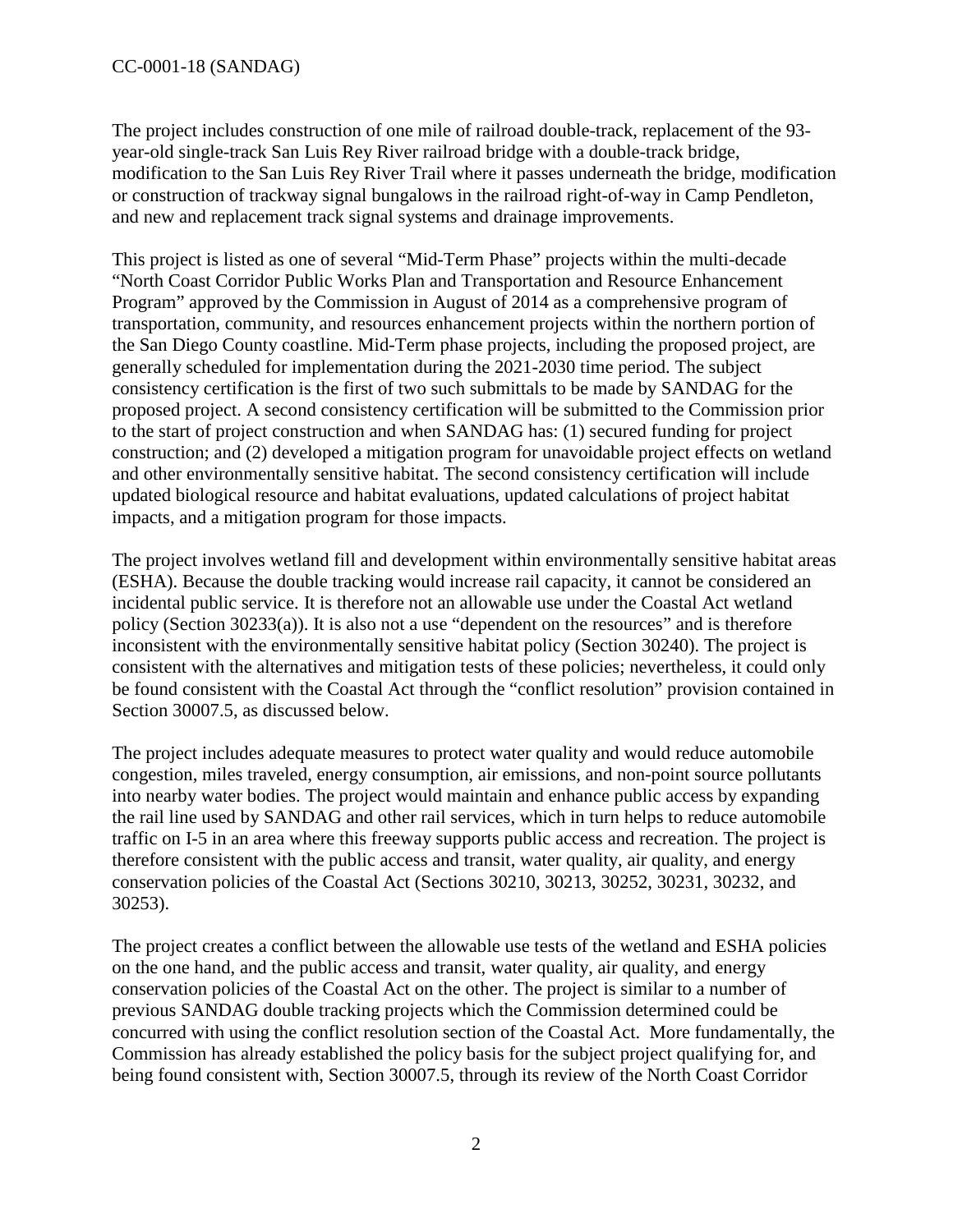Public Works Plan/Transportation and Resource Enhancement Program (NCC PWP/TREP - CC-0002-14/PWP-6-NCC-13-0203-1).

The staff therefore recommends that the Commission **concur** with SANDAG's consistency certification CC-0001-18 because authorization of the project would, on balance, be most protective of significant coastal resources and consistent with the conflict resolution policy of the Coastal Act (Section 30007.5). The motion and resolution are on **Page 5** of this report. The standard of review for this consistency certification is the Chapter 3 policies of the Coastal Act.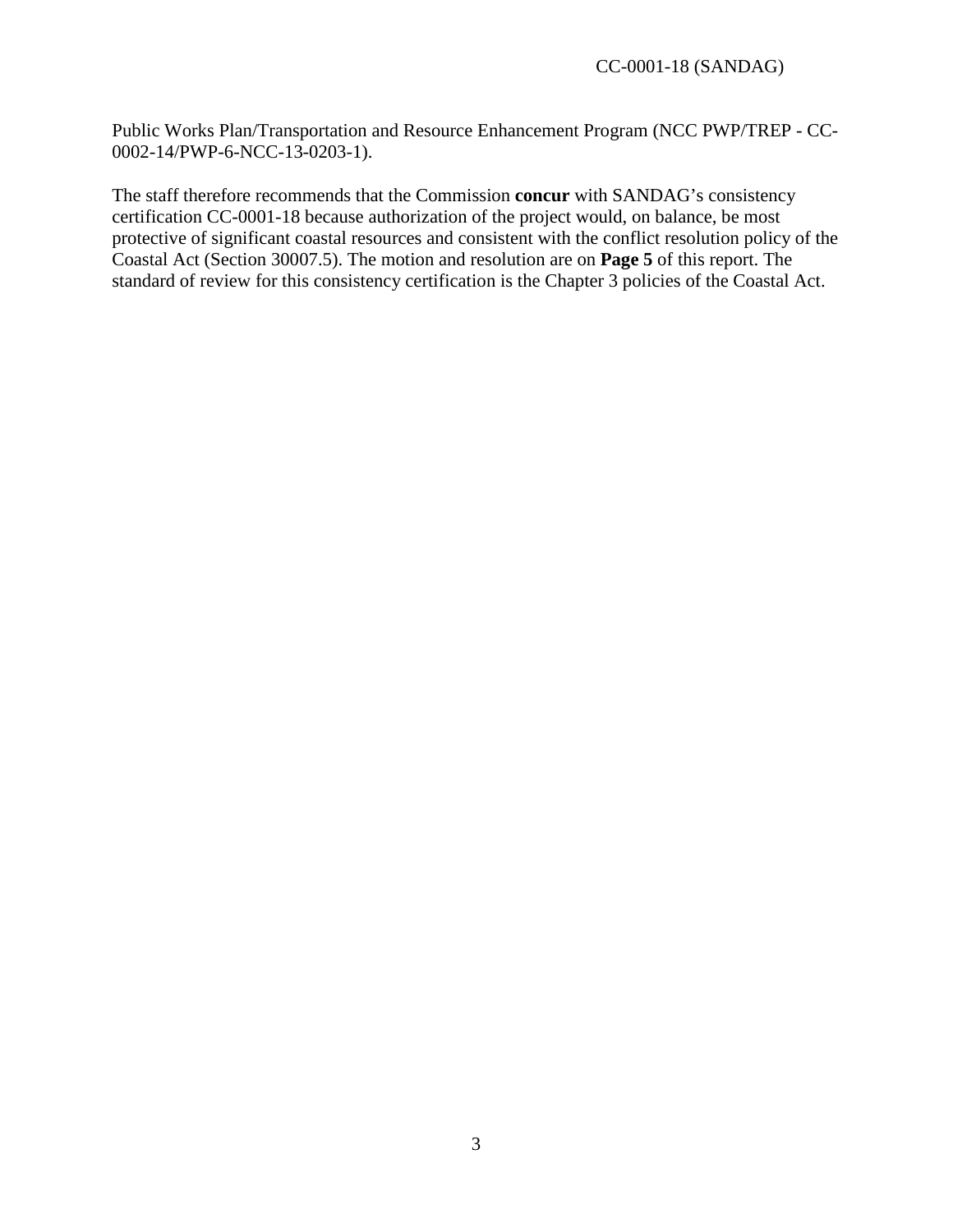# **TABLE OF CONTENTS**

|             | <b>APPLICANT'S CONSISTENCY CERTIFICATION</b> |    |
|-------------|----------------------------------------------|----|
|             |                                              |    |
|             |                                              |    |
|             |                                              |    |
|             |                                              |    |
|             |                                              |    |
| D.          |                                              |    |
| Е.          |                                              |    |
| $F_{\cdot}$ |                                              |    |
| G.          |                                              |    |
| Н.          |                                              |    |
|             |                                              | 27 |
|             |                                              | 31 |
| K.          |                                              | 31 |
|             |                                              |    |
|             |                                              |    |

### **[SUBSTANTIVE FILE DOCUMENTS.](#page-42-0).....................................................**43

### **EXHIBITS**

- Exhibit  $1$  Regional Map
- [Exhibit 2](https://documents.coastal.ca.gov/reports/2018/6/W14a/W14a-6-2018-exhibits.pdf)  Project Area Map
- Exhibit  $3$  Air Photo of Project Area
- [Exhibit 4](https://documents.coastal.ca.gov/reports/2018/6/W14a/W14a-6-2018-exhibits.pdf)  Bridge Photo to Southwest
- [Exhibit 5](https://documents.coastal.ca.gov/reports/2018/6/W14a/W14a-6-2018-exhibits.pdf)  Bridge Photo to Northwest
- [Exhibit 6](https://documents.coastal.ca.gov/reports/2018/6/W14a/W14a-6-2018-exhibits.pdf)  Bridge Construction Plan
- [Exhibit 7](https://documents.coastal.ca.gov/reports/2018/6/W14a/W14a-6-2018-exhibits.pdf)  Existing and Proposed Bridge Plans
- Exhibit  $8$  Proposed Bridge and Pier Plans
- [Exhibit 9](https://documents.coastal.ca.gov/reports/2018/6/W14a/W14a-6-2018-exhibits.pdf)  Temporary Work Berm Plan
- [Exhibit 10](https://documents.coastal.ca.gov/reports/2018/6/W14a/W14a-6-2018-exhibits.pdf)  Temporary Work Berm Profile
- [Exhibit 11](https://documents.coastal.ca.gov/reports/2018/6/W14a/W14a-6-2018-exhibits.pdf)  San Luis Rey River Trail Realignment Plan
- [Exhibit 12](https://documents.coastal.ca.gov/reports/2018/6/W14a/W14a-6-2018-exhibits.pdf)  Coastal Act Wetlands
- [Exhibit 13](https://documents.coastal.ca.gov/reports/2018/6/W14a/W14a-6-2018-exhibits.pdf)  Coastal Act Wetlands Impacts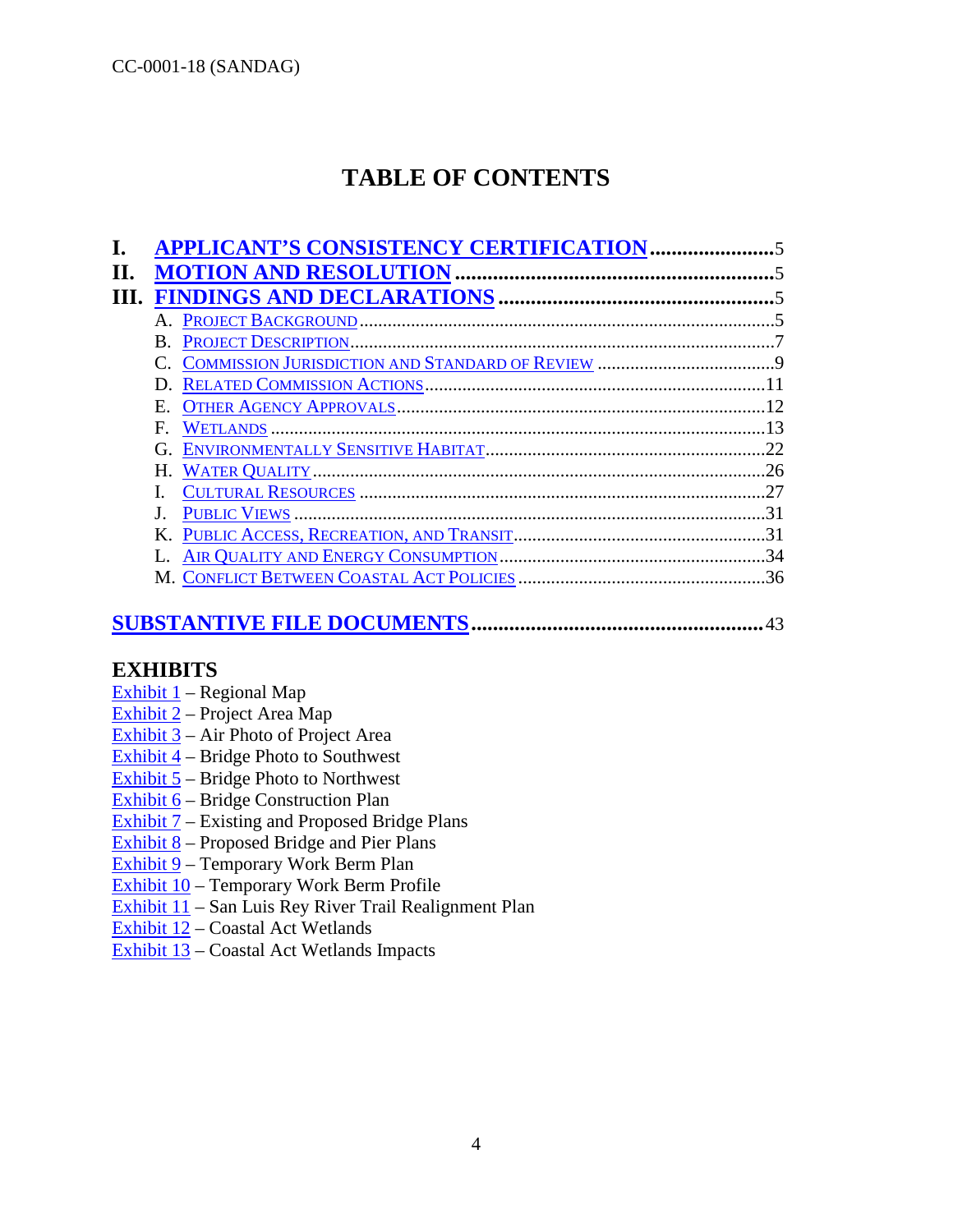## <span id="page-4-0"></span>**I. APPLICANT'S CONSISTENCY CERTIFICATION**

The San Diego Association of Governments (SANDAG) has certified that the proposed activity (CC-0001-18) complies with the California Coastal Management Program (CCMP) and will be conducted in a manner consistent with that program.

## <span id="page-4-1"></span>**II. MOTION AND RESOLUTION**

### **Motion:**

*I move that the Commission concur with consistency certification CC-0001-18.* 

Staff recommends a **YES** vote on the motion. Passage of this motion will result in an agreement with the certification and adoption of the following resolution and findings. An affirmative vote of a majority of the Commissioners present is required to pass the motion.

### **Resolution:**

 $\ddot{\phantom{a}}$ 

*The Commission hereby concurs with consistency certification CC-0001-18 by SANDAG on the grounds that the project is consistent with the enforceable policies of the California Coastal Management Program.* 

## <span id="page-4-2"></span>**III. FINDINGS AND DECLARATIONS**

### <span id="page-4-3"></span>**A. PROJECT BACKGROUND**

The proposed Eastbrook to Shell double-track (EBSDT) project includes construction of one mile of railroad double-track and replacement of the 93-year-old San Luis Rey River railroad bridge within the LOSSAN (Los Angeles – San Diego – San Luis Obispo) railroad corridor (**[Exhibits 1-3](https://documents.coastal.ca.gov/reports/2018/6/W14a/W14a-6-2018-exhibits.pdf)**). The corridor includes a 60-mile segment extending from Orange County to downtown San Diego through the coastal cities of Oceanside, Carlsbad, Encinitas, Solana Beach, Del Mar, and San Diego. Sections of the corridor date back to the 1880s and approximately half of the corridor is single-track. The San Diego County portion of the corridor is shared by commuter and intercity passenger and freight rail services. Amtrak's Pacific Surfliner trains provide intercity passengers with stations in downtown San Diego, Solana Beach, and Oceanside that connect the region to the rest of the nation. The North County Transit District's (NCTD) Coaster commuter trains operate south from Oceanside to downtown San Diego, serving the cities of Carlsbad, Encinitas, Solana Beach, and San Diego. The Burlington Northern Santa Fe (BNSF) Railway is the freight rail operator on the corridor, operating trains from the Port of San Diego north. $<sup>1</sup>$  $<sup>1</sup>$  $<sup>1</sup>$ </sup>

<span id="page-4-4"></span><sup>&</sup>lt;sup>1</sup> The San Diego Association of Governments (SANDAG) is the agency that constructs railroad infrastructure in the San Diego County area of the LOSSAN Corridor. NCTD (North County Transit District) owns the railroad right-of-way in the San Diego County LOSSAN Corridor and also operates the Coaster commuter train service between Oceanside and San Diego.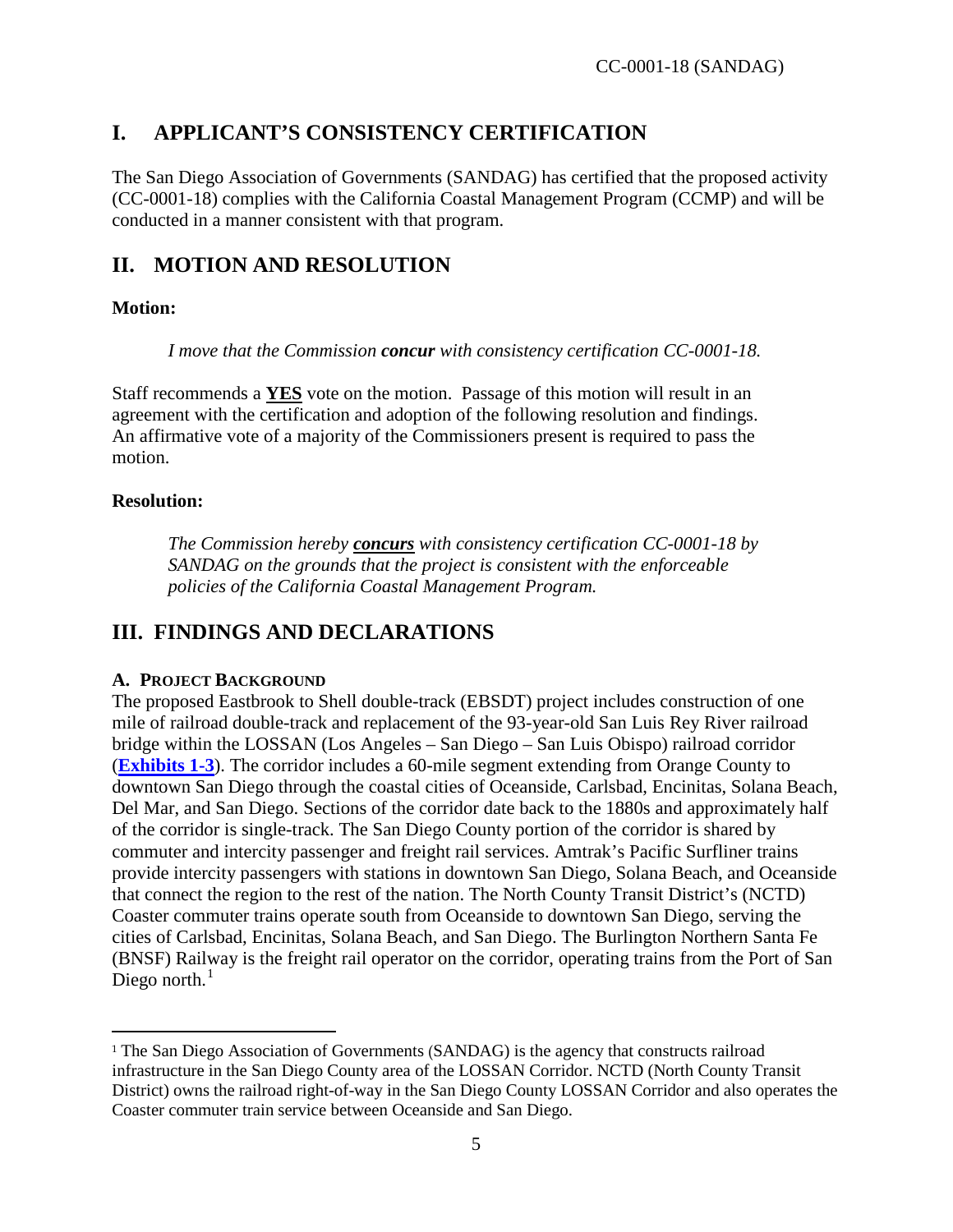SANDAG states that the purpose of the proposed project is to:

*. . . improve commuter and freight rail services and reduce conflicts leading to train idling and delays . . . the project is consistent with the purpose of the LOSSAN North Corridor Strategic Plan (Caltrans, 2007) to develop a faster, safer and more reliable rail system that provides enhanced capacity in response to increased freight and passenger travel demand between Los Angeles, Orange and San Diego Counties.* 

SANDAG reports that the project is part of a package of recommended actions addressed in the *LOSSAN Program Environmental Impact Report/Environmental Impact Statement (EIR/EIS)* adopted by the California Department of Transportation (Caltrans) and the Federal Railroad Administration (FRA) in 2009, and is consistent with *San Diego Forward: The Regional Plan* (SANDAG 2015), the *2050 Regional Transportation Plan* (SANDAG 2011), the *Infrastructure Development Plan for the LOSSAN Rail Corridor in San Diego County* (SANDAG 2013), and the *San Diego Regional Transportation Improvement Plan* (SANDAG 2014). SANDAG reports that the proposed project is not yet funded for construction and that it remains one of the midterm railroad improvement projects, currently scheduled for construction during the 2021-2030 time period.

The rail corridor is double-tracked immediately to the north and south of the project area, and the proposed project would replace the existing one-mile-long section of single-track located between existing sections of double-track. SANDAG describes the need for proposed doubletrack projects throughout the LOSSAN corridor:

*The existing single track in the Proposed Action area constrains the movement of trains by creating a bottleneck for trains traveling along the rail corridor. Only a single train at a time can travel along the stretch of single track, causing other trains to wait at either end of the single track section, resulting in delays and reducing the attractiveness of passenger rail as a travel mode choice. In the event of a track outage on a single track section, coastal rail service in San Diego County would be shut down until the track could be placed back into service. Double track eliminates the delays currently associated with trains waiting at a passing track for others to clear a single-tracked section and with any single track outage. Elimination of these types of delays would provide for a more consistent operating schedule for trains, greatly increasing on-time performance and reliability, as well as the movement of people and goods through the San Diego County portion of the LOSSAN Corridor.* 

SANDAG also notes in the consistency certification that the EBSDT project is needed in order to accommodate the forecasted doubling of train trips in the corridor by the year 2030:

*As stated in the 2013 Infrastructure Development Plan (SANDAG, 2013), the EBSDT is a mid-term priority project required to support the goal of a 101 train weekday schedule in the LOSSAN corridor. Adding approximately one mile of double track, including replacing the bridge across the San Luis Rey*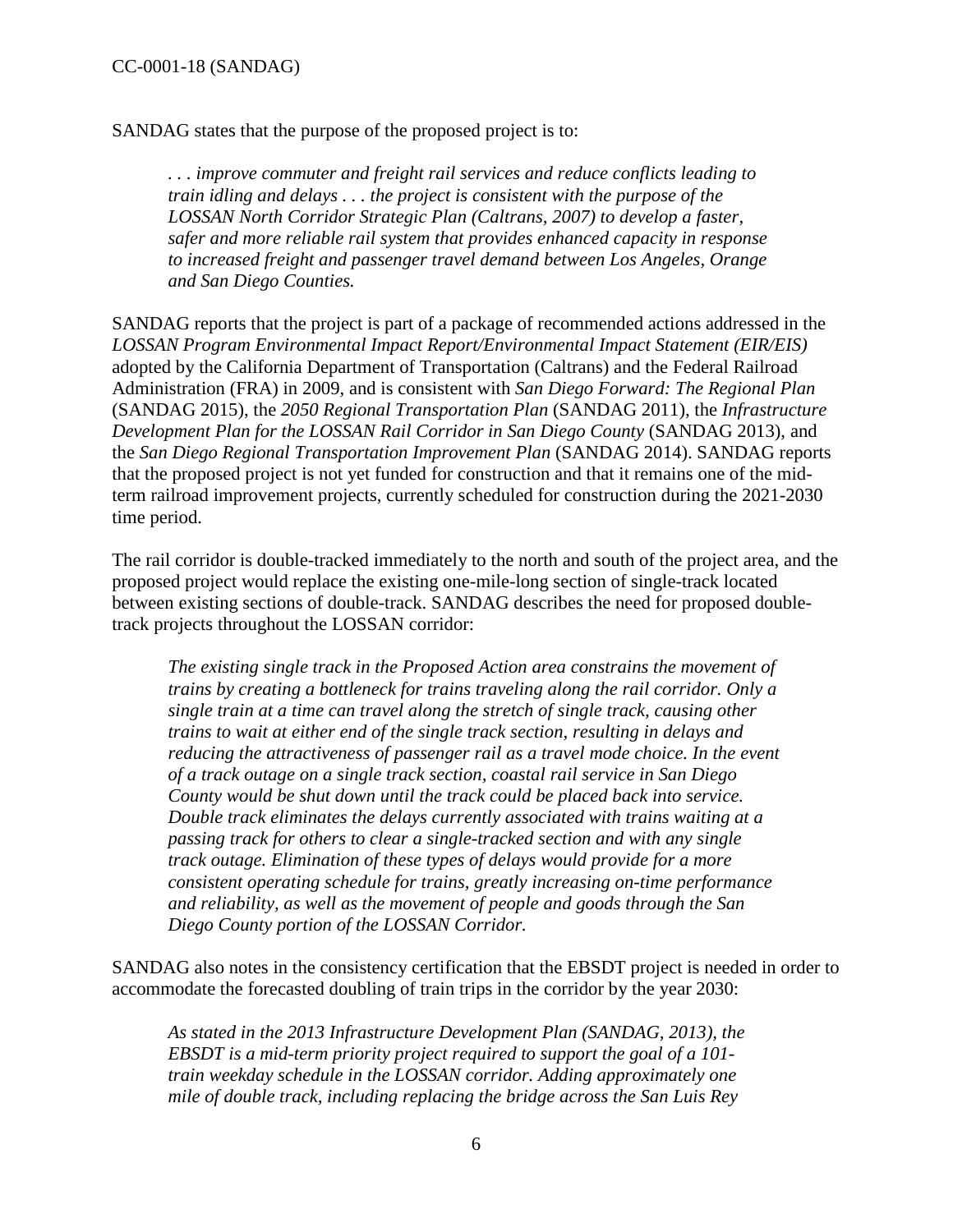*River with a double track bridge, will substantially increase the railroad's schedule, reliability, enhance operational flexibility, increase capacity and level of service and raise the track above the 100-year flood elevation (including sea level rise).* 

The consistency certification states that replacing the 93-year-old steel single-track bridge across the San Luis Rey River (**[Exhibits 4 and 5](https://documents.coastal.ca.gov/reports/2018/6/W14a/W14a-6-2018-exhibits.pdf)**) with a double-track concrete bridge will substantially increase the railroad's schedule and operational flexibility, increase capacity and level of service, and raise the track above the 100-year flood elevation including anticipated sea level rise.

#### <span id="page-6-0"></span>**B. PROJECT DESCRIPTION**.

SANDAG proposes to construct railroad track improvements, generally between Milepost (MP) 225.15 and MP 225.95, in the City of Oceanside (**[Exhibits 1-3](https://documents.coastal.ca.gov/reports/2018/6/W14a/W14a-6-2018-exhibits.pdf)**). The primary project features are one mile of double track and a new double-track bridge over the San Luis Rey River. Exhibits to this report illustrate the bridge plans (**[Exhibits 6-8](https://documents.coastal.ca.gov/reports/2018/6/W14a/W14a-6-2018-exhibits.pdf)**), the temporary construction berm and trestle plans (**[Exhibits 9-10](https://documents.coastal.ca.gov/reports/2018/6/W14a/W14a-6-2018-exhibits.pdf)**), and the San Luis Rey River Trail realignment plan (**[Exhibit 11](https://documents.coastal.ca.gov/reports/2018/6/W14a/W14a-6-2018-exhibits.pdf)**). The consistency certification provides the following information on the project elements:

#### Double-Track Segment:

*The proposed one mile of second track would be installed generally parallel to the existing single track and is located entirely within the coastal zone. At the southern end of the project footprint two crossovers would be installed. Between MP 225.95 and MP 225.75, the second track would be located on the western side of the existing track. At the Surfrider Way at-grade crossing signal, modifications and minor roadway work would be required. At MP 225.75, approximately 1,100 feet north of the Surfrider Way at-grade crossing, the existing track would begin to shift east of its current location, and at approximately 1,500 feet north of the Surfrider Way crossing (MP 225.75), both of the proposed new tracks would be located to the east of the existing track. Between MP 225.75 and MP 225.35, the two proposed tracks would remain on the east side of the existing track. The two tracks would begin to shift back to the existing track approximately 400 feet south of the Harbor Drive overcrossing. The proposed track would merge with the existing track and the new section of double tracks would end just south of the Harbor Drive overcrossing. The project would be built generally at grade (with some areas of extensive fill) and would be constructed within the existing railroad ROW, although minor roadway improvements will occur within City of Oceanside property at Surfrider Way. Some retaining walls would be necessary along the tracks. The project also would reconstruct drainage structures and lengthen drainage culverts.* 

#### San Luis Rey River Bridge

*The proposed double track replacement bridge over the San Luis Rey River (Bridge (BR) 225.4) would be approximately 700 feet long. Piers within the river*  would be generally parallel to the current flow of the river. After completion of *the proposed bridge, the existing bridge and piers located to the west of the newly constructed bridge would be removed.* (**[Exhibits 6-8](https://documents.coastal.ca.gov/reports/2018/6/W14a/W14a-6-2018-exhibits.pdf)**)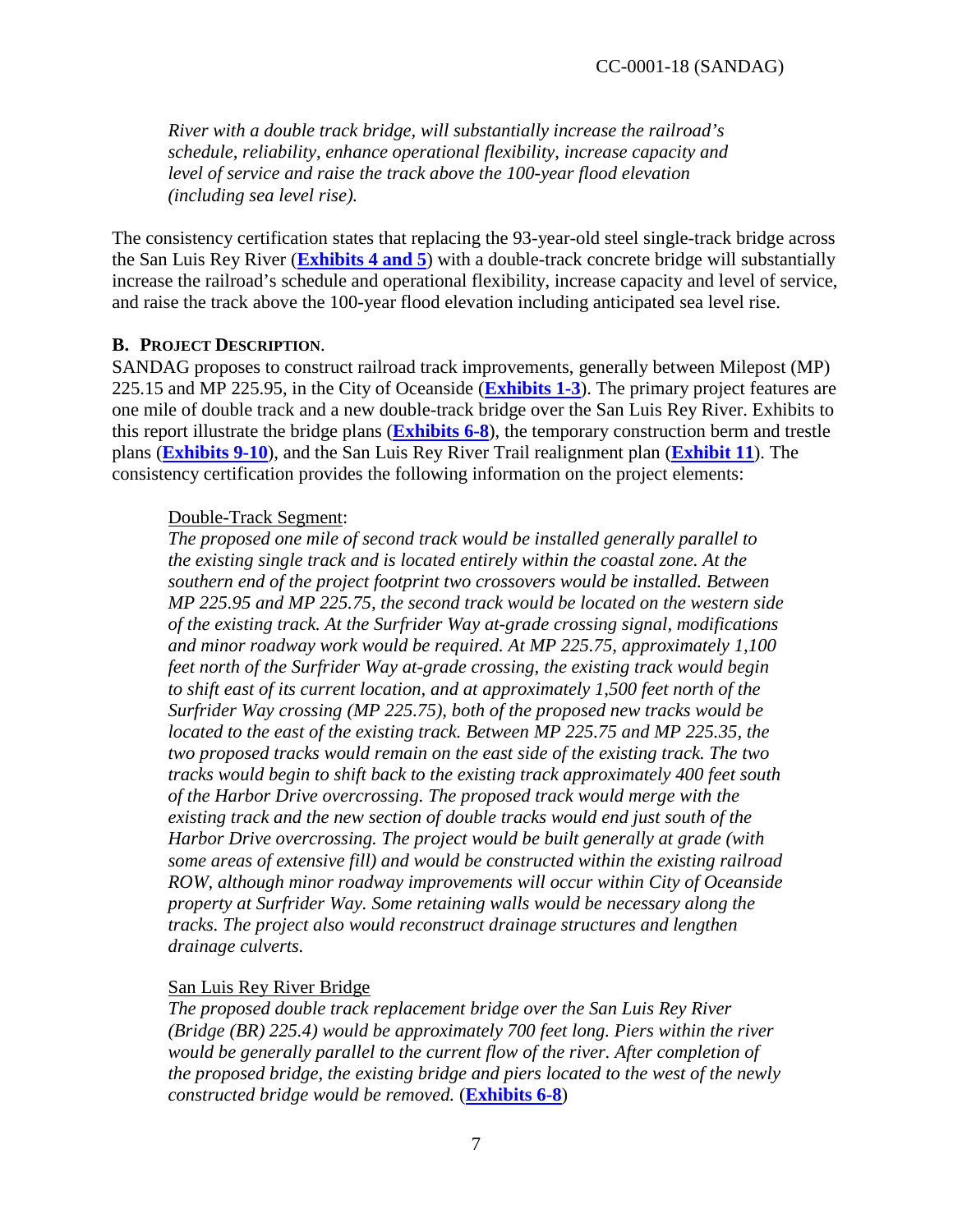#### Pedestrian Undercrossing

*The pedestrian/vehicle undercrossing (BR 225.33, located just north of the San Luis Rey River Bridge) that connects the Oceanside Harbor to the Oceanside Harbor parking lot located east of the tracks, would be modified or replaced under the proposed action.* 

#### San Luis Rey River Trail

*To accommodate the replacement of BR 225.4 and the shifting of the tracks, a portion of the San Luis Rey River Trail (a paved bike trail), which crosses under the existing bridge within the railroad ROW, would be relocated and reconstructed. Modifications (i.e., re-striping) to the existing parking lot just north of the river and east of the existing track also would be necessary due to the need to widen the adjacent slope to the west of the parking lot to accommodate double tracking.*(**[Exhibit 11](https://documents.coastal.ca.gov/reports/2018/6/W14a/W14a-6-2018-exhibits.pdf)**)

#### Trackway Signals

*In addition, the proposed action would include the modification and/or construction of four signal bungalows, located at MP 222.40, MP 223.35, MP 224.05, and 225.10 within the railroad ROW in Camp Pendleton. The construction footprint for the signal bungalows would be no larger than 90-foot by 50-foot in area and access would be along existing access roads.*

#### Construction Staging and Access

*The project footprint also would include proposed laydown and construction access areas needed during the construction period. These areas would be located within existing parking lots in areas outside the existing NCTD ROW.* 

The consistency certification provides additional details regarding construction of the San Luis Rey River double-track bridge 225.4 (**[Exhibits 9 and 10](https://documents.coastal.ca.gov/reports/2018/6/W14a/W14a-6-2018-exhibits.pdf)**):

*The double track bridge would be constructed in a single phase, offline from the existing bridge, to maintain rail service during construction and decrease the duration of construction in the San Luis Rey River. To further minimize the duration of work within the river, a combination of temporary earthen berm and construction trestle platform is proposed to accommodate construction equipment and activities.*

*To provide a stable working surface above the high tide elevation, a temporary earthen berm consisting of clean sandy soil covered with a stabilized rock ballast surface will be installed. The work berm would be roughly 300 feet long north of and 90 feet long south of the open water channel. The top working area of berm would be about 70 feet wide and extend beneath the new bridge to allow installation of the cast-in-drilled-hole (CIDH) piles. Temporary access mats, such as composite, metal, geotextile/geocell or timber mats, may be used in addition to the earthen berm to distribute the loads from heavy equipment to protect the existing ground and provide a stable working surface. A temporary construction*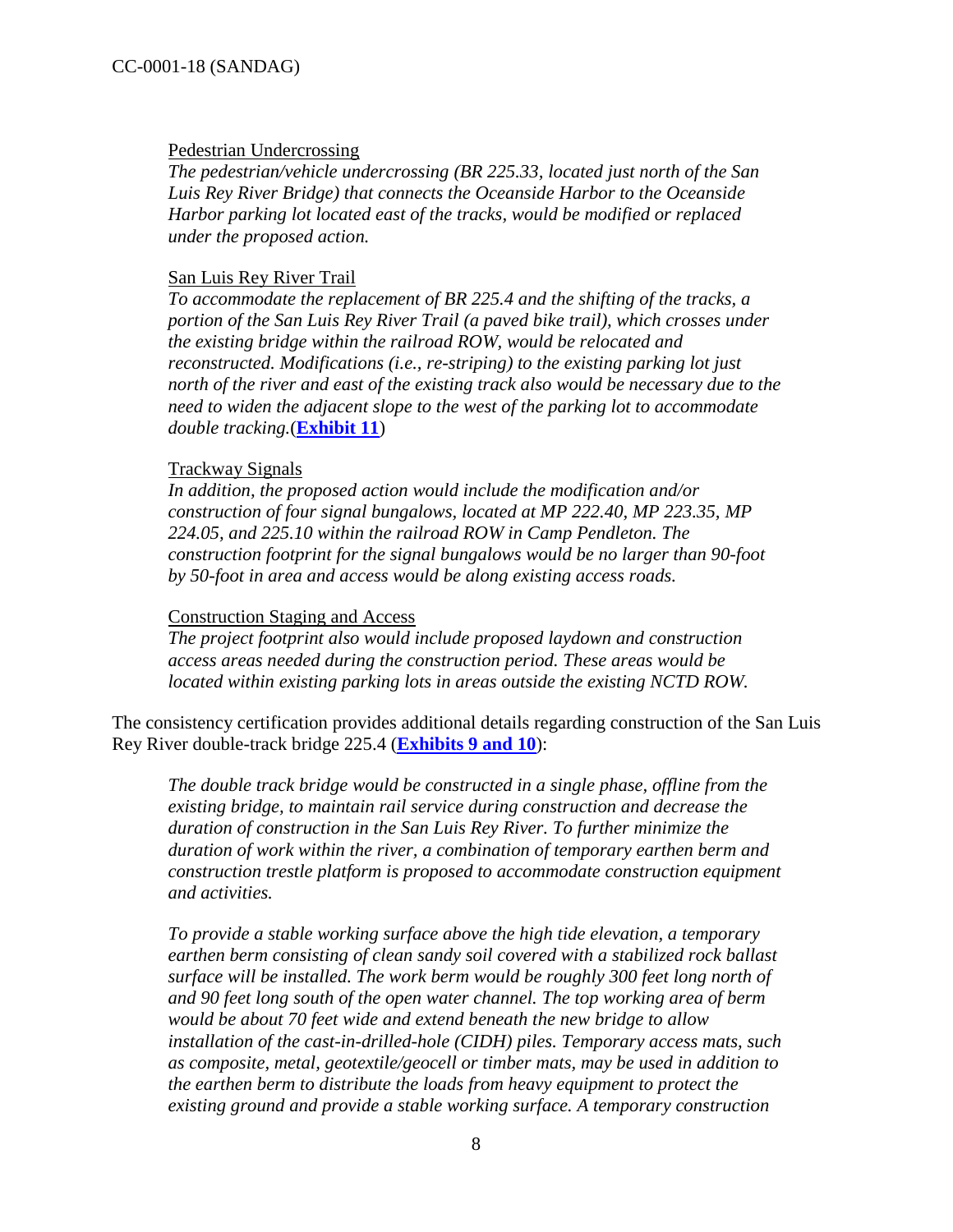*access road would be created with fill from the parking lot over the top of existing levee which would then connect to the temporary earthen berm. The levee embankment would be protected in place and the original profile restored at the completion of bridge construction activities.* 

*A temporary construction working trestle platform about 290 feet long would be constructed on the south end of the bridge spanning the open water channel which would then connect to a temporary earthen berm to be constructed the remaining length of the bridge to the northerly levee embankment adjacent to the Oceanside Harbor parking lot. A smaller work berm connecting south of the trestle would provide access to the south abutment. Sheet pile shoring at the end of the work berm may be used to maintain the open water channel. Heavy equipment such as bulldozers, loaders, truck haulers may be used in the construction of the work berm/trestle.*

SANDAG currently estimates that project construction would last approximately two years during the 2021-2030 time period. A construction schedule, including the identification of time periods when the San Luis Rey River Trail would be temporarily closed, the length of time that construction staging areas would occupy public parking areas, and the length of time that earthen construction berms would be placed in the river channel, would be developed once construction funding is obtained. SANDAG has committed to provide the construction schedule to the Commission's Executive Director sufficiently in advance of the construction start date. This will provide the Commission staff adequate time to confirm that the schedule components are consistent with the project construction elements contained in the subject consistency certification, and that the schedule does not create new or more significant effects on coastal resources beyond that documented in the consistency certification.

The subject consistency certification is the first of two such submittals to be made by SANDAG for the proposed project. A second consistency certification will be submitted to the Commission prior to the start of project construction and when SANDAG has: (1) secured funding for project construction; and (2) developed a mitigation program for unavoidable project effects on wetland and other environmentally sensitive habitat. The second consistency certification will include updated biological resource and habitat evaluations, updated calculations of project habitat impacts, and a mitigation program for those impacts. Additional details regarding the second consistency certification for this project are provided in **Sections F and G** of this report.

#### <span id="page-8-0"></span>**C. COMMISSION JURISDICTION AND STANDARD OF REVIEW**

The project triggers federal consistency review because SANDAG is required to obtain two federal permits from the U.S. Army Corps of Engineers: a Clean Water Act Section 404 permit and a Rivers and Harbor Act Section 10 permit. The Transportation and Resource Enhancement Program (TREP) component of the North Coast Corridor Public Works Plan and Transportation and Resource Enhancement Program (NCC PWP/TREP) functions as a master federal consistency certification to ensure the entire suite of rail, highway, transit, bicycle, pedestrian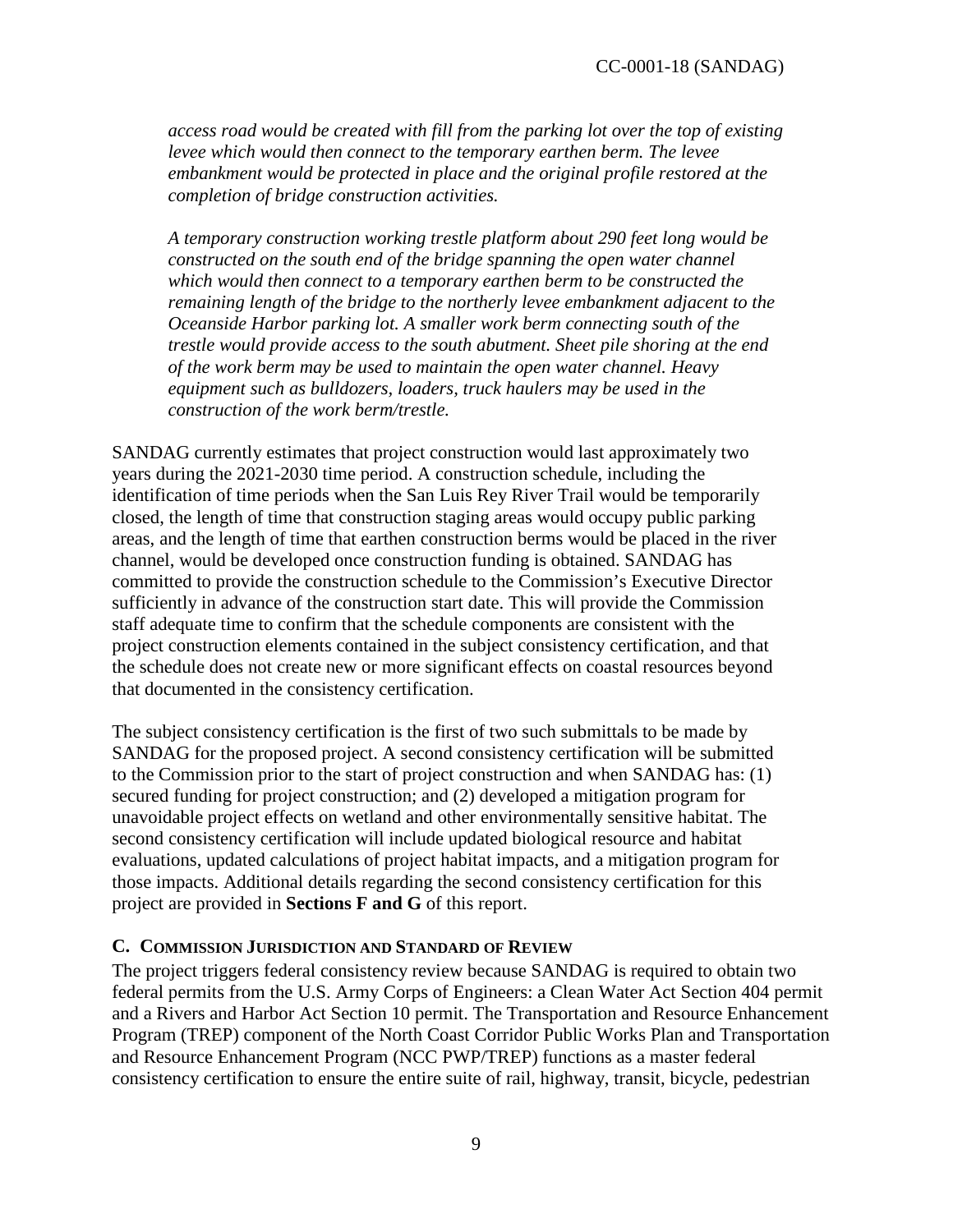$\overline{a}$ 

and other community and resource improvements described therein will be appropriately linked, phased, and implemented in a manner consistent with applicable Coastal Act policies.

However, given the long-term nature (30 - 40 year planning horizon) of the planning process for those improvements, many individual project components (such as the subject Eastbrook to Shell double-track project) were not described to a level of specificity allowing final determinations of consistency when the Commission concurred with the TREP Consistency Certification (CC-0002-14) in August 2014. That initial review was therefore explicitly proposed to be programmatic, such that when specific projects become more fully developed and proposed, further federal consistency review would be conducted. In other words, federal consistency review is to be phased as plans evolve, and to be triggered as future federal funding and federal permitting decisions are being made. The standard of review in these cases remains the Coastal Act, with the affected LCP(s) and the NCC PWP/TREP providing guiding policy and/or background information. To assist in these reviews, the NCC PWP/TREP identifies specific filing content requirements regarding future federal consistency submittals for projects included within the NCC PWP/TREP.

The Restoration Enhancement and Mitigation Plan (REMP) of the NCC PWP/TREP provides directions on mitigation for unavoidable resource impacts of projects within the NCC PWP/TREP and identifies potential restoration site locations available to conduct any necessary mitigation. If mitigation sites have been installed in advance and have achieved identified performance standards, then mitigation credits would be available at a 1:1 ratio. However, if these mitigation sites are not performing sufficiently at the time that impacts from an associated development occur, then more typical mitigation ratios from the Commission would apply (e.g, 4:1 for wetland impacts, [2](#page-9-0):1 for impacts to upland environmentally sensitive habitat areas).<sup>2</sup> SANDAG states that it will implement mitigation for unavoidable project impacts in accordance with and as required by the REMP. SANDAG further states that prior to the start of EBSDT construction it will submit to the Commission, for its review and concurrence, a second consistency certification for the project mitigation plan, and that no project construction will occur until and unless the Commission concurs with the second consistency certification.

In reviewing past consistency certifications for SANDAG (and North County Transit District (NCTD)) LOSSAN corridor double-track and bridge replacement projects, the Commission has noted a historic jurisdictional disagreement between the rail proponents and the Commission over whether the projects were subject to the state law coastal development permit requirement, or whether state law was preempted by the Interstate Commerce Commission Termination Act of 1995, 49 U.S.C. §§ 10101 *et seq*. and past court decisions applying it. At the same time, the Commission historically agreed to "set aside" such disagreements where the projects are still reviewable through the federal consistency process and rely on that procedure. When the Commission concurred with the consistency certification for and certified the "PWP/TREP" (as discussed below in **Section D**) on August 13, 2014, the Commission essentially agreed to continue this procedural approach. While the subject project is one of the PWP/TREP Phase IIlisted projects scheduled for construction between 2021 and 2030, SANDAG is requesting Commission concurrence with this consistency certification now in order to be in a "shovel-

<span id="page-9-0"></span><sup>2</sup> December 1, 2014, letter to Linda Culp (SANDAG) from Gabriel Buhr (California Coastal Commission)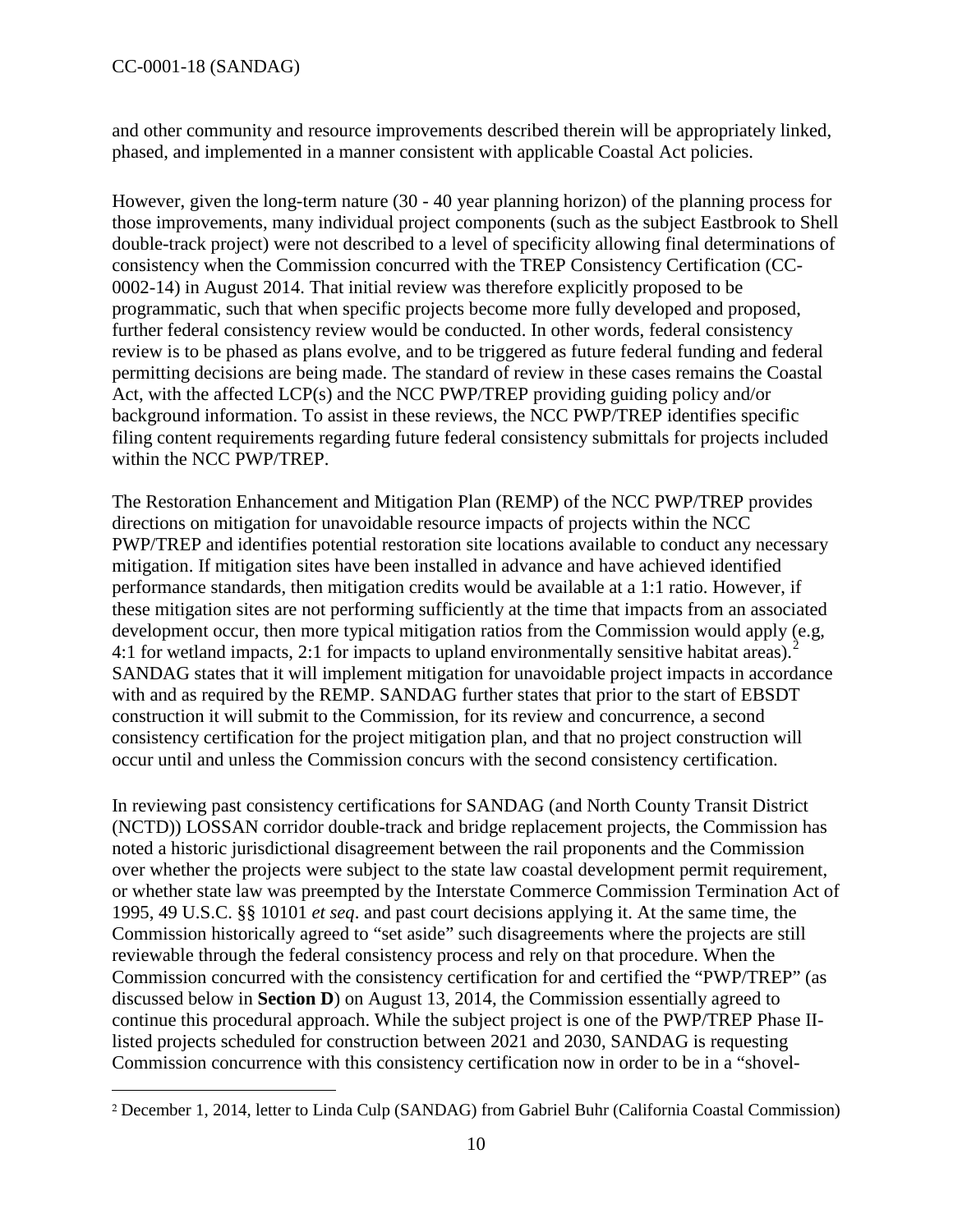ready" position to apply for and obtain construction funding such that the project can move forward at the earliest possible time during the Phase II time period.

The standard of review under the federal consistency process for assessing consistency with the California Coastal Management Program is set forth in Chapter 3 of the Coastal Act ("Chapter 3"), Cal. Pub. Res. Code Sections 30200-30265.5.

### <span id="page-10-0"></span>**D. RELATED COMMISSION ACTIONS**

#### **North Coast Corridor Public Works Plan/Transportation and Resource Enhancement Program (NCC PWP/TREP).**

On August 13, 2014, the Commission authorized a comprehensive plan and set of procedures primarily for the upgrading of the I-5 (Highway) and LOSSAN Rail Corridor through northern San Diego County, in the form of a document known as the "North Coast Corridor Public Works Plan/Transportation and Resource Enhancement Program" (NCC PWP/TREP: CC-0002- 14/PWP-6-NCC-13-0203-1). This plan serves as a single integrated document for comprehensively planning, reviewing, and authorizing a long list of transportation, community, and resource enhancement projects extending from La Jolla to Oceanside along the North San Diego County coastline. The NCC PWP/TREP creates a framework within which identified projects can be analyzed and implemented over the next 30 to 40 years under a coordinated plan. The goal of this process is to optimize the suite of included improvements so that transportation goals are achieved in a manner that maintains and improves public access while also maximizing protection and enhancement of the region's significant sensitive coastal resources. As noted on the previous page, the subject project is listed in Phase II of the rail corridor expansion portion of the NCC PWP/TREP.

#### **Previously Reviewed SANDAG/NCTD Double Tracking Projects.**

Prior to Commission approval of the PWP/TREP in August 2014, the Commission reviewed double tracking projects in the LOSSAN Corridor in San Diego County on an individual basis. These past reviews consisted of consistency certifications submitted by SANDAG and NCTD for the following LOSSAN segments:

- 2.6-mile-long Pulgas to San Onofre double-tracking at the north end of Camp Pendleton (CC-086-03);
- <sup>2.7-mile-long O'Neill to Flores double-track project in central Camp Pendleton (CC-004-</sup>  $05$ :
- <sup>2</sup> 2.9-mile-long Santa Margarita River double-tracking project at the south end of Camp Pendleton (CC-052-05);
- 1.2-mile-long extension of passing track and construction of one replacement and one new railroad bridge over Loma Alta Creek in Oceanside (CC-008-07);
- 2.4-mile-long segment of double-track and second railroad bridge over Agua Hedionda Lagoon in Carlsbad (CC-075-09);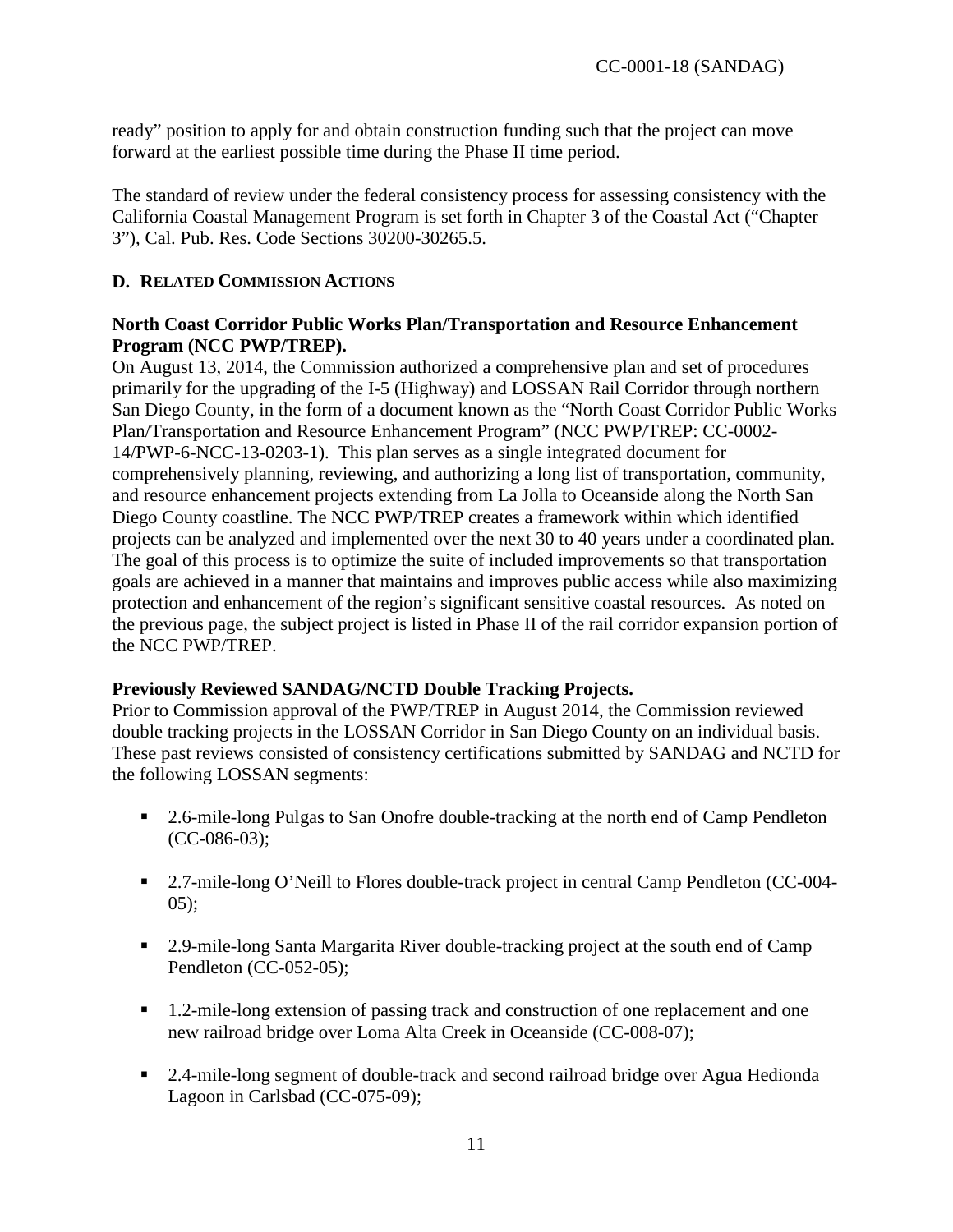- 1.2-mile-long segment of double-track and replacement of a single-track bridge in the Sorrento Valley in San Diego (CC-052-10);
- 1.0-mile-long segment of double-track and replacement of three single-track bridges in Sorrento Valley in San Diego (CC-056-11); and
- 4.3-mile-long segment of double-track south of San Onofre in San Diego County (CC-009-12);
- <sup>1</sup> 1.8-mile-long segment of double-track from San Onofre to Las Pulgas on Camp Pendleton, San Diego County (CC-048-12).

Since approval of the PWP/TREP, the Commission has authorized three more SANDAG rail projects:

- 0.9-mile-long segment of double track and replacement of single-track bridge across the San Diego River (CC-0003-15);
- 1.5-mile-long segment of double-track and replacement of a single-track bridge across San Elijo Lagoon (CC-0004-15);
- **Poinsettia Station improvements including track spacing improvements to increase rail** capacity through the station (CC-0005-15); and
- 1.7 mile-long-segment of double-track and replacement of a single-track bridge over the San Dieguito River (CC-0001-17).

### <span id="page-11-0"></span>**E. OTHER AGENCY APPROVALS**

### **U.S. Army Corps of Engineers (USACE)**

SANDAG has applied to the USACE for a federal Clean Water Act Section 404 Request for an Individual Permit, and a permit under Sections 10 and 408 (for impacts to a levee) of the Rivers and Harbor Act. The Corps will also complete the Magnuson-Stevens Act Essential Fish Habitat consultation with the National Marine Fisheries Service for the project.

### **San Diego Regional Water Quality Control Board (SDRWQCB)**

SANDAG has applied to the SDRWQCB for a Clean Water Act Section 401 Water Quality Certification and a Clean Water Act Section 402 National Pollution Discharge Elimination System Permit.

### **Federal Railroad Administration (FRA)**

The FRA serves as the lead agency for informal consultation under Section 7 of the Endangered Species Act (ESA) and Section 106 of the National Historic Preservation Act. FRA will determine if formal Section 7 consultation with the U.S. Fish and Wildlife Service is required.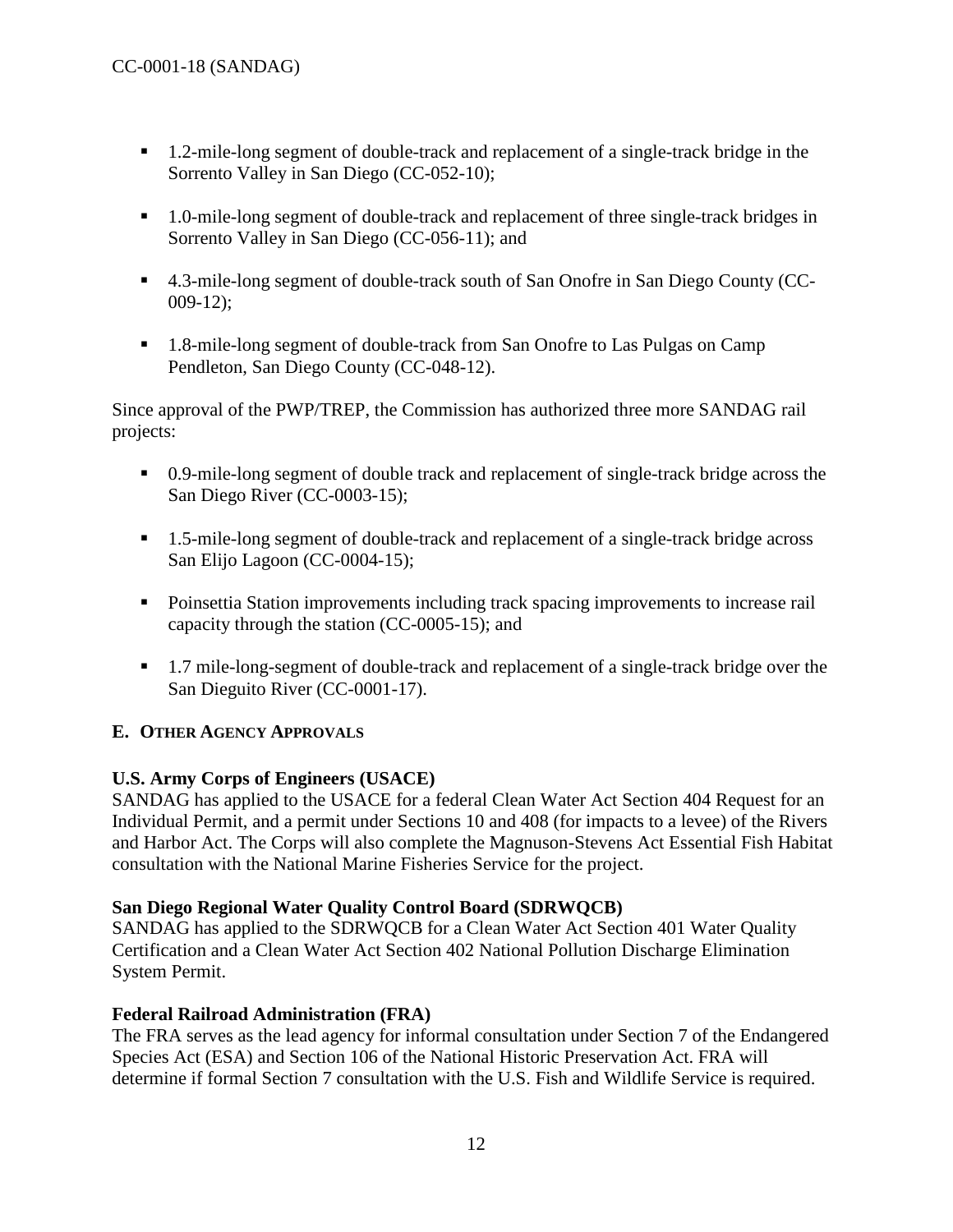FRA completed the Section 106 consultation with the State Historic Preservation Officer. SANDAG anticipates applying for funding from the FRA for project construction.

#### **Other Agency Consultations**

Prior to the start of project construction, SANDAG will coordinate with the FRA and the U.S. Fish and Wildlife Service in order to determine whether additional ESA Section 7 consultation is needed should project area conditions change prior to the start of construction.

#### **TRIBAL CONSULTATION**

SANDAG retained SWCA Environmental Consultants (SWCA) to conduct cultural resources studies for the project, including Native American tribal outreach. SWCA sent letters (dated September 19, 2011) to representatives of project area tribes on the California Native American Heritage Commission list. The tribes contacted were the Soboba Band of Mission Indians, Pauma Valley Band of Luiseño Indians, Rincon Band of Mission Indians, Pauma and Yuima Reservation, San Luis Rey Band of Mission Indians, Pechanga Band of Mission Indians, Pala Band of Mission Indians, and La Jolla Band of Mission Indians. SWCA also made follow-up telephone calls and left a message with each of the tribal contacts. SWCA received letters from the Pala Band of Mission Indians, the Rincon Band of Luiseño Indians, and the San Luis Rey Band of Mission Indians. SWCA staff also spoke on the telephone with a representative of the San Luis Rey Band of Mission Indians.

#### <span id="page-12-0"></span>**F. WETLANDS**

Coastal Act Section 30233(a) states in part:

*. . .* 

*(a) The diking, filling, or dredging of open coastal waters, wetlands, estuaries, and lakes shall be permitted in accordance with other applicable provisions of this division, where there is no feasible less environmentally damaging alternative, and where feasible mitigation measures have been provided to minimize adverse environmental effects, and shall be limited to the following:* 

*(4) Incidental public service purposes, including but not limited to, burying cables and pipes or inspection of piers and maintenance of existing intake and outfall lines . . . .* 

The Eastbrook to Shell double-track project *Biological Assessment (July 2013)* and the project consistency certification describe the wetland habitat and resources present in the 71.5-acre biological study area (BSA) and the 20.6-acre project footprint within the BSA. The *Biological Assessment* and the *Jurisdictional Delineation (July 2013)* state that Coastal Act wetlands within the BSA include 1.61 acres of vegetated coastal wetlands (southern coastal salt marsh, coastal and valley freshwater marsh, and tamarisk scrub) and 1.46 acres of non-vegetated coastal wetlands (mudflats, open water, non-native vegetation, ephemeral drainages, and concrete-lines drainages)(**[Exhibit 12](https://documents.coastal.ca.gov/reports/2018/6/W14a/W14a-6-2018-exhibits.pdf)**). Eelgrass does not occur within or adjacent to the project footprint across the San Luis Rey River. Tidewater goby was not present in the San Luis Rey River during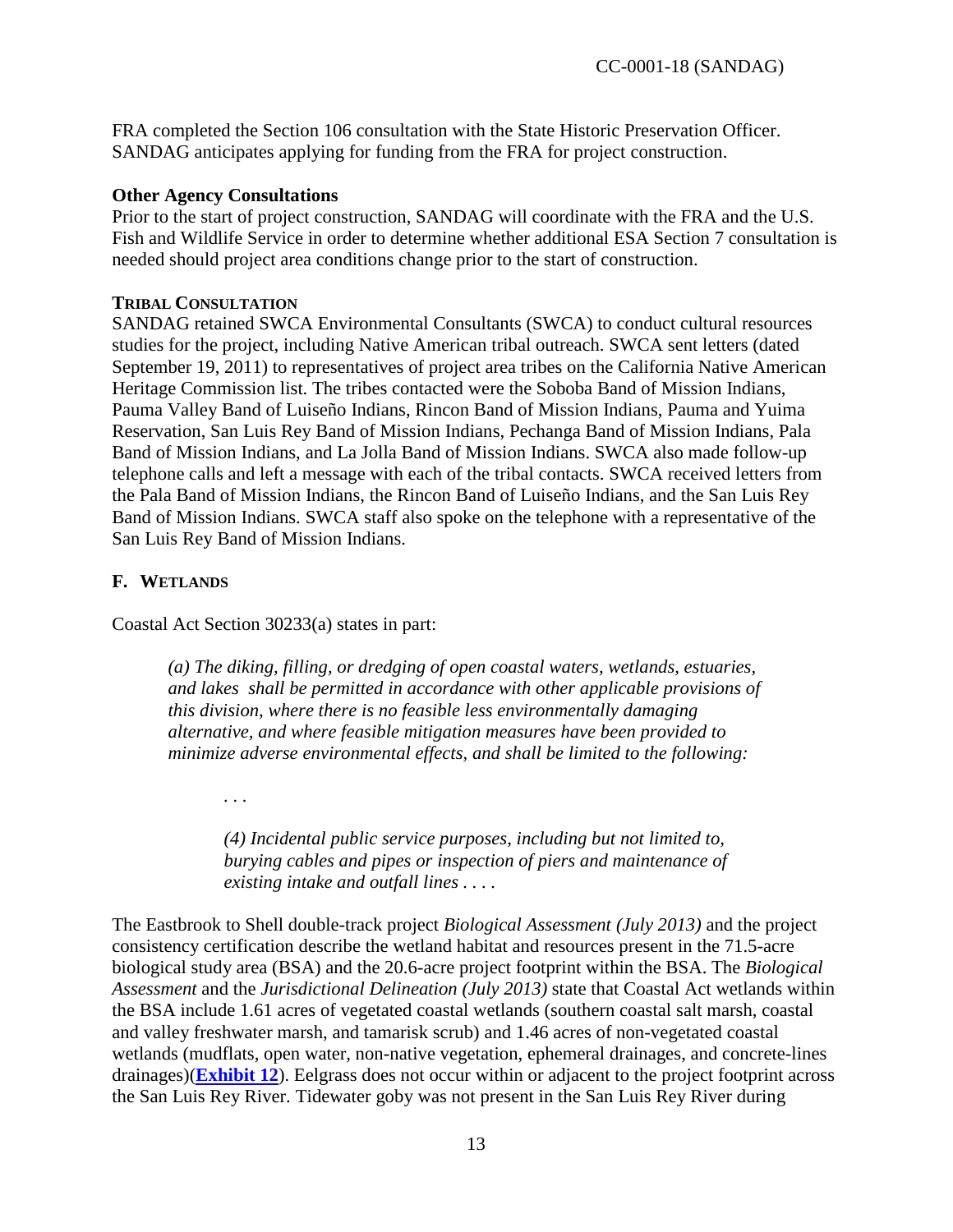focused surveys in the project area in 2013. However, the U.S. Fish and Wildlife Service considered the river to be occupied by the goby as of 2013, and the river is designated by the Service as critical habitat for the goby. Southern steelhead was not observed during the May 2013 surveys but has previously been observed in the river.

The proposed project would affect 2.77 acres of Coastal Act wetlands, including 0.15 acres of permanent impacts, 0.34 acres of long-term temporary impacts, and 2.28 acres of short-term temporary impacts. The project also includes the elimination of 0.06 acres of wetland fill due to the removal of the existing bridge pilings. Accordingly, the net impact to Coastal Act wetlands is 2.71 acres (**[Exhibit 13](https://documents.coastal.ca.gov/reports/2018/6/W14a/W14a-6-2018-exhibits.pdf)**). The project therefore triggers the three-part test of Coastal Act Section 30233(a) and the Commission needs to analyze whether the project is an allowable use under this section, whether it is the least environmentally damaging feasible alternative, and whether adequate mitigation for wetland impacts is provided.

### **Allowable Use**

Section 30233(a) of the Coastal Act limits uses involving wetland fill to seven categories of uses. During the numerous reviews of past SANDAG and NCTD rail projects involving wetland fill, the only arguable allowable use that could be considered for those projects would be as an "incidental public service," as specified in Section  $30233(a)(4)$ . However, as the Commission has also established through more recent reviews, SANDAG double tracking projects no longer qualify for this use because they would increase passenger and freight capacity in the LOSSAN corridor. This is true both individually for this project and cumulatively for the entire corridor.

Thus, the only way the Commission could find this project consistent with the Coastal Act is through the "conflict resolution" provision in Sections 30007.5 and 30200(b) of the Coastal Act, if the project presents a conflict between Chapter 3 policies. In its consistency certification, SANDAG acknowledges the Commission's position that the project is not an allowable use under Sections 30233(a) and (c). At the same time, and as will be discussed further below, SANDAG notes that the Commission in its certification of the North Coast Corridor Public Works Plan/Transportation and Resource Enhancement Program (NCC PWP/TREP - CC-0002- 14/PWP-6-NCC-13-0203-1), adopted a framework, based on conflict resolution, through which it could and did authorize or indicate its intent to allow the various projects identified in that plan. In addition, the Commission reiterated its commitment to this approach most recently in its June 2017 approval of SANDAG's San Dieguito River double-track bridge project (CC-0001- 17), again using the "conflict resolution" provision of Section 30007.5. The conflicts presented by this project, and the resolution of those conflicts, will be discussed in **Section M**, below.

### **Alternatives**

Concerning the alternatives test of Section 30233(a) for the proposed project, SANDAG designed the railroad bridge replacement and additional main line track in a manner that would minimize impacts to coastal resources, particularly at the crossing of the San Luis Rey River. The No Project and single-track alternatives would not meet the project's objectives of improving rail service through the LOSSAN corridor. Wetland avoidance alternatives are not feasible or available as the proposed double-track bridge cannot reasonably be replaced without pilings in the river. SANDAG states in the *Final Hydrology and Hydraulics Report (August 2013)* that four bridge design alternatives were considered, two concrete designs and two steel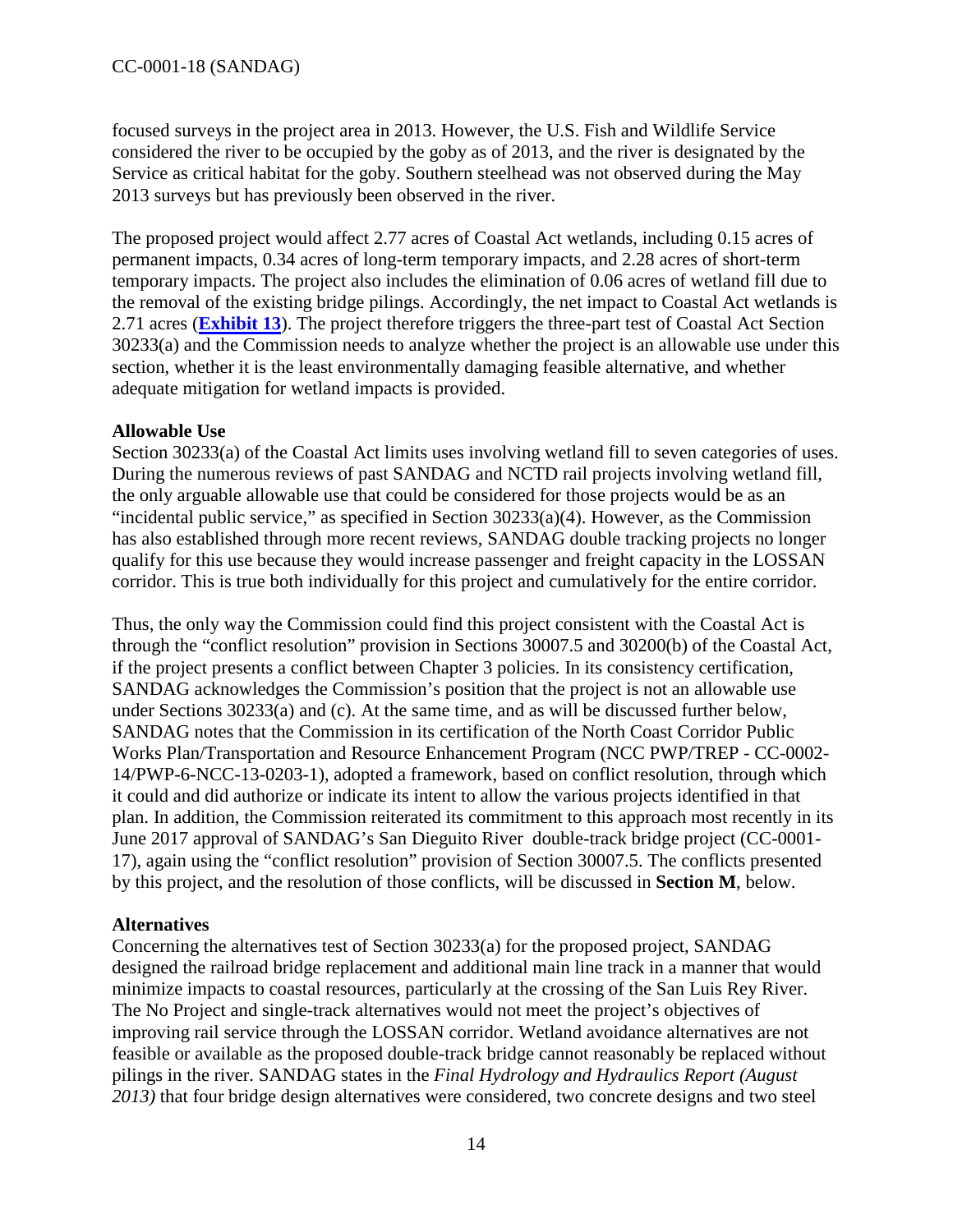designs. A concrete span is preferred due to reduced maintenance costs and a longer design life. The selected alternative includes six pier locations (each with two circular columns) in the river and 763 square-feet of surface area taken up by the bridge piers. While the second concrete design alternative had a combined pier footprint of 692 square-feet, this alternative required nine pier locations in the river and was therefore considered a less preferred alternative due to impacts to river hydraulics from the increased number of piers in the river channel.

Regarding bridge construction alternatives to minimize adverse effects on wetlands and open water habitat, the consistency certification states that:

*The double track bridge would be constructed in a single phase, offline from the existing bridge, to maintain rail service during construction and decrease the duration of construction in the San Luis Rey River. To further minimize the duration of work within the river, a combination of temporary earthen berm and construction trestle platform is proposed to accommodate construction equipment and activities.*

*To provide a stable working surface above the high tide elevation, a temporary earthen berm consisting of clean sandy soil covered with a stabilized rock ballast*  surface will be installed. The work berm would be roughly 300 feet long north of *and 90 feet long south of the open water channel. The top working area of berm would be about 70 feet wide and extend beneath the new bridge to allow installation of the cast-in-drilled-hole (CIDH) piles. Temporary access mats, such as composite, metal, geotextile/geocell or timber mats, may be used in addition to the earthen berm to distribute the loads from heavy equipment to protect the existing ground and provide a stable working surface. A temporary construction access road would be created with fill from the parking lot over the top of existing levee which would then connect to the temporary earthen berm. The levee embankment would be protected in place and the original profile restored at the completion of bridge construction activities.* 

*A temporary construction working trestle platform about 290 feet long would be constructed on the south end of the bridge spanning the open water channel which would then connect to a temporary earthen berm to be constructed the remaining length of the bridge to the northerly levee embankment adjacent to the Oceanside Harbor parking lot. A smaller work berm connecting south of the trestle would provide access to the south abutment. Sheet pile shoring at the end of the work berm may be used to maintain the open water channel. Heavy equipment such as bulldozers, loaders, truck haulers may be used in the construction of the work berm/trestle.*

*. . .* 

*There is no feasibly less environmentally damaging alternative to constructing a new double track bridge. Impacts have been minimized through use of a combination berm/trestle. The proposed work berm/trestle described in Section 3.0*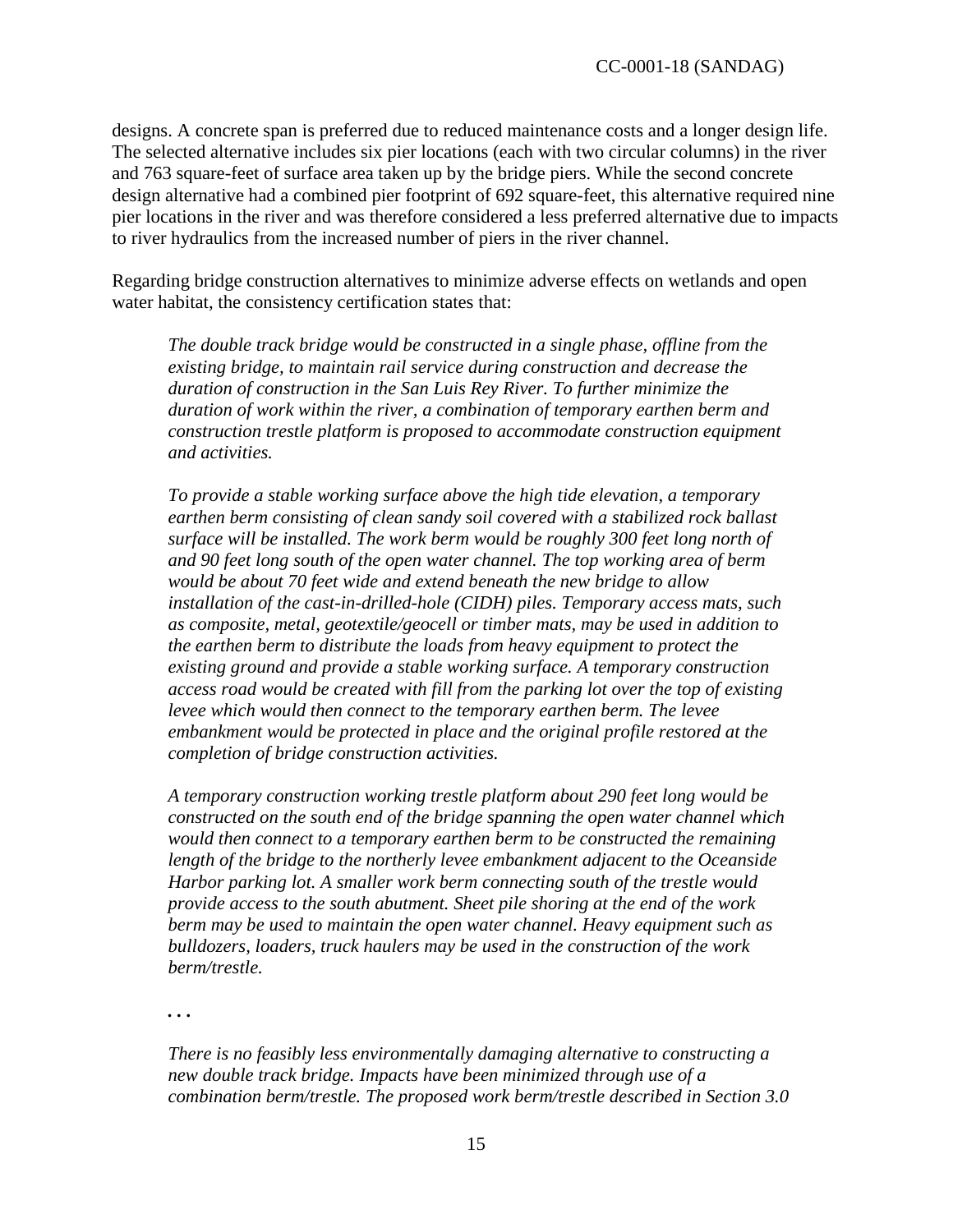*is a reasonable compromise between a full berm and a full trestle. The combination of the two would minimize tidal muting, maintain the open water opening for fish passage, allow passage of storm flows, and would result in less environmental impact than a full berm. Compared to a full trestle, the combination work berm/ trestle would result in a shorter construction period; less temporary pile driving and associated noise; more protection for the river during foundation drilling operations; a lower probability of contaminants entering river due to working over open water; and lower construction costs. The work berm/trestle will be removed and restored to their pre-project conditions.* 

The double-track bridge is designed to protect the rail line from a 100-year flood event and projected sea level rise. The project *Final Hydrology and Hydraulics Report (August 2013)* evaluated floodplain-related issues for the proposed double-track bridge:

*The proposed water surface elevation at the cross-section upstream of the proposed bridge (RS 2460) is 13.87 feet for the USACE 100-year discharge (70,000 cfs), 0.08 feet lower than the existing water surface elevation of 13.95 feet; and 14.00 feet for the design capacity discharge (71,200 cfs), 0.08 feet lower than the existing water surface elevation of 14.08 feet. Because the updated USACE hydrology has not been adopted by FEMA, the current regulatory (FEMA) 100-year flow of 51,000 cfs, was also analyzed. The proposed water surface elevation at RS 2460 was 11.62 feet for the FEMA 100-year discharge (51,000 cfs), 0.11 feet lower than the existing water surface elevation of 11.73 feet. These results will allow the City of Oceanside to approve the No-Rise Certification. The City may request FEMA's assistance to review the model and No-Rise Certification.*

*For the design capacity flow, the proposed bridge meets the SCRRA design criteria which states the water must remain below the low chord (17.33 feet) or soffit for the 50-year flood event and the energy grade line of the 100-year flood event must remain below the subgrade (bottom of ballast is 28 inches below top of rail at 28.0 feet, or at an elevation of 25.66 feet). The water surface elevation upstream of the bridge for the 50-year discharge is 10.01 feet, 7.32 feet below the soffit elevation of 17.33 feet. Because the design capacity is slightly higher than the 100-year flow, the design capacity was used for the design criteria for a conservative elevation. The energy grade of the design capacity flood upstream of the bridge is at an elevation of 15.44 feet, 10.22 feet below the subgrade elevation of 25.66 feet. Also, because the proposed bridge is not expected to create any increase in the water surface elevations for the profiles analyzed, no impacts to the Corps floodprotection project are expected.*

Regarding projected sea level rise, the *Hydraulics Report* states that:

*A 4.6-foot (55 inches) sea-level rise was recommended in the Sea Level Rise Report (submitted under separate cover), which discusses considerations for sealevel rise and how to account for it. The report recommends an approach to address sea-level rise guidance from numerous federal and state agencies that is*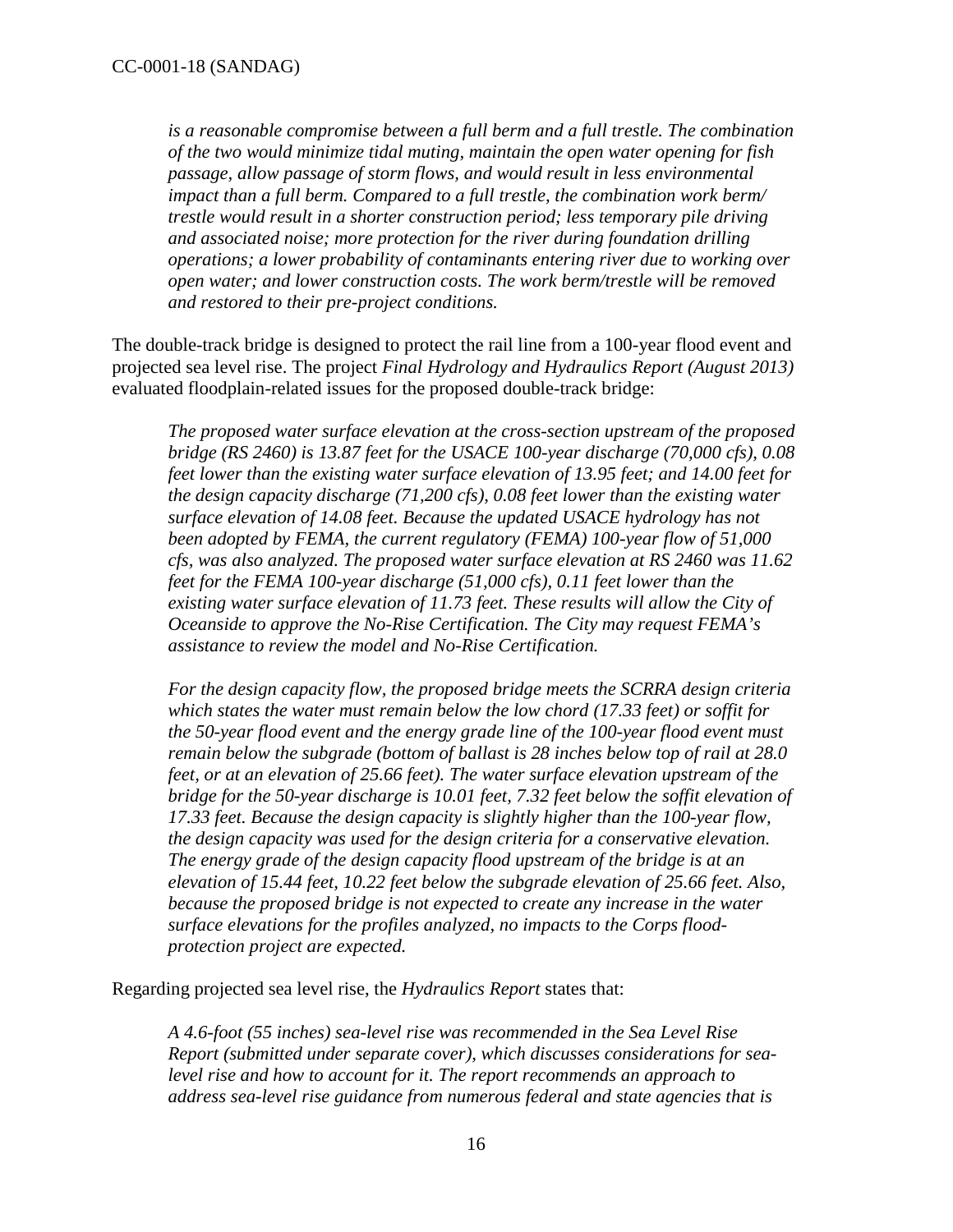*based on sea-level rise projections from numerous sources and over different timescales (e.g., 2030, 2050, and 2100). Note that the interim Sea Level Rise statewide guidance developed by the Ocean Protection Council (OPC) in 2011 was meant to be in place until the new state guidance was developed through a study lead by the National Research Council of the National Academy of Sciences (NRC). In June 2012, the NRC released a report for that work titled, "Sea-Level Rise for the Coasts of California, Oregon, and Washington: Past, Present, and Future." Even though the Sea Level Rise projections recommended by the NRC are different than those in the OPC interim guidance document and there are higher values of global mean sea rise mentioned in the various guidance documents, one of the more commonly referenced higher end values is 55 inches (4.6 feet) by the year 2100. Utilizing this value for preparation of the San Luis Rey Railroad Bridge would be consistent with the higher end value of global mean sea- level rise found throughout the various guidance documents. Given that the design life of the bridge structure is anticipated to be 75 to 100 years, it is also reasonable to use the global mean sea-level values for the year 2100.* 

*The approach to sea-level rise presented in this report satisfies the guidance released to date. It should be noted that the State of California in March 2013 updated their Sea-level Rise Guidance document to incorporate the best available science as summarized in the NRC report. Also, SANDAG and Caltrans released a draft report titled "San Diego Region Coastal Sea Level Rise Analysis" in February 2013. Pending comments, the final report is expected to recommend matching the full sea-level rise range of 1.4 feet to 5.5 feet from 2000 to 2100. Continuing changes to the sea-level rise guidance are expected. Future design efforts for the Project may have to incorporate these new sea-level guidance regulations.* 

To this latter point, SANDAG provided further updated sea level rise analysis in its consistency certification:

*The original analysis* [in the 2013 Hydraulics Report] *applied a sea level rise (SLR) of 4.6 ft for the year 2100 based on a review of the best available SLR estimates at the time of the design in 2012. The 100-year storm event (USACE flow of 70,000 cfs) analysis resulted in a water surface elevation of 13.87 ft. The Bridge is at 17.33 ft., which provides 3.46 ft. of freeboard. Subsequently, the California Coastal Commission (2015) issued state guidance on SLR based on projections in the National Research Council (NRC), Sea-Level Rise for the Coasts of California, Oregon, and Washington: Past, Present, and Future June 2012 study. The upper bound SLR projections provided in the 2012 NRC study were 2.0 ft. (24 inches) for the year 2050 and 5.5 ft. (66 inches) for the year 2100. The upper bound SLR of 5.5 ft. would reduce the freeboard for this bridge to about 2.56' which is still more than adequate and within the allowable range per the Coastal Commission guidance.*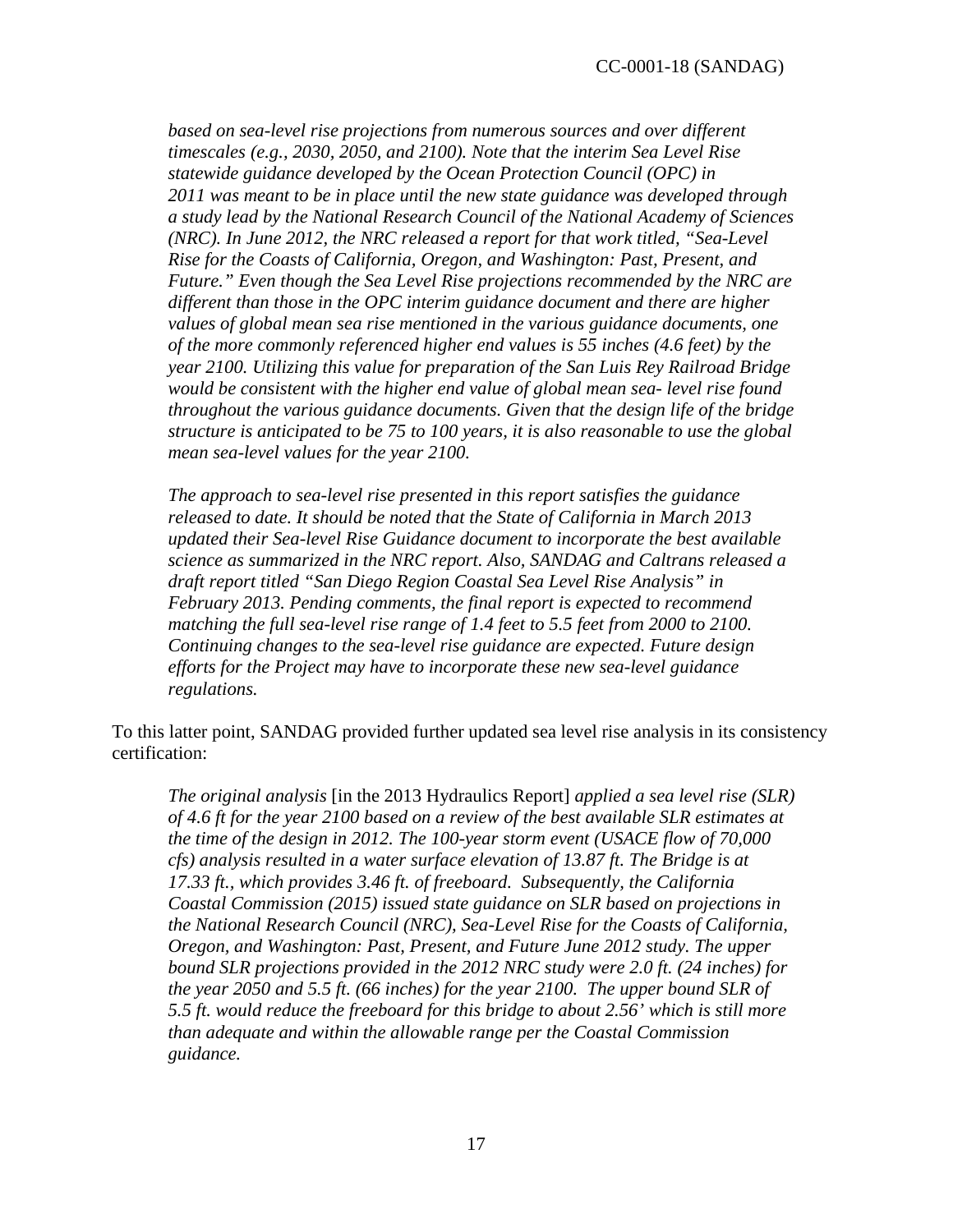The Commission notes, however, that the California Ocean Protection Council recently published a 2018 *Update* to its 2013 *State of California Sea Level Rise Guidance* document. This update includes an extreme case scenario that results in 10 feet of sea level rise by the year 2100, rather than the current upper bound of 5.5 feet. Given that the construction of the San Luis Rey double-track bridge is not scheduled to occur until the 2021-2030 time period, the Commission suggests that SANDAG should determine if it is prudent to incorporate this guidance update into project design.

The Commission agrees with SANDAG that the proposed double-track bridge is designed to not raise water surface elevations for 50-year and 100-year flood flows and incorporates information contained in the Commission's 2015 *Sea Level Rise Guidance* report. The Commission concludes that with the objectives to increase rail transit efficiency and capacity in the LOSSAN corridor, the need to replace an aging single-track bridge, the design requirements to construct bridge piers within the river, and with the bridge mitigation measures discussed in the following paragraphs, the project represents the least environmentally damaging feasible alternative and therefore complies with the alternatives test of Section 30233(a).

### **Mitigation**

In order to find the double-track project consistent with Section 30233(a), mitigation must be provided for the wetland habitat impacts arising from project construction. The Commission defines temporal classifications of impacts as follows:

- Temporary impacts are those that would be caused by construction activities, but vegetation/habitat would be re-established in place, with the exception of when a nonnative (and non-sensitive and non-jurisdictional) vegetation community/habitat is temporarily impacted; in this case, the most appropriate native plant palette would be used to revegetate the impacted area.
- Short-term temporary impacts would persist for less than 12 months.
- **Long-term temporary impacts could persist throughout the approximately two-year** construction period. For purposes of mitigation, this type of impact is considered permanent.
- Permanent impacts are those where the ground disturbance would be permanent where the biological resources would be replaced with proposed rail infrastructure.

The project *Biological Assessment* and consistency certification state that the proposed project would affect 2.71 acres of wetland habitat. Upland construction of the second main line track would permanently impact 0.10 acres of ephemeral drainages and concrete-lined drainages. The access ramps into the riverbed to support bridge construction would create 0.33 acres of longterm temporary impacts to vegetated and non-vegetated wetland habitats. Upland and riverside construction activities would also create 2.28 acres of temporary impacts to vegetated and nonvegetated wetland habitats. The permanent impacts to 0.06 acres of open water habitat arising from the new bridge piers would be offset by the removal of the existing bridge piers, which currently occupy an equivalent area of open water habitat.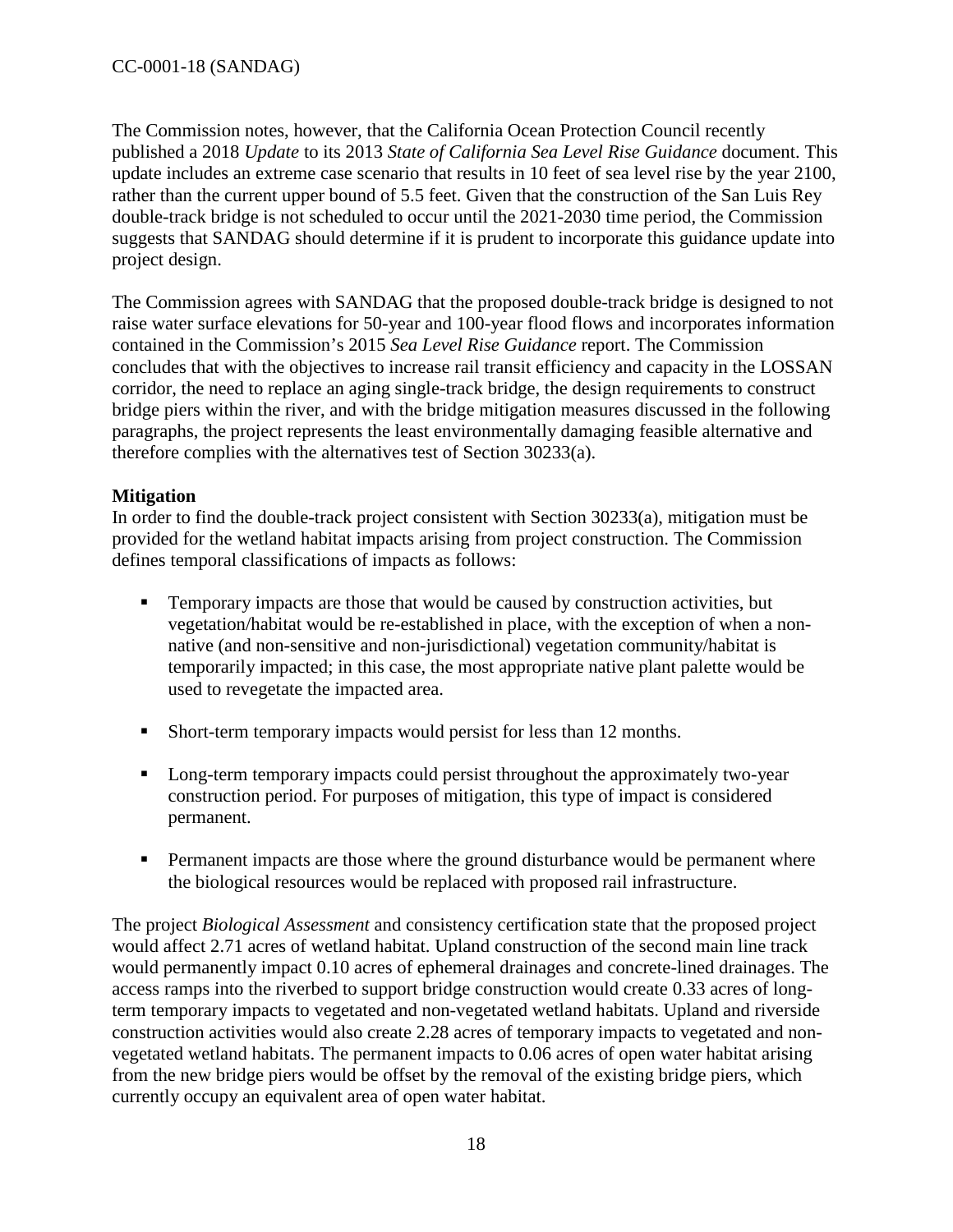Regarding the mitigation program for unavoidable impacts to wetland habitats, SANDAG states that:

*In accordance with SANDAG and Caltran's North Coast Corridor Public Works Plan/Transportation and Regional Enhancement Program (as amended 2016), SANDAG agrees that prior to construction, SANDAG will submit to the Executive Director evidence that adequate credits have been released from the Resource Enhancement and Mitigation Program (REMP) in order to provide compensatory mitigation. Presently, it is planned that such credits would come from the San Dieguito W19 and/or Hallmark (Agua Hedionda) REMP sites. All temporary impacts to CCC wetlands will be restored to existing contours and revegetated with appropriate native species ensuring no net loss of CCC wetlands from temporary impacts. Additionally, avoidance and minimization measures described in the Programmatic Biological Opinion (USFWS, 2005 and 2014) would be implemented.*

In previous Commission concurrences with SANDAG double-track projects, the Commission adopted the following findings addressing the mitigation provisions in the North Coast Corridor Public Works Plan/Transportation and Resource Enhancement Program:

*SANDAG and Caltrans collaborated with the CCC, local cities, resources agencies, and the public to develop the North Coast Corridor Public Works Plan/Transportation and Resource Enhancement Program (NCC PWP/TREP; June 2014). The NCC PWP/TREP serves as a programmatic federal consistency certification document for the transportation, community and resource enhancement projects included in the PWP/TREP. In addition, the PWP/TREP Resource Enhancement and Mitigation Program (REMP; Appendix H of the PWP/TREP) provides a regional approach to identifying, developing and implementing biological mitigation for north coast transportation projects, including the Proposed Action. The mitigation for direct impacts to wetlands and sensitive upland habitats for this project are proposed to be provided by allocation of REMP mitigation credits, and on-site establishment. In addition, the REMP allocates the SANDAG Environmental Mitigation Program (EMP) funds to regionally significant lagoon restoration opportunities and endowments for long-term resource maintenance needs.*

As was contemplated in the Commission review of the PWP/TREP, mitigation for the subject project's wetland impacts (beyond the mitigation that is inherent in the removal of existing bridge piers) would be addressed through the PWP/TREP's Resource Enhancement and Mitigation Program (REMP), an element of the NCC PWP/TREP. The Commission's August 2014 approval of the PWP/TREP provided the authorization for an overall framework, under which identified projects would be analyzed, implemented, and coordinated over the next 30 to 40 years. The goal of this process was to optimize the suite of improvements so that transportation goals could be achieved while maximizing protection and enhancement of sensitive coastal resources, including wetlands, within the corridor. The REMP designates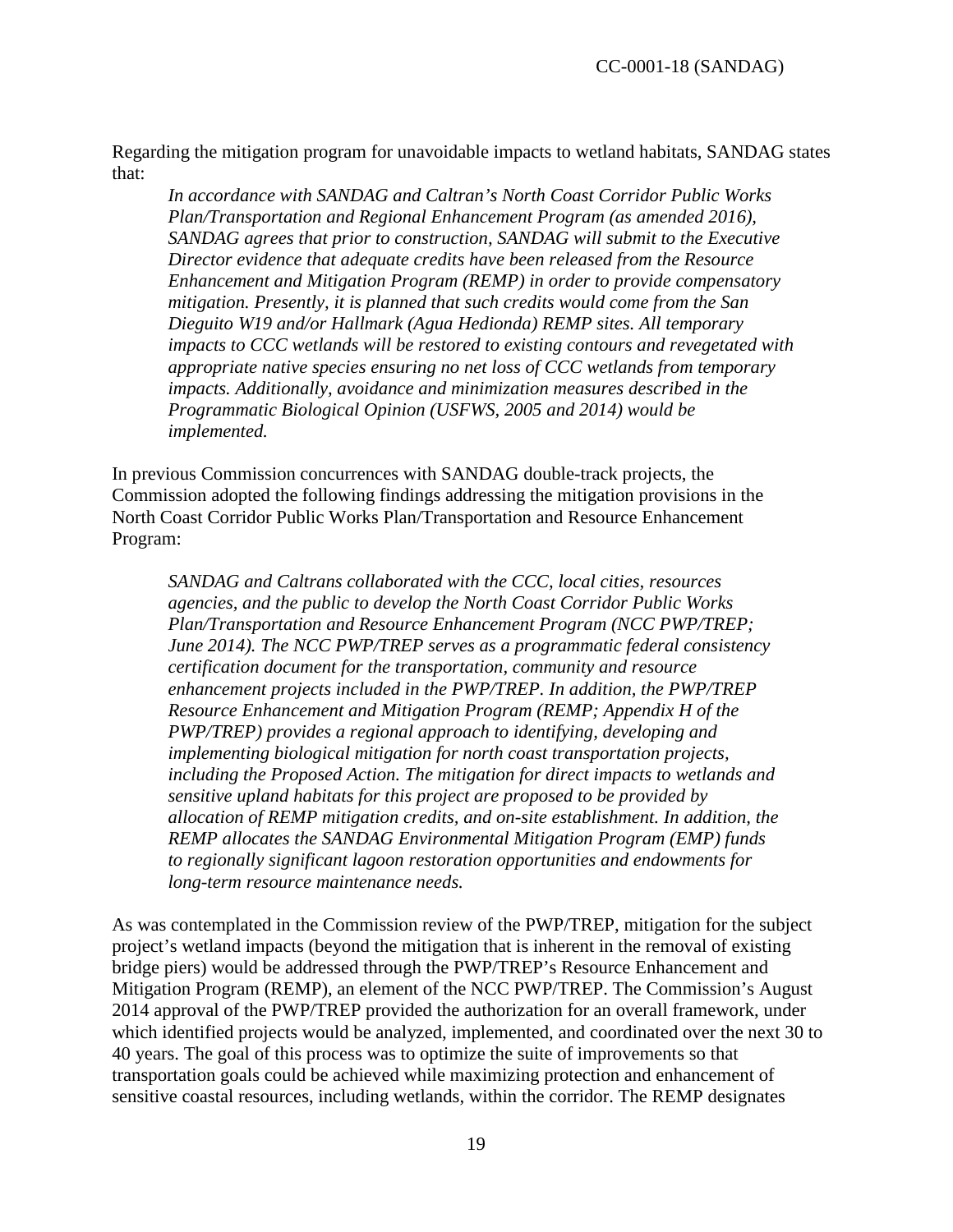specific mitigation sites to be used for NCC PWP/TREP-listed transportation projects, in a manner intended to coordinate and maximize the benefits of wetland and upland restoration required as mitigation. The REMP also contains the requisite overall monitoring and performance standards, as well as a plan for long-term management following the initial monitoring period, to assure restoration success.

The Commission noted the following in its review of the Caltrans I-5 crossing of San Elijo Lagoon (CDP 6-15-2092 and NOID NCC-NOID-0005-15):

*The Resource Enhancement and Mitigation Program (REMP) within the NCC PWP/TREP was developed through a collaborative process with representatives from various resource agencies including the U.S. Army Corps of Engineers, the U.S. Fish and Wildlife Service, the California Department of Fish and Wildlife, the Regional Water Quality Control Board, NOAA National Marine Fisheries Service, the U.S. Environmental Protection Agency, and the California Coastal Conservancy. The development of the REMP was initiated by members of this group as early as 2010 in order to identify regionally significant restoration and enhancement opportunities within the NCC. Through the NCC PWP/TREP, this group has been formalized as the REMP Working Group and meets quarterly to track and guide progress through the planned implementation phases of the PWP.* 

In accordance with this "umbrella" program, SANDAG states that the proposed mitigation measures for the Eastbrook to Shell double-track project are consistent with the mitigation framework for LOSSAN corridor projects established in the REMP, and that it will implement mitigation for unavoidable project impacts in accordance with and as required by the REMP.

However, while SANDAG states in the subject consistency certification that it will mitigate impacts to wetland habitat, both within the project footprint and at an off-site location consistent with the REMP, it also acknowledged that it does not have a detailed mitigation plan for Commission review at this time. As a result, SANDAG has committed to submitting to the Commission (prior to the start of project construction) a second consistency certification for the mitigation plan for unavoidable impacts to wetland habitat arising from the proposed project. This will ensure that the Commission will have the ability to review the details of the mitigation plan, and concur that the project is fully consistent with Section 30233(a) mitigation policy before SANDAG can commence construction of the double-track project.

Given the significant time lag between the 2013 *Biological Assessment*, the subject 2018 consistency certification, and the current expected start of project construction (2021-2030), SANDAG will also provide in its second consistency certification an updated biological assessment to identify any changes in habitat area or conditions and updated calculations of potential project impacts to wetland habitat (if necessary due to the findings in the updated biological assessment). This second consistency certification will also include evidence, in a form and content acceptable to the Executive Director, that adequate credits have been released from the Resource Enhancement and Mitigation Program (REMP) in order to provide compensatory mitigation for the proposed project's impacts to wetland habitat at a 1:1 mitigation ratio. If adequate credits are not available, the applicant shall provide mitigation from the REMP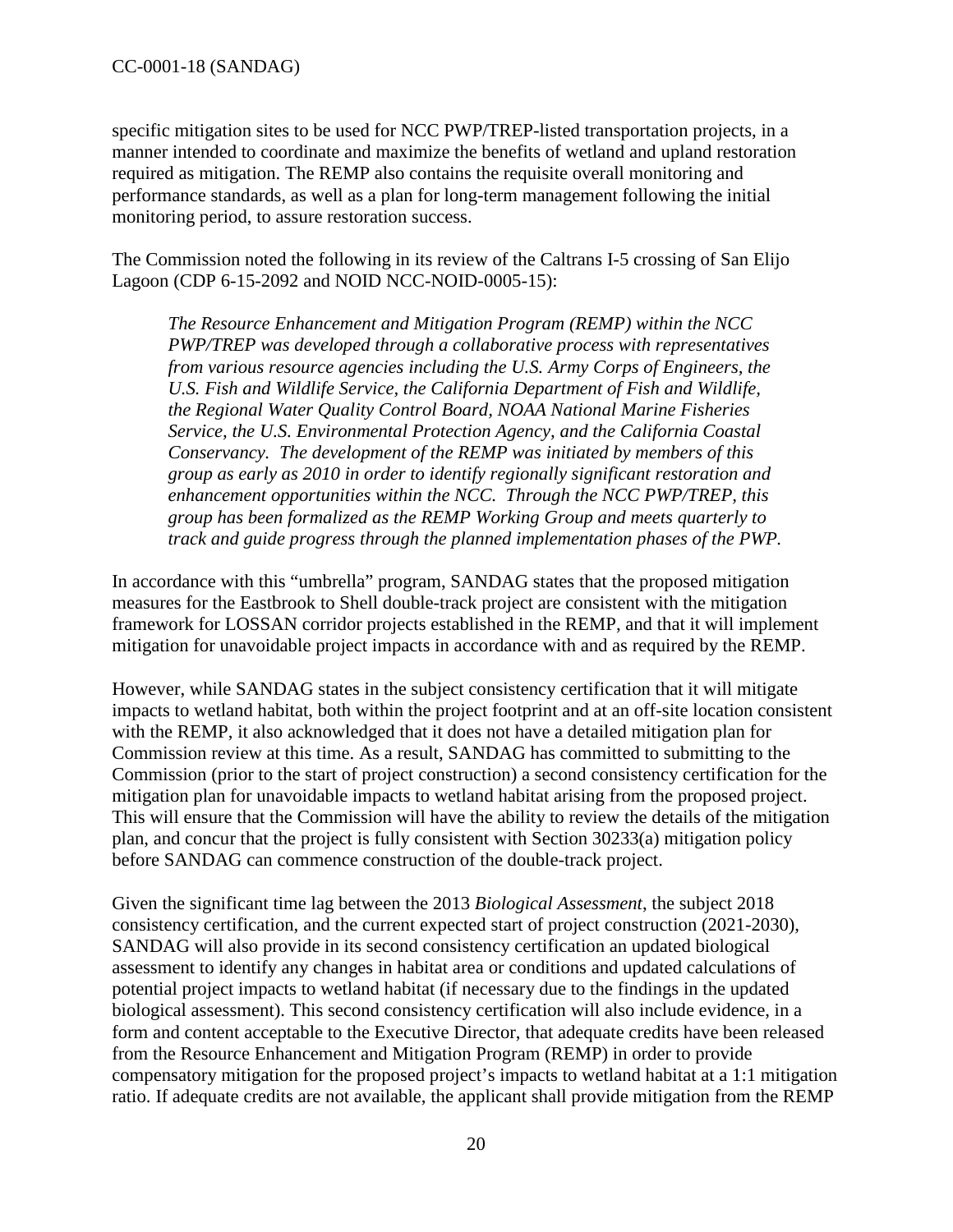using the typical 4:1 wetland mitigation ratio required by the Commission, and mitigation shall be consistent with the provisions of the REMP.

While SANDAG acknowledges that the mitigation plan for project wetland habitat impacts will not be completed and submitted to the Commission until a future date, it has incorporated into the project numerous conservation measures from the 2005 U.S. Fish and Wildlife Service's *Programmatic Biological Opinion (PBO)* for double-track projects in San Diego County and from the 2014 *PBO Amendment* pertaining to the Eastbrook to Shell double-track project. These measures are also incorporated into the project *Biological Assessment* and the subject consistency certification. Included are restrictions on the timing of vegetation clearing, requirements for biological monitoring and reporting during work activities in and adjacent to native and sensitive habitat areas, requirements for employee education programs prior to the start of construction, restoration guidelines for temporary and permanent vegetation impacts, measures to protect tidewater goby habitat at and adjacent to the instream work footprint to the project, measures to ensure steelhead passage through the work area should they be present in the river, and measures to avoid ephemeral basins adjacent to the trackway that could support San Diego fairy shrimp.

The Commission also notes that should the proposed on-site and off-site mitigation measures for permanent and temporary impacts to wetland habitat either not be available for use by SANDAG or not be implemented in the manner described in the consistency certifications, the Commission has the ability to "re-open" its decisions on the consistency certifications under the remedial action provisions of the federal consistency regulations at 15 CFR §930.65 which states in part that:

*(a) Federal and State agencies shall cooperate in their efforts to monitor federal license or permit activities in order to make certain that such activities continue to conform to both federal and State requirements.* 

*(b) The State agency shall notify the relevant Federal agency representative for the area involved of any federal license or permit activity which the State agency claims was:* 

*(1) Previously determined to be consistent with the management program, but which the State agency later maintains is being conducted or is having an effect on any coastal use or resource substantially different than originally described and, as a result, is no longer consistent with the management program . . . .* 

#### **Conclusion**

As stated above, the Commission finds that the proposed project is consistent with the alternatives and mitigation tests of Section 30233(a), but inconsistent with the allowable use test of that section, notwithstanding project measures to mitigate the impacts to wetland habitat. Therefore, the only way the Commission could concur with this consistency certification would be if it finds the project consistent with the Coastal Act through the "conflict resolution" provision contained in Section 30007.5. As discussed in **Sections III.H, K, and L** of this report,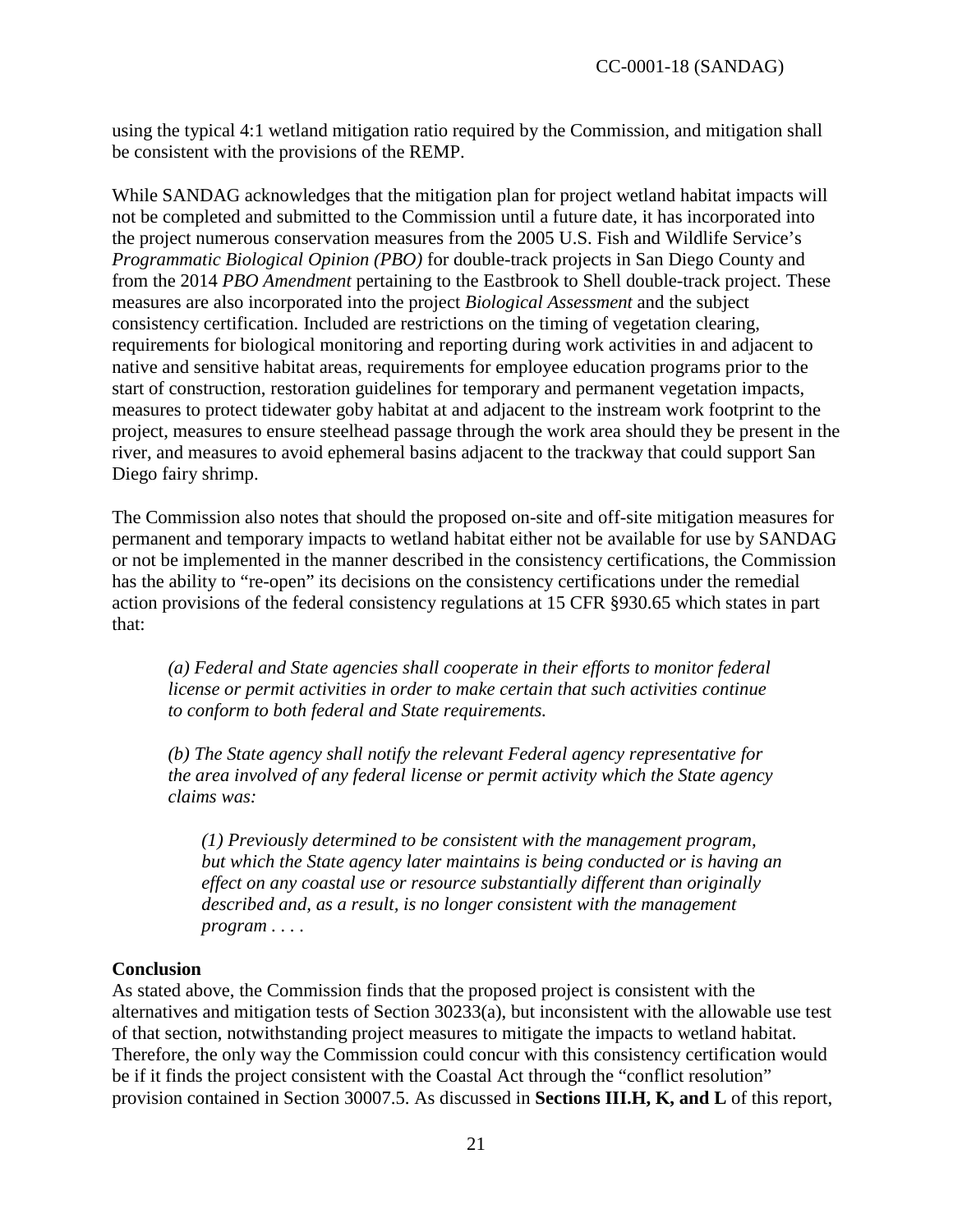not allowing the project to proceed would be inconsistent with the water quality, public access and recreation, and air quality/energy consumption policies of the Coastal Act, because it would prevent benefits to coastal resources that are inherent in the project and mandated by the policies of the Coastal Act from accruing. Those benefits include the maximization of existing and future public access, the facilitation of public transit and the minimization of vehicle miles traveled, and the improvement of air and water quality by reducing traffic congestion. Thus, the project creates a conflict between the allowable use test of the wetland policy of the Coastal Act (Sections 30233(a)) on the one hand, and the water quality, public access, and energy conservation policies of the Coastal Act (Sections 30231, 30232, 30210, 30213, 30252, and 30253) on the other. The following section of this report will identify a similar conflict with the Coastal Act's ESHA policy (Section 30240). In the concluding section of this report (**Section III.M**), the Commission will provide further analysis concerning the resolution of these conflicts.

### <span id="page-21-0"></span>**G. ENVIRONMENTALLY SENSITIVE HABITAT**

Coastal Act Section 30240 states:

*(a) Environmentally sensitive habitat areas shall be protected against any significant disruption of habitat values, and only uses dependent on those resources shall be allowed within those areas.* 

*(b) Development in areas adjacent to environmentally sensitive habitat areas and parks and recreation areas shall be sited and designed to prevent impacts which would significantly degrade those areas, and shall be compatible with the continuance of those habitat and recreation areas.* 

The consistency certification states that upland environmentally sensitive habitat in the project area is limited to Diegan coastal sage scrub (DCSS), a vegetation community which often supports the federally listed California gnatcatcher. In the project footprint, healthy and disturbed pockets of DCSS are found in scattered locations, primarily along the project access route north of the San Luis Rey River to reach project areas in Camp Pendleton where railroad signal bungalows will be modified or constructed. The *Biological Assessment (July 2013)* for the proposed project examines this habitat and the gnatcatcher:

*Diegan coastal sage scrub is a habitat dominated by low, soft-woody subshrubs that are most active in winter and early spring. The coastal form of this community is characterized by California sage (Artemisia californica), California buckwheat (Eriogonum fasciculatum), laurel sumac (Malosma laurina),lemonade berry (Rhus integrifolia), and black sage (Salvia melifera). Within the BSA, the dominant shrubs in this habitat include California sage, goldenbush (Isocoma menzeisii), California encelia (Encelia californica), laurel sumac, white sage (Salvia apiana), and black sage. The disturbed Diegan coastal sage scrub in the BSA show signs of human disturbance, have a sparse shrub cover, and include a large variety of native and non-native understory species, including, but not limited to, yellow sweet clover (Melilotus indicus), purple needle grass (Nasella pulchra), bromes (Bromus spp.), monkey flower (Mimulus spp.), and wild lettuce (Lactuca seriola).*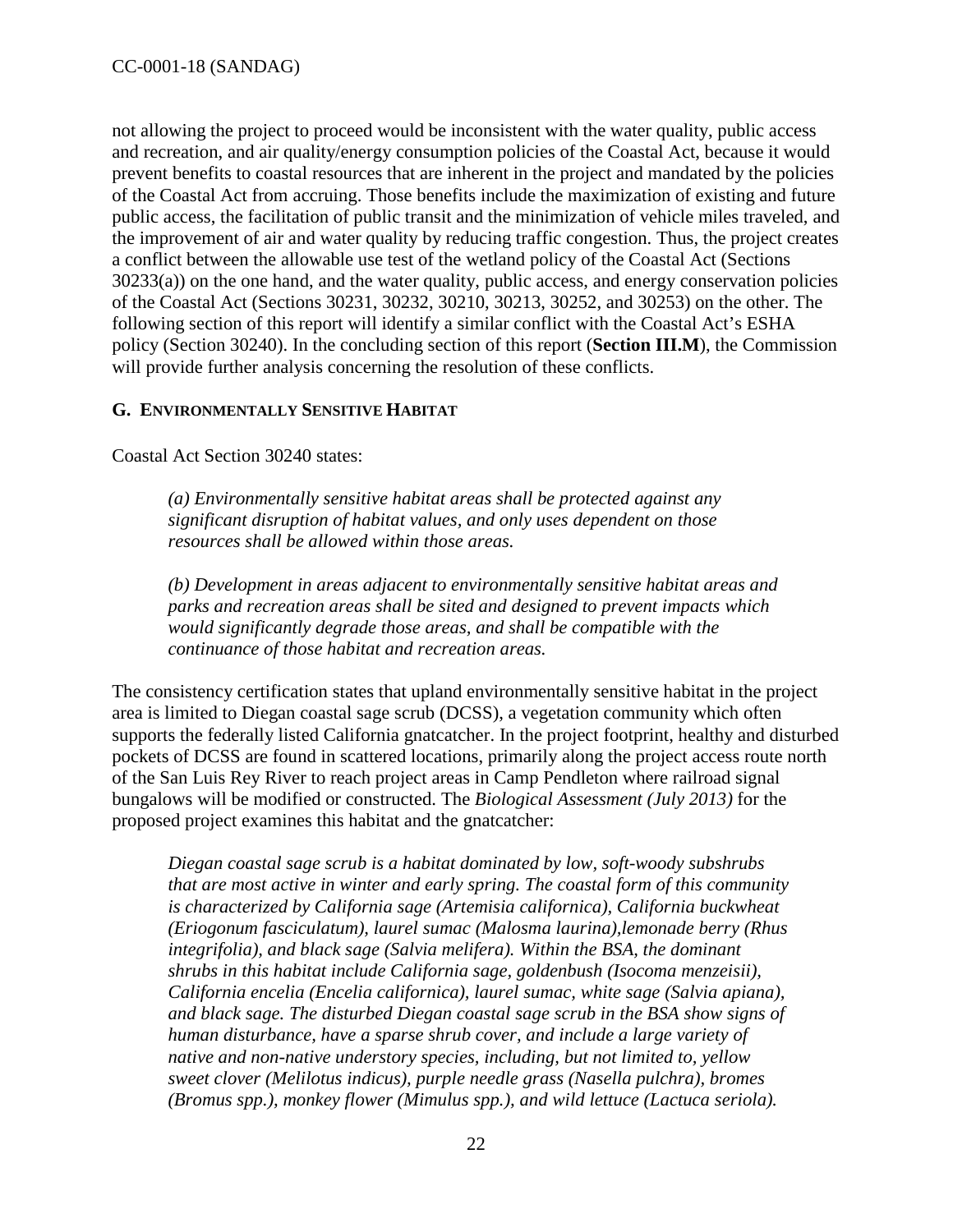*…* 

*Coastal California gnatcatchers* [CAGN] *occur on coastal slopes in southern California, including San Diego County. They typically occur in or near coastal sage scrub habitat, preferably in relatively open stands. The species tends to prefers stands of sage scrub that are dominated by California sagebrush. The CAGN also uses chaparral, grassland, and riparian habitats, where they occur adjacent to sage scrub. Six (6) focused protocol surveys for the CAGN* [in the project area] *were conducted in spring 2012 by a Bloom biologist, and were all negative (Bloom 2013; Appendix D).* 

The *Biological Assessment* further states that:

*Because no CAGN were detected in the BSA during protocol surveys, the proposed action would have no direct or indirect effects on the species. The proposed action would, however, result in permanent impacts to 0.1 acre and short-term temporary impacts to 0.2 acre of potential habitat (Diegan coastal sage scrub) for CAGN. This habitat includes disturbed Diegan coastal sage scrub, which constitutes low potential habitat for the CAGN. The proposed action would not result in any impacts to CAGN critical habitat, or potential habitat that is contiguous with the critical habitat located east of I-5. Accordingly, no impacts to CAGN or critical habitat for the species would occur under the proposed action.* 

While the project would not affect the gnatcatcher, SANDAG states that the permanent and short-term temporary impacts to Diegan coastal sage scrub habitat from construction of the double-track line must still be mitigated per the requirements of the *Programmatic Biological Opinion* (PBO, USFWS, 2005) for SANDAG double-track projects in northern San Diego County. The *Biological Assessment* states that:

*The PBO requires that permanent impacts to coastal sage scrub be mitigated at a 2:1 ratio and that permanent impacts to non-native grassland be mitigated at a 0.5:1 ratio with a combination of off-site preservation, creation, or restoration of native habitat. The PBO requires that a project-specific plan outlining the details and implementation schedule of all enhancement, restoration, and creation to offset permanent impacts to vegetation be prepared by the proponents and submitted to USFWS for review and approval at least 90 days prior to the start of each project addressed by the PBO (including the proposed action). Short-term temporary impacts also would be mitigated at a 2:1 or 0.5:1 ratio for Diegan coastal sage scrub and non-native grassland, respectively. Restoration will take place at the Stacco/Timeout mitigation site located in the City of Oceanside, or another mitigation site approved by the resource agencies.*

The consistency certification concludes that Diegan coastal sage scrub (DCSS) is a sensitive upland vegetation community and that the areas where it occurs in the project area should be considered environmentally sensitive habitat areas ("ESHA") for Coastal Act purposes. Because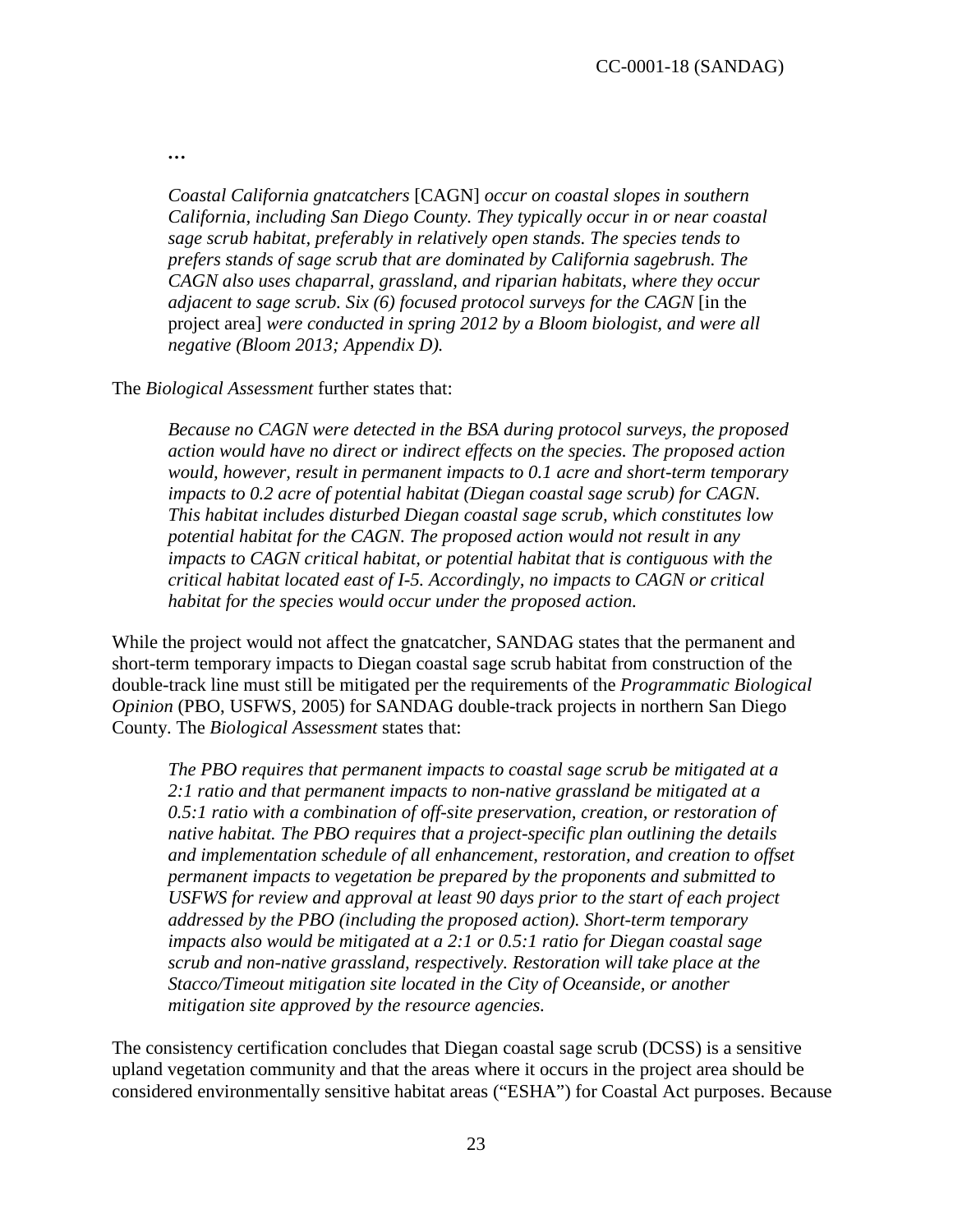this habitat constitutes ESHA, in order for the project to be consistent with Section 30240(a), the parts of the project occurring within that ESHA would need to be a "use dependent on the resource." Because the project is not such a use, the Commission finds that the project does not comply with this test and cannot, therefore, be found consistent with Section 30240. However, because the staff is recommending that the Commission concur with this consistency certification, as discussed in **Section M** of this report (conflict resolution), a finding that Coastal Act conflicts are resolved in a manner which is, on balance, most protective of significant coastal resources, inherently means that the impacts to this habitat need to be mitigated. If they were not mitigated, the Commission would not be able to find the project most protective of significant coastal resources.

The July 2013 *Biological Assessment* states that 0.2 acres of Diegan coastal sage scrub will be temporarily affected by project construction. SANDAG states in its consistency certification that:

*Temporary impacts to onsite environmentally sensitive habitat areas associated with construction access would be restored to their pre-project conditions by returning the area to its original grade. Additionally, where temporarily impacted areas are considered native they would be revegetated in-kind. Non-native or disturbed areas would also be revegetated with native habitats, improving the overall function of the sensitive habitat area. Additionally, the EBSDT would avoid and minimize impacts to animal life and their habitats through adherence to the PBO (USFWS, 2004 and 2015) issued for the project.* 

In addition to the 0.2 acres of temporary impacts, the *Biological Assessment* also states that the project will result in 0.1 acres of permanent impacts to environmentally sensitive Diegan coastal sage scrub habitat. As was the case for the wetland impacts described in the previous section of this report, mitigation for ESHA impacts will be addressed through the Commission-authorized PWP/TREP's Resource Enhancement and Mitigation Program (REMP). As noted above, the REMP designates specific mitigation sites to be used for NCC PWP/TREP transportation projects in order to coordinate and maximize the benefits of wetland and upland restoration required as mitigation for these projects. To protect and to minimize adverse effects on environmentally sensitive habitat, the proposed project incorporates the numerous avoidance and minimization measures listed in the U.S. Fish and Wildlife Service's 2005 *Programmatic Biological Opinion* for SANDAG double-track projects in northern San Diego County, and in the 2014 *Programmatic Biological Opinion Amendment* developed specifically for the proposed project.

While SANDAG states in the subject consistency certification that it will mitigate impacts to Diegan coastal sage scrub, both within the project footprint and at an off-site location consistent with the REMP, it also acknowledged that it does not have a detailed mitigation plan for Commission review at this time. As noted in the previous section of this report, SANDAG has committed to submitting to the Commission (prior to the start of project construction) a second consistency certification for the mitigation plan for unavoidable impacts to wetland habitat arising from the proposed project. SANDAG agrees that this second consistency certification will also include final details for mitigation of the above-referenced project impacts to Diegan coastal sage scrub habitat.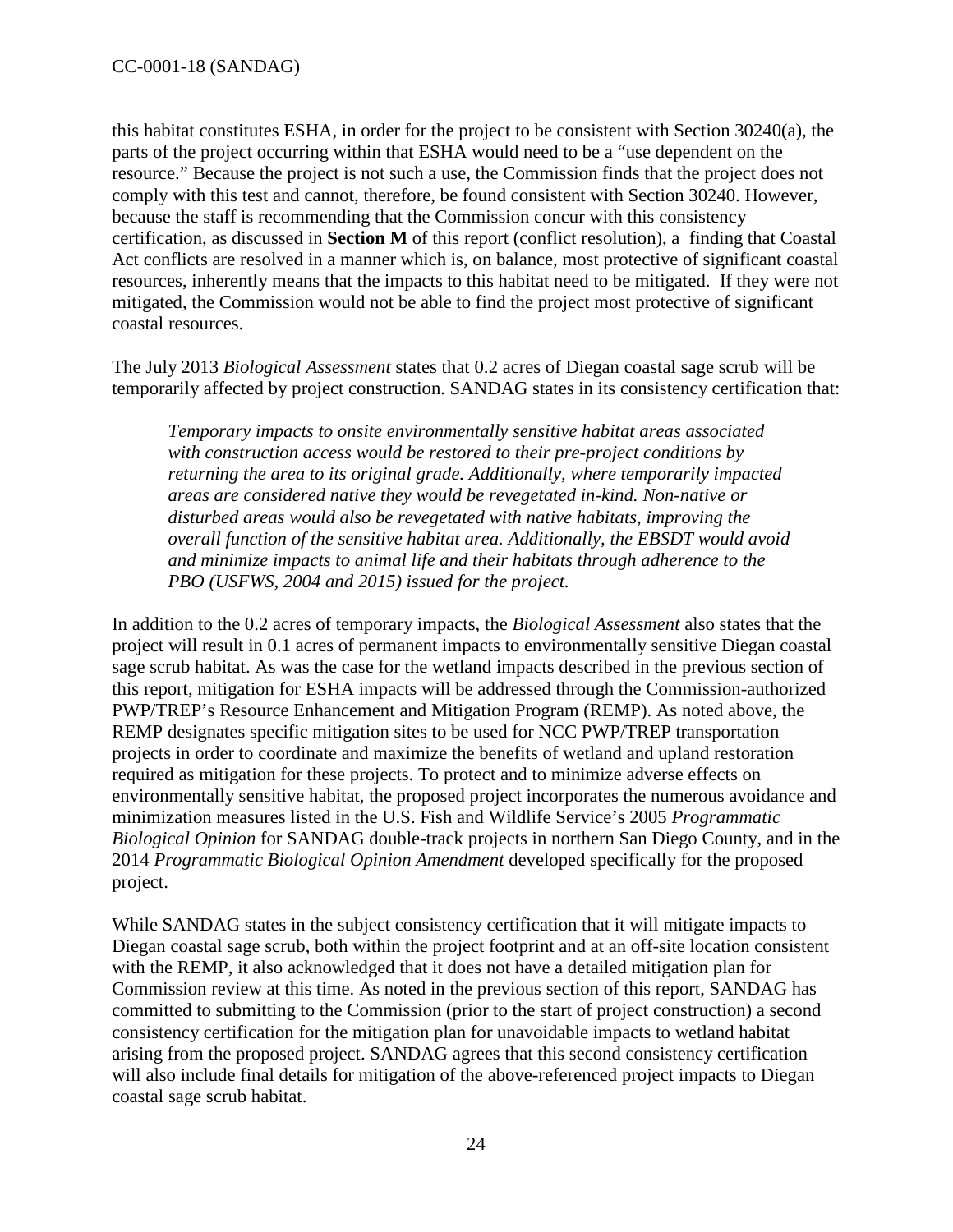However, given the significant time lag between the 2013 *Biological Assessment*, the subject 2018 consistency certification, and the current expected start of project construction (2021- 2030), SANDAG will also provide in its second consistency certification an updated biological assessment to identify any changes in habitat area or conditions and updated calculations of potential project impacts to ESHA habitat (if necessary due to the findings in the updated biological assessment). This second consistency certification will also include evidence, in a form and content acceptable to the Executive Director, that adequate credits have been released from the Resource Enhancement and Mitigation Program (REMP) in order to provide compensatory mitigation for the proposed project's impacts to Diegan coastal sage scrub ESHA at a 1:1 mitigation ratio. If adequate credits are not available, the applicant shall provide mitigation from the REMP using the typical 2:1 upland ESHA mitigation ratio required by the Commission, and mitigation shall be consistent with the provisions of the REMP.

> The Commission also notes that should the proposed on-site and off-site mitigation measures for permanent and temporary impacts to Diegan coastal sage scrub ESHA either not be available for use by SANDAG or not be implemented in the manner described in the consistency certifications, the Commission has the ability to "re-open" its decisions on the consistency certifications under the remedial action provisions of the federal consistency regulations at 15 CFR §930.65, which are quoted above on page 19.

In conclusion, the Commission finds that the project is not a use allowed in an ESHA and would result in permanent and temporary impacts to Diegan coastal sage scrub habitat. As a result, the project is inconsistent with Section 30240, notwithstanding project measures to mitigate the impacts to Diegan coastal sage scrub. Therefore, the only way the Commission could concur with this consistency certification would be if it finds the project consistent with the Coastal Act through the "conflict resolution" provision contained in Section 30007.5. As discussed in **Sections III.H, K, and L** of this report, not allowing the project to proceed would be inconsistent with the water quality, public access and recreation, and air quality/energy consumption policies of the Coastal Act, because it would prevent benefits to coastal resources that are inherent in the project and mandated by the policies of the Coastal Act from accruing. Those benefits include the maximization of existing and future public access, the facilitation of public transit and the minimization of vehicle miles traveled, and the improvement of air and water quality by reducing traffic congestion. Thus, the project creates a conflict between the allowable use test of the ESHA policy of the Coastal Act (Section 30240 on the one hand, and the water quality, public access, and energy conservation policies of the Coastal Act (Sections 30231, 30232, 30210, 30213, 30252, and 30253) on the other. In the concluding section of this report (**Section III.M**), the Commission will provide further analysis concerning the resolution of these conflicts.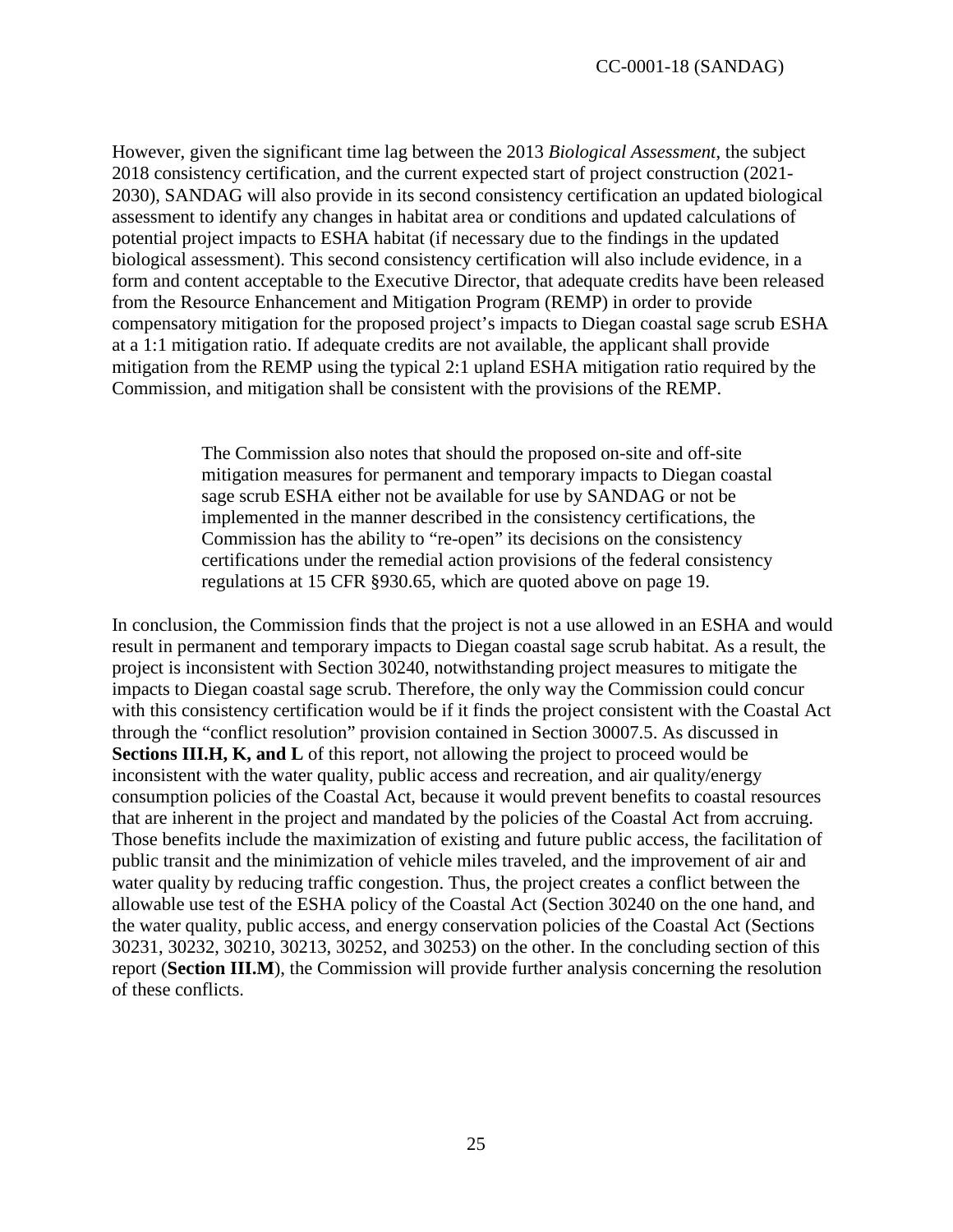### <span id="page-25-0"></span>**H. WATER QUALITY**

Coastal Act Section 30231 states:

*The biological productivity and the quality of coastal waters, streams, wetlands, estuaries, and lakes appropriate to maintain optimum populations of marine organisms and for the protection of human health shall be maintained and, where feasible, restored through, among other means, minimizing adverse effects of waste water discharges and entrainment, controlling runoff, preventing depletion of ground water supplies and substantial interference with surface water flow, encouraging waste water reclamation, maintaining natural vegetation buffer areas that protect riparian habitats, and minimizing alteration of natural streams.* 

Coastal Act Section 30232 states:

*Protection against the spillage of crude oil, gas, petroleum products, or hazardous substances shall be provided in relation to any development or transportation of such materials. Effective containment and cleanup facilities and procedures shall be provided for accidental spills that do occur.* 

SANDAG included in its consistency certification commitments for water quality protection during construction and operation of the double-track and bridge replacement project, including preparation of a Storm Water Pollution Prevention Plan (SWPPP), compliance with its National Pollutant Discharge Elimination System (NPDES) permit, and implementation of construction best management practices:

*Impacts to water quality will be avoided and minimized through implementation of the project's SWPPP. The SWPPP includes pre-, during, and post-construction BMP's. To prevent transport of sediment into existing storm drain inlets and onto adjacent properties and roadways, before grading or clearing, the site perimeter will be stabilized using controls such as silt fences; tracking controls such as stabilized construction entrances; storm drain inlets will be protected; and sediment traps (if applicable) will be constructed. Erosion controls during construction include scheduling, preservation of existing vegetation, hydraulic mulch, hydroseed, earth dike and drainage swales, velocity dissipation devices, stream bank stabilization, soil preparation roughening, wind erosion control. Sediment controls during construction include silt fence, check dams, fiber rolls, gravel bag berm, street sweeping, storm drain inlet protection, stabilized construction entrance and exit. Post-construction BMPs include vegetated slopes, velocity dissipaters at proposed discharge locations, track surfaces stabilized with rock ballast and subbase.* 

The consistency certification also states that oil and hazardous material spills will be avoided through implementation of General Conservation Measure 4 outlined in the September 2016 amendment to the U.S. Fish and Wildlife Service's *Programmatic Biological Opinion* for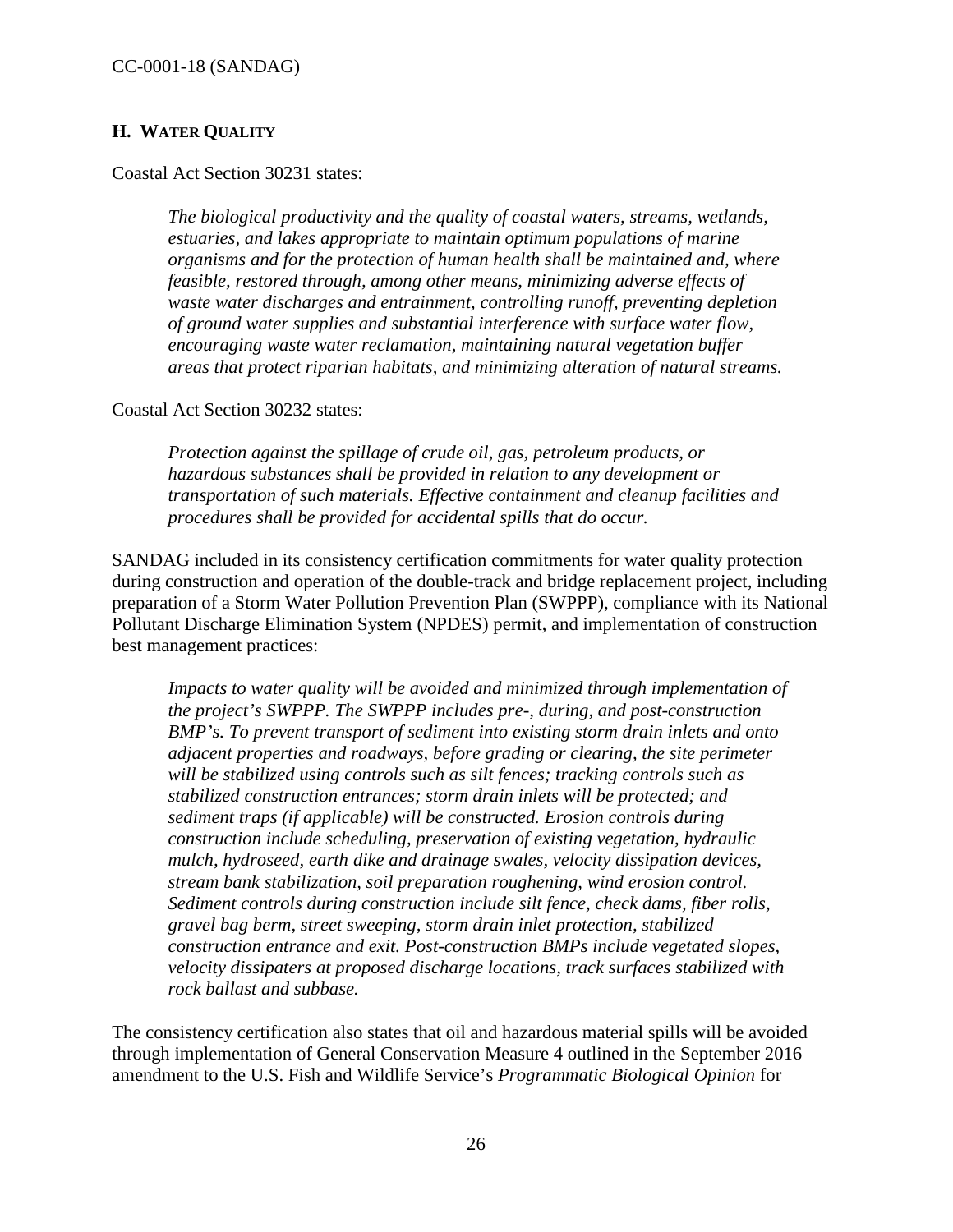operations and maintenance of six double-track railroad projects in northern San Diego County, including the proposed project:

*The changing of oil, refueling, and other actions that could result in a release of a hazardous substance will be restricted to designated areas that are sited as far as is practicable form any sensitive plant populations, sensitive habitats, or drainages. Such designated areas will be surrounded with berms, sandbags, or other barriers to further prevent accidental spills of fuel, oil, or chemicals. Any accidental spills will be immediately contained, cleaned up, and properly disposed.* 

In previous reviews of SANDAG and NCTD double tracking projects in San Diego County, the Commission concurred with agency determinations that:

*Passenger rail vehicles are much cleaner than highway vehicles with respect to oil and grease drips. This is partially attributed to the fact that any drips from rail vehicles fall into a ballasted ROW, where gravel and soil act as a filter to prevent runoff from moving contaminants and because rail transportation involves less oil, grease, and other hydrocarbons than automobiles. On the other hand, automobiles are a significant source of hydrocarbons, which are then flushed by runoff from the Interstate 5 area into nearby water bodies. The proposed project will provide improved public transportation service and freight service, which will help reduce automobile congestion and reduce automobile vehicle miles traveled and the corresponding non-point source emissions.* 

With the above-referenced water quality protection measures, the Commission finds that the proposed project would not cause significant adverse water quality impacts at and adjacent to the project area and would be consistent with the water quality protection and spill prevention policies of the Coastal Act (Sections 30231 and 30232). In addition, the Commission finds that Coastal Act Sections 30231 and 30232 include affirmative language mandating approval *("The biological productivity and the quality of coastal waters … shall be maintained and, where feasible, restored …*" and *"Protection against the spillage of crude oil, gas, petroleum products, or hazardous substances shall be provided …"*) to protect coastal water quality and that without this project, water quality resources at and adjacent to the San Luis Rey River project area will not be maintained, restored, and protected.

### <span id="page-26-0"></span>**I. CULTURAL RESOURCES**

Coastal Act Section 30244 states:

*Where development would adversely impact archaeological or paleontological resources as identified by the State Historic Preservation Officer, reasonable mitigation measures shall be required.*

The consistency certification includes an examination of potential cultural resources within the project area. SWCA Environmental Consultants prepared a *Final Cultural Resources Survey Report for the East Brook to Shell Double Track Project, San Diego County California (July*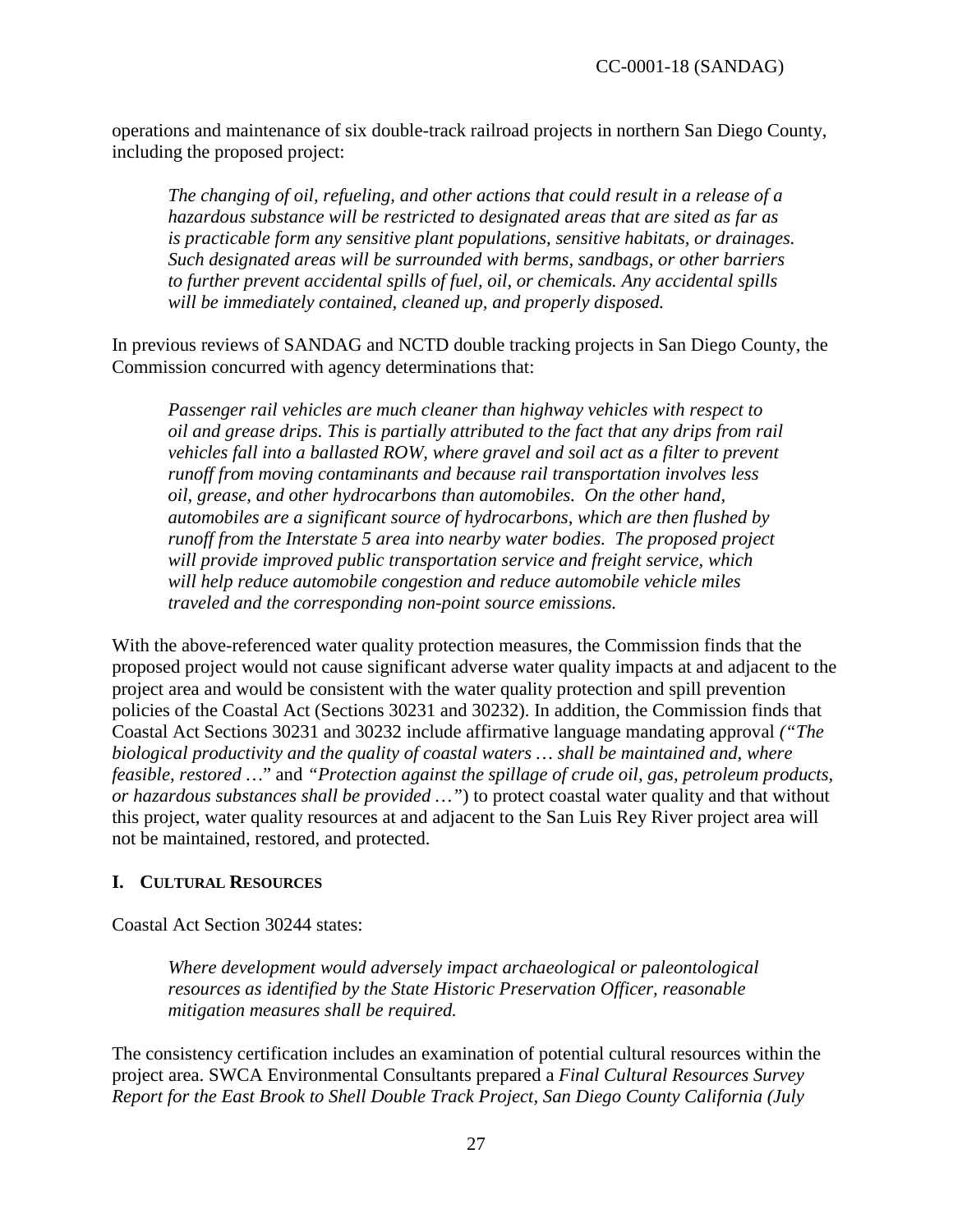*2013)* in order to inventory cultural and historical resources in the project area and to comply with the provisions of Section 106 of the National Historic Preservation Act. The *Report* included a cultural resource inventory consisting of a records search, literature review, Native American correspondence, and an intensive pedestrian field survey. The *Report* examines the historic cultural setting of the project area:

*The project APE is within an area historically occupied by the Luiseño, a Takicspeaking southern California native social group (Kroeber 1925; Bean and Shipek 1978) . . .* 

*Luiseño territory was situated in the north half of San Diego County and the western edge of Riverside County. Their lands encompassed the southern Santa Margarita Mountains and the Palomar Mountains, and their foothills to the Pacific Ocean. It extended eastward into the San Jacinto Valley and the western foothills of the San Jacinto Mountains. Their neighbors to the north were the Juaneño (Acjachemen) who spoke a Luiseño dialect; the Cahuilla and Cupeño to the east who spoke other Takic Cupan languages; and the Ipai to the south who spoke a California-Delta Yuman language. Today, many contemporary Juaneño and coastal Luiseño identify themselves as descendents of the indigenous people living in the local area, termed the Acjachemen Nation.* 

*. . .* 

*Several Luiseño leaders signed the statewide 1852 treaty, locally known as the Treaty of Temecula (an interior Luiseño village), but the United States Congress never ratified it. By 1875, however, reservations for the Luiseño were established in the Palomar Mountains and nearby valleys, including Pala, Pauma, Rincon, Pechanga, La Jolla, and San Pasqual (CIAP 2003). No reservations were established for the remaining coastal people, whose lands had already been usurped by the Mexican ranchos. Today, the San Luis Rey group is actively petitioning the Bureau of Indian Affair's Office of Federal Acknowledgement to review their request for federal recognition. By 2003, there were 1,340 enrolled members on four Luiseño reservations; today there are over 2,000 Luiseño, including non-enrolled but active members of the community.*

The *Report* next describes the literature review undertaken by SWCA in 2011 of previous archaeological and cultural resource studies undertaken in and within one mile of the project Area of Potential Effects (APE). Studies and records were reviewed to identify cultural resources within the project area and surrounding area, identify and determine the adequacy of previous cultural resources studies in the project area, and assess what additional cultural resources studies would need to be undertaken for the proposed project. The records search indicated a total of 52 cultural resource studies have been conducted within a one-mile radius of the APE boundary. Of this total, 16 studies overlap at least a portion of the current APE, and an additional three studies were conducted in areas directly adjacent to the current APE. The records search indicated a total of 14 previously recorded cultural resources within a one-mile radius of the project APE. However, none of these resources occur within the project APE. Of the 14 resources identified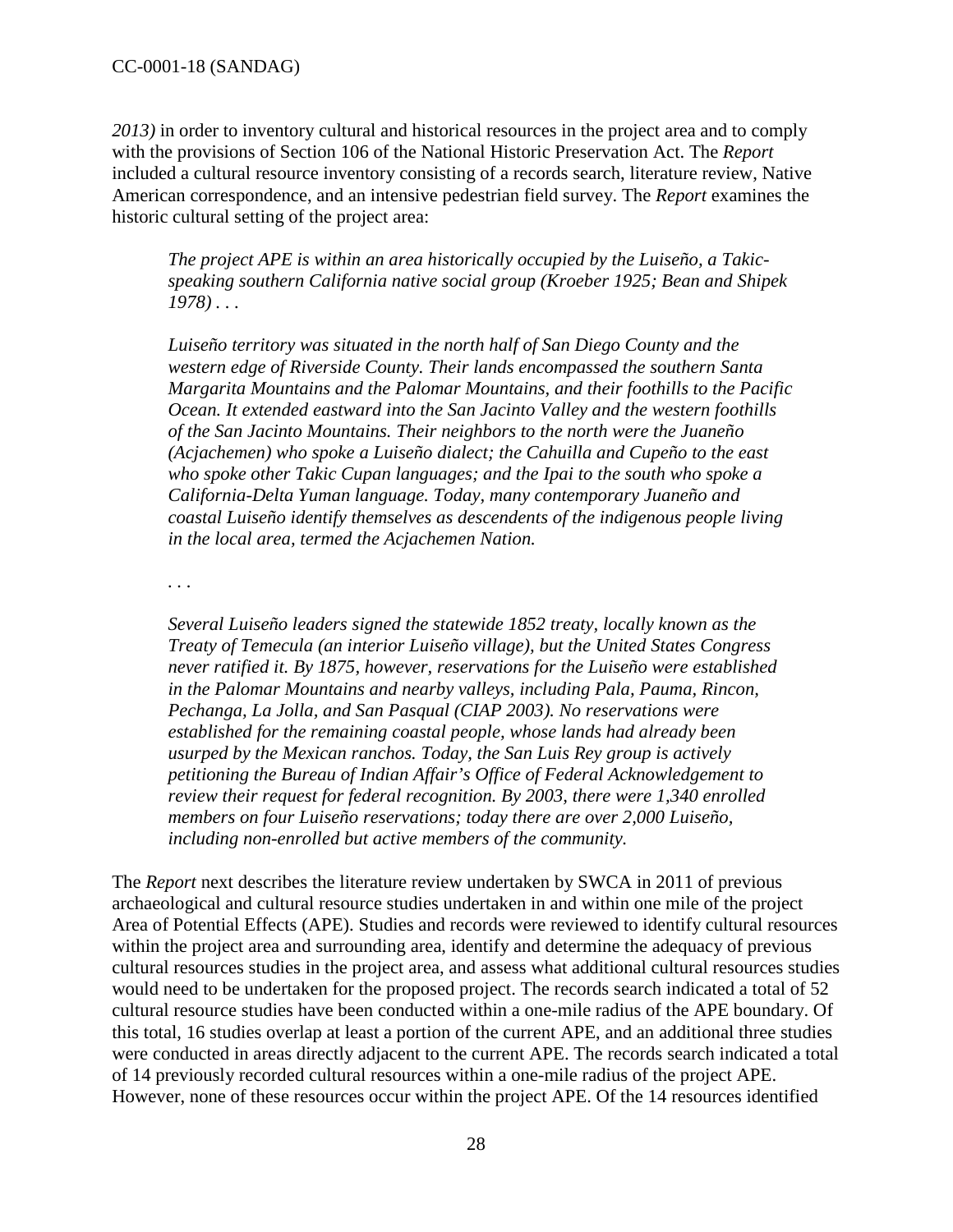within one mile of the APE, seven are prehistoric (consisting of shell and lithic scatters), five are historic built-environment resources, and two are isolated marine shell fragments.

The *Report* next reviewed the outreach and consultation that occurred with the California Native American Heritage Commission and local Native American tribal representatives:

*On September 9, 2011, SWCA requested that the California Native American Heritage Commission (NAHC) conduct a search of its Sacred Lands File to determine if cultural resources important to Native Americans have been recorded within and around the project APE. SWCA received a response from the NAHC (Appendix B) on September 12, 2011 stating that the search of its Sacred Lands File did not indicate the presence of Native American cultural resources within a one mile radius of the project APE, however, the NAHC did indicate that the project APE is located in an area of San Diego County that is "very culturally sensitive."*

*The NAHC provided a list of nine Native American groups/individuals who may have knowledge of cultural resources located in and around the project APE. SWCA prepared and mailed a letter to each of the NAHC-listed contacts on September 19, 2011, requesting information related to any Native American cultural resources within or immediately adjacent to the project area. SWCA then made follow-up telephone calls to each contact on September 26, 2011, and made subsequent follow-ups as necessary. SWCA received four responses to the coordination letters.* 

The *Report* provides a record of subsequent telephone conversations and correspondence received from the Pala Band of Mission Indians and the San Luis Rey Band of Mission Indians. The tribal representatives recommended that ground disturbing activities be monitored by Native American representatives given the cultural sensitivity of the project area and the history of discoveries made in the area, and that communication with tribal representatives continue during project construction. The Commission staff mailed letters to the Pala Band of Mission Indians and to the San Luis Rey Band of Mission Indians on May 15, 2018, stating that a consistency certification for the proposed project would be heard by the Commission at its June 2018 meeting, and requesting information on any Tribal cultural or historical sites within or adjacent to the project corridor. No response was received as of May 23, 2018.

The *Report* documented the field surveys undertaken of the project area in 2011 and 2013 in order to identify and record any potential archaeological or cultural resources. The *Report* concluded that no archaeological resources were identified during the field surveys, and that:

*. . . the negative archaeological survey results for the current study, in conjunction with a lack of significant previously recorded archaeological sites in the APE, and the knowledge that portions of the project area have been previously disturbed, indicates that the project area has a low sensitivity for encountering subsurface archaeological resources.*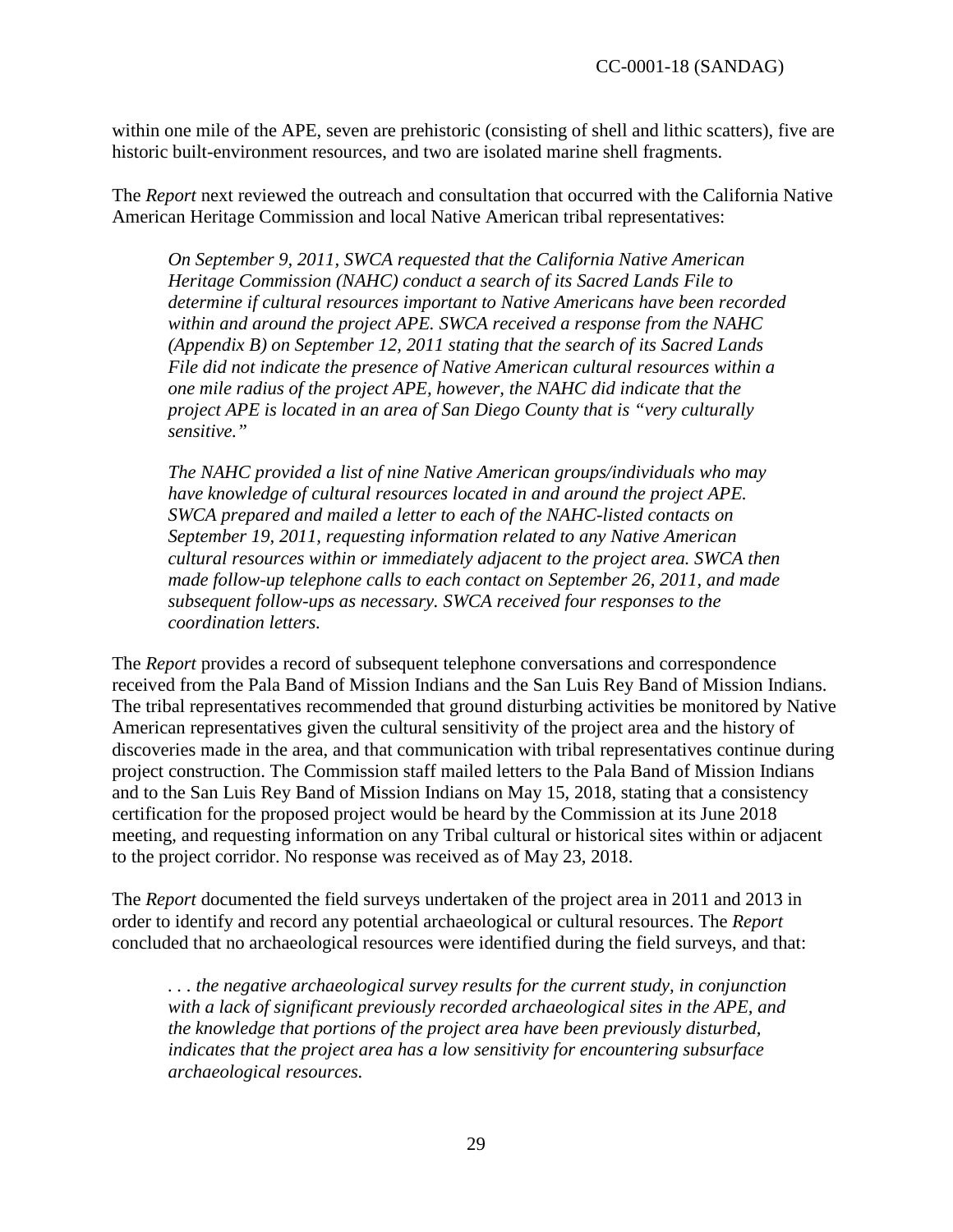As a result, the *Report* states that no additional cultural resources mitigation measures will be necessary beyond the following standard archaeological mitigation measures to minimize impacts to unanticipated discovery of below-ground cultural resources or the unanticipated discovery of human remains:

*Should cultural resources be encountered during ground disturbing activities, work in the area must be halted and an archaeologist who meets the Secretary of the Interior's Professional Qualifications Standards for archaeologists (National Park Service 1983) should be notified immediately to evaluate the find. If the discovery proves to be significant, additional work, such as data recovery excavation, may be warranted and would be discussed in consultation with the relevant federal agency.* 

*The discovery of human remains is always a possibility during an undertaking. State of California Health and Safety Code Section 7050.5 covers the unanticipated discovery of human remains on non-federal lands. This code section states that no further disturbance shall occur until the San Diego County Coroner has made a determination of origin and disposition pursuant to Public Resources Code (PRC) Section 5097.98. The San Diego County Coroner must be notified of the find immediately. If the human remains are determined to be prehistoric, the Coroner*  will notify the NAHC, which will determine and notify a Most Likely Descendant *(MLD). The MLD shall complete the inspection of the site within 24 hours of notification and may recommend scientific removal and nondestructive analysis of human remains and items associated with Native American burials.* 

The consistency certification included a March 18, 2014, letter from the State Historic Preservation Officer (SHPO) to the Federal Railroad Administration (FRA) concurring that the survey and consideration of archaeological and cultural resources undertaken by the FRA for the proposed project complied with the requirements of the National Historic Preservation Act. The letter also noted that because the area is highly sensitive for buried archaeological resources, the project includes provisions for protection of any cultural resources inadvertently discovered during ground disturbing activities.

SANDAG has incorporated into the proposed project the recommended mitigation measures contained in the *Final Cultural Resources Survey Report for the East Brook to Shell Double Track Project, San Diego County California (July 2013)* and the recommendations contained in the SHPO letter of march 2014. The Commission agrees with SANDAG that the proposed project will not adversely affect cultural resources. The resource inventory and evaluation work previously undertaken within the project area and the commitment by SANDAG to protect unknown cultural resources that may be uncovered during project construction demonstrates SANDAG's commitment to protection of cultural resources. Therefore, the Commission finds that the project is consistent with the cultural resource policy of the Coastal Act (Section 30244).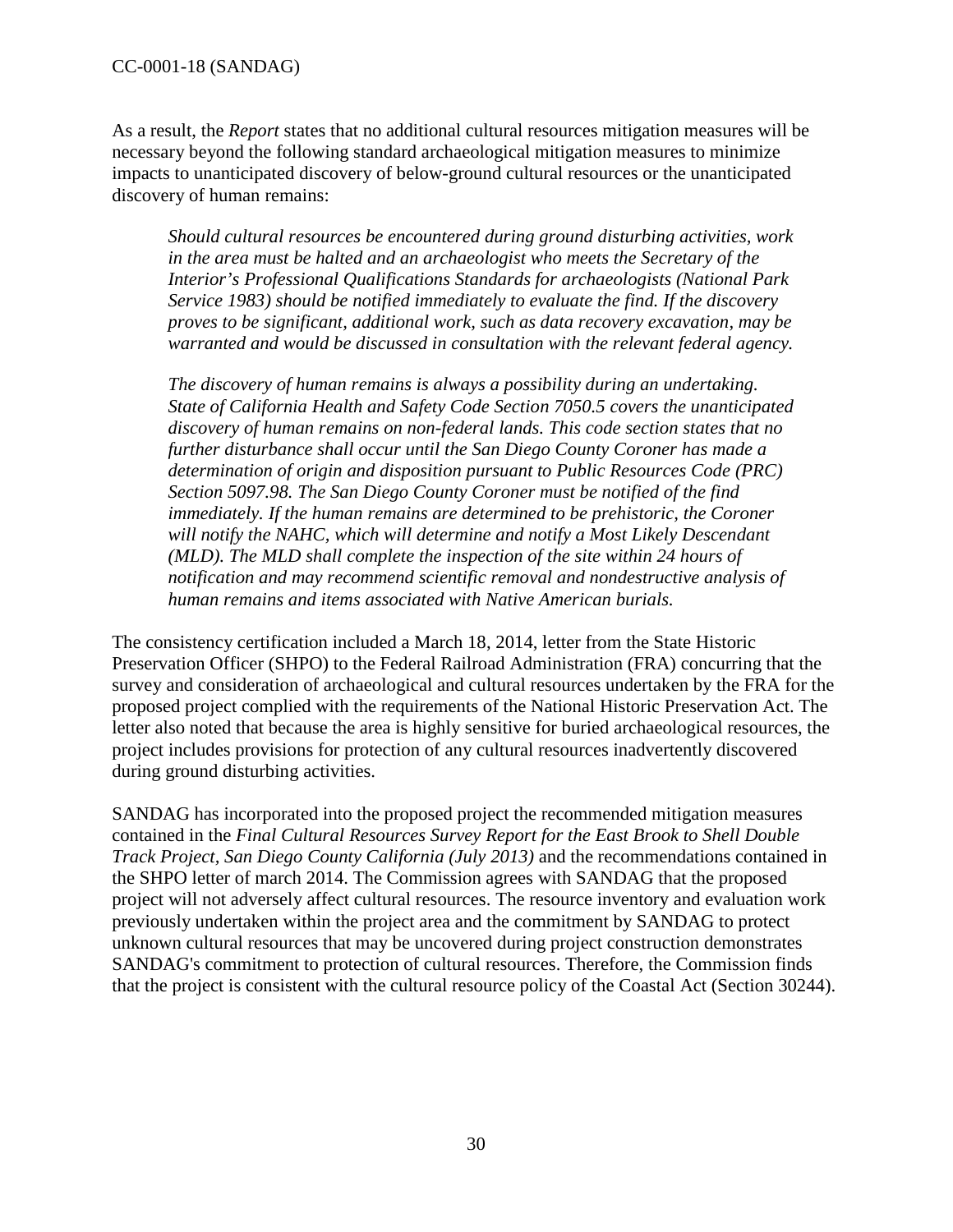### <span id="page-30-0"></span>**J. PUBLIC VIEWS**

Coastal Act Section 30251 states:

*The scenic and visual qualities of coastal areas shall be considered and protected as a resource of public importance. Permitted development shall be sited and designed to protect views to and along the ocean and scenic coastal areas, to minimize the alteration of natural land forms, to be visually compatible with the character of surrounding areas, and, where feasible, to restore and enhance visual quality in visually degraded areas. New development in highly scenic areas such as those designated in the California Coastline Preservation and Recreation Plan prepared by the Department of Parks and Recreation and by local government shall be subordinate to the character of its setting.* 

The proposed double-track project will occur within the existing railroad right-of-way and not significantly alter public views within or adjacent to the railroad corridor. The proposed doubletrack bridge over the San Luis Rey River will be located just east of the existing single-track bridge. After demolition of the existing bridge, the public views at the railroad crossing of the river will be similar to existing views. Temporary visual impacts during construction are unavoidable and will include the earthen berms and wooden trestle at the San Luis Rey River crossing, construction staging and equipment storage areas, and general construction activities in the right-of-way. Temporarily disturbed areas will be restored to pre-project conditions, as discussed previously in Sections F and G of this report. The Commission agrees with SANDAG that the project would not adversely affect the area's visual and scenic quality, and finds the project consistent with the visual resource protection policy of the Coastal Act (Section 30251).

### <span id="page-30-1"></span>**K. PUBLIC ACCESS, RECREATION, AND TRANSIT**

Coastal Act Section 30210 states:

*In carrying out the requirements of Section 4 of Article X of the California Constitution, maximum access, which shall be conspicuously posted, and recreational opportunities shall be provided for all the people consistent with public safety needs and the need to protect public rights, rights of private property owners, and natural resource areas from overuse.* 

Coastal Act Section 30213 states in part:

*Lower cost visitor and recreational facilities shall be protected, encouraged, and, where feasible, provided. Developments providing public recreational opportunities are preferred . . . .* 

Coastal Act Section 30252 states in part: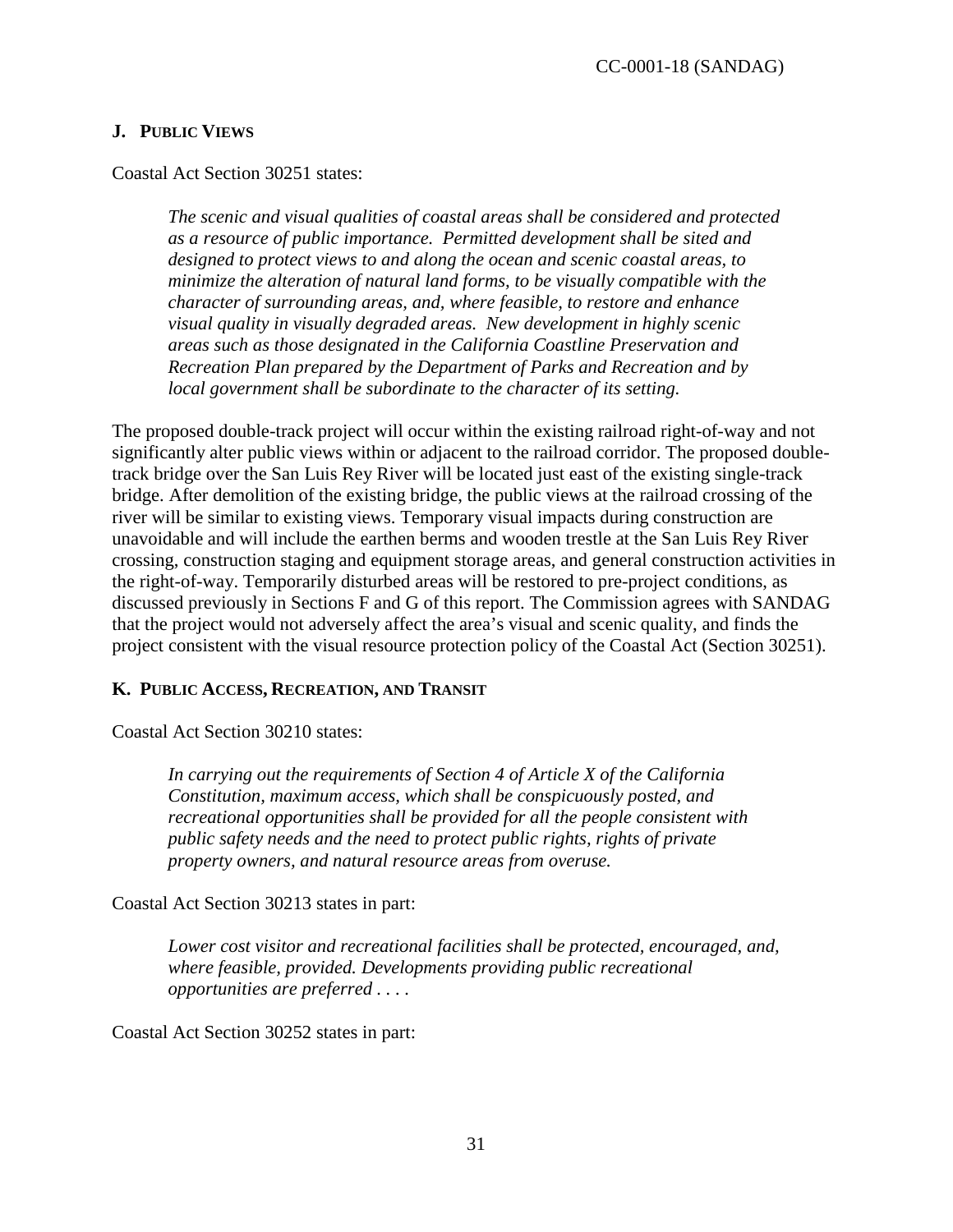*The location and amount of new development should maintain and enhance public access to the coast by (1) facilitating the provision or extension of transit service . . .* 

As SANDAG notes in its consistency certification (and as the Commission has consistently noted in its concurrences with previous SANDAG and NCTD double-track projects), one of the benefits of double-tracking along the North Coast Corridor is the improvement of public access to the shoreline, both directly by providing transportation alternatives, and indirectly through reductions in private vehicle use on corridor highways. The proposed project is an element in the LOSSAN North Corridor Strategic Plan to develop a more reliable passenger rail system that will in part serve to improve public access alternatives in the project area and within the LOSSAN corridor in San Diego and Orange counties.

The project *NEPA Categorical Exclusion Worksheet (July 2014)* examines temporary project impacts on local traffic and circulation patterns:

*During construction, traffic control plan measures will be employed to minimize traffic interruptions. In the event of weekend closures of the existing road crossing in the vicinity of the project during construction, SANDAG will work with the City of Oceanside and the community to provide advance notification and minimize any disruption to local area traffic. Project consultations relative to the railroad and highway (streets) in the project area have been conducted with NCTD, Amtrak, BNSF, and the City of Oceanside.* 

The consistency certification notes that the existing pedestrian and vehicle undercrossing north of the San Luis Rey River bridge that connects Oceanside Harbor and the Oceanside Harbor parking lot (located east of the railroad track) would be modified or replaced as a part of the proposed project. SANDAG reports that it anticipates that some construction staging and storage areas may be located within existing public parking areas, including the Oceanside Harbor parking lot on the north side of the San Luis Rey River. However, SANDAG states that staging and storage footprints will be minimized to the extent practicable and are not expected to adversely affect public parking and access. At this time, SANDAG does not have final designs for the extent and location of these areas but it has committed to provide this information to the Executive Director prior to the start of project construction. This submittal would occur with sufficient time to allow the Executive Director to confirm that these elements of the project would not create significant effects on public access, and that the project remains consistent with the public access and recreation policies of the Coastal Act. However, should the Executive Director determine that the final project staging and storage areas would adversely affect public access, the Commission has the ability to "re-open" its decision on the consistency certification under the remedial action provisions of the federal consistency regulations (15 CFR §930.65), which are quoted above on page 19.

The consistency certification examines project impacts to the San Luis Rey River Trail, located on the south bank of the river and crossing under the existing railroad bridge to provide safe access to the shoreline from locations east of the railroad track: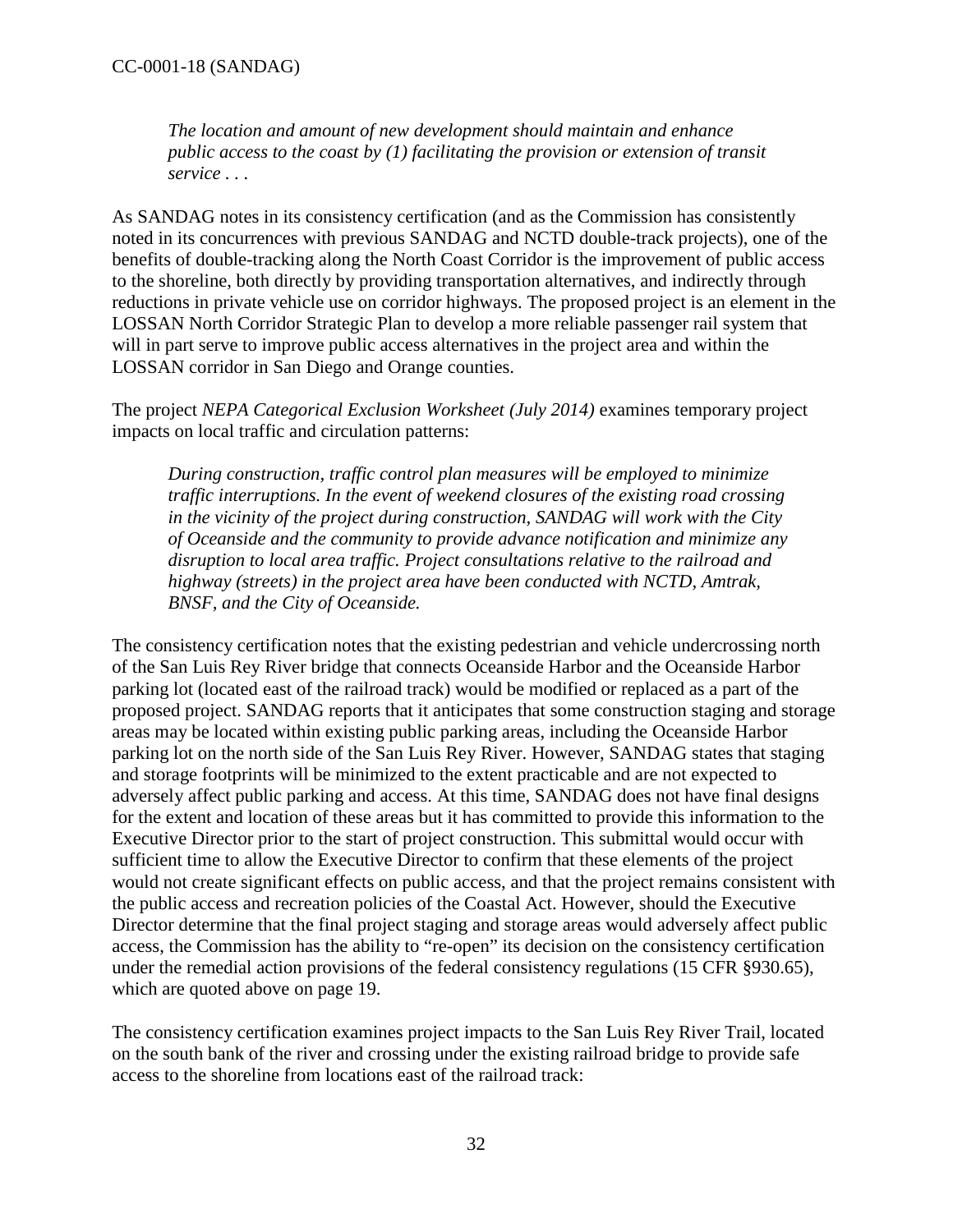*The San Luis Rey River Trail is a 7.2 mile Class I bike path that is owned and maintained by the City of Oceanside. It extends along the south side of the San Luis Rey River from the North Pacific Street access to the eastern most point on the College Boulevard Bridge. The San Luis Rey River Trail is a paved bike trail that is open to pedestrians and other non-motorized users too. It crosses under the existing bridge BR 225.4 of the San Luis Rey River within the railroad ROW.* 

*During construction of the new bridge and removal of the old bridge, the bike path would necessarily be closed for public safety in this area. There would be no access to the trail from the west side of the tracks. Access to the trail would still be available from the Neptune Way access (located on the east side of the tracks). Conspicuous signing would be posted to alert the public of the bike path closure and alternative access to the bike path. However, when the bridge replacement process is complete and the temporary berm/trestle is removed, the bike trail would be relocated and reconstructed allowing access from the trail to the coast.* 

SANDAG subsequently provided additional clarification regarding the trail closure and rerouting of the trail as an element of the double-track project:

*At this point in project development, we anticipate the bike path will be closed for project construction due to the proximity of the path to the tracks and the slight shift of the path due to the shifting of the tracks. The path in front of the bridge abutment will be raised to reduce flooding that now occurs during small storms. Additionally, the bike trail connects both to the west at Pacific Street and also has a spur that parallels the track along the east, connecting to Neptune Way. The westerly connection, from the existing abutment up to Pacific Street, is extremely steep with tight turns. To improve safety, this portion of the bike trail will be rebuilt using larger curves and lesser slopes and provides improved sight visibility at the new connection point to Pacific Street. This will also remain in the same general location as the existing path. SANDAG is looking at alternatives to closing the entire path throughout construction by constructing the path/project in two phases with detours provided to the adjacent city streets, or onto either open bike trail, if available, in efforts to maintain access to the beach. The design does consider impacts to public access and directs the Contractor to minimize the duration of closure and detour to the extent practicable.* 

The Commission agrees with SANDAG that closure of the trail, and the resulting adverse effect on public access at this location, is unavoidable due to public safety restrictions that must be implemented during construction of the new double-track bridge and demolition of the existing bridge, currently scheduled to occur over a two-year time period sometime between 2021 and 2030. As noted above, SANDAG will examine construction alternatives that would avoid a twoyear-long closure of the trail where it passes under the bridge. SANDAG has committed to work with Commission staff on this matter to develop measures to minimize access impacts. SANDAG will submit the project construction schedule, including trail closure periods, detour plans to minimize access impacts, and public notification measures identifying alternate access routes, to the Executive Director prior to the start of construction.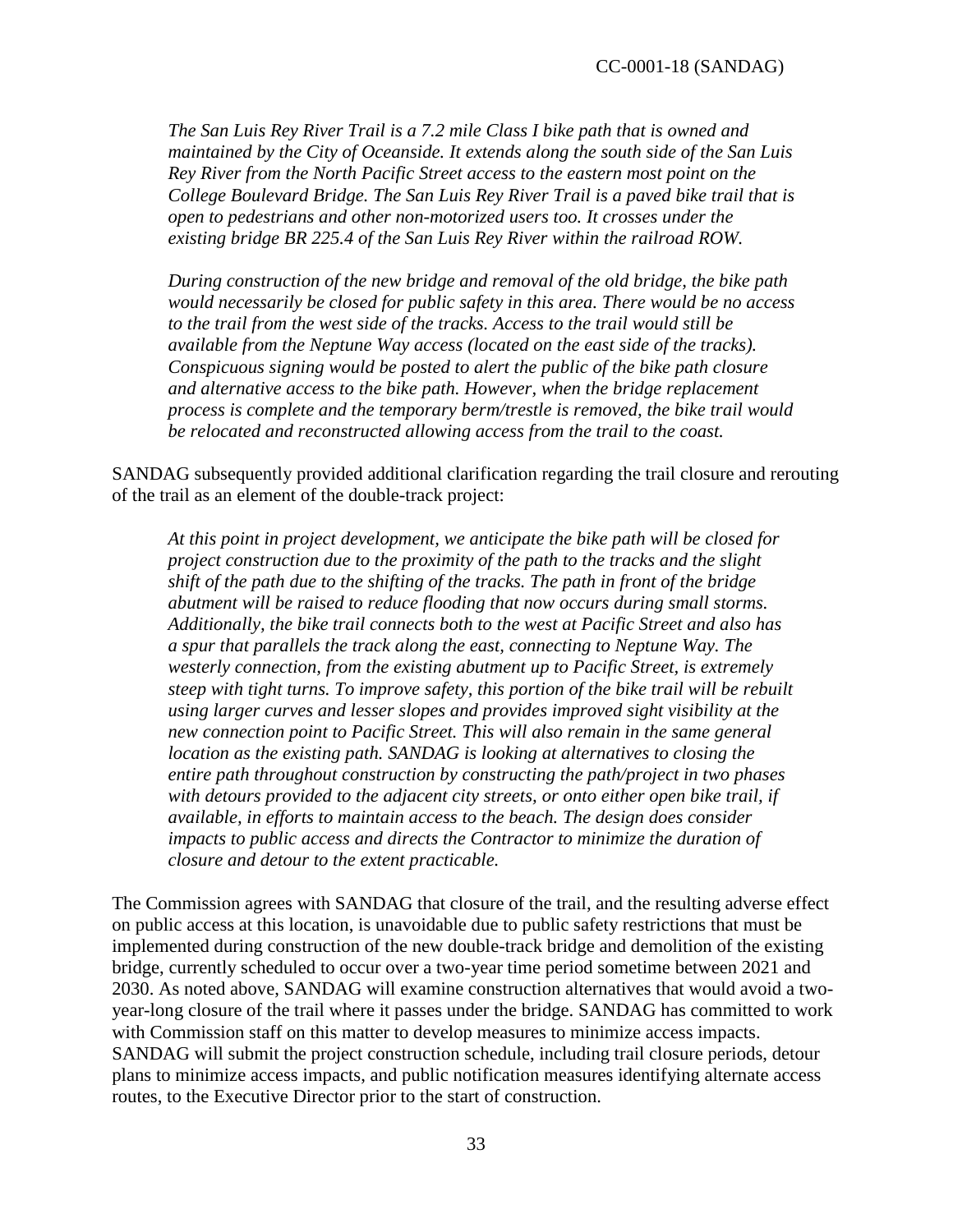Similar to the process described above regarding final locations for staging and storage areas, the construction schedule submittal would occur with sufficient time to allow the Executive Director to confirm that the trail closure schedule and detour measures would minimize to the maximum extent practicable the temporary but unavoidable adverse effects on public access, and that the overall project, including the design measures to improve the safety of the western terminus of the trail, remains consistent with the public access and recreation policies of the Coastal Act. However, should the Executive Director determine that the final trail closure schedule and detour measures do not minimize to the extent practicable the adverse effects on public access, the Commission has the ability to "re-open" its decision on the consistency certification under the remedial action provisions of the federal consistency regulations (15 CFR §930.65), cited above.

In conclusion, the Commission agrees with SANDAG and finds that while the proposed project would create temporary adverse effects to public access due to the temporary closure of the San Luis Rey River Trail during railroad bridge construction and demolition activities, the project when completed, including the improved river trail, would improve public access and recreation in the project area and in the surrounding region. The project also would improve regional public access to the coast by reducing automobile traffic on I-5 in an area where this freeway supports public access and recreation. The Commission therefore finds the project consistent with the public access and recreation policies of the CCMP (Coastal Act Sections 30210, 30213, and 30252).

In addition, the Commission finds that Coastal Act Sections 30210, 30213, and 30232 include affirmative language mandating approval *("Maximum access … and recreational opportunities shall be provided"; "Lower cost visitor and recreational facilities shall be protected, encouraged, and, where feasible, provided"; "Upland areas necessary to support coastal recreational uses shall be reserved"; The location and amount of new development should maintain and enhance public access;"*) to protect coastal access and recreation and that without this project, the following project elements would not occur: (1) a one mile section of new double-track railroad to connect existing sections of double-track to the immediate north and south of the project area; (2) a new double-track railroad bridge across the San Luis Rey River to replace the 93-year-old single-track bridge at the end of its design life; and (3) an improved San Luis Rey River Trail where it passes under the railroad bridge and connects with Pacific Street.

### <span id="page-33-0"></span>**L. AIR QUALITY AND ENERGY CONSUMPTION**

Coastal Act Section 30253 states in part:

*New development shall do all of the following:* 

*. . .* 

*(d) Minimize energy consumption and vehicle miles traveled.*

In past reviews of pre- and post-PWP/TREP SANDAG and NCTD rail improvement projects, as well as the PWP/TREP itself, the Commission has consistently found that SANDAG and NCTD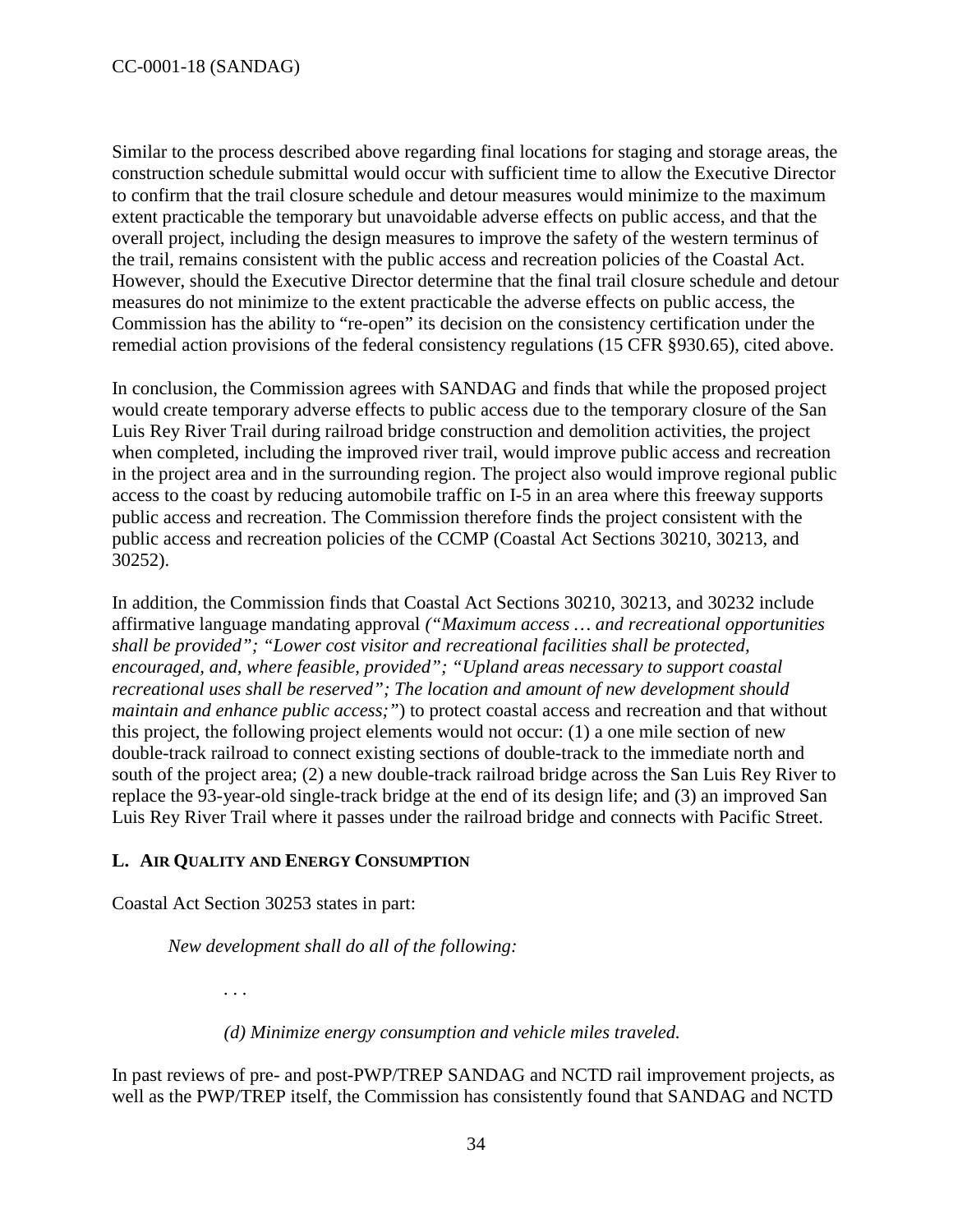rail improvement projects would increase the use of public transportation, reduce automobile emissions and vehicle miles traveled, minimize energy consumption, and benefit regional air quality. The proposed project would provide these same benefits.

The project *NEPA Categorical Exclusion Worksheet (July 2014)* examines air quality impacts associated with operation of the proposed double-track project:

*The project is included in SANDAG's Regional Transportation Plan (RTP) and Regional Transportation Improvement Program (RTIP). The RTP and the RTIP are required to be in conformity with the State Implementation Plan for meeting air quality standards. The project will make improvements that will reduce train delays that occur because of the lack of passing opportunity. Although operation of the proposed project would result in the emissions of criteria pollutants, air quality is expected to improve. It is assumed that air pollutant emissions would decrease during operation of the proposed project because the double tracks would allow trains to pass each other without having to stop. Idling, as well as stopping and starting, of trains emits more pollutants than a train constantly in motion. The proposed action will improve train movement within the rail corridor, enhance reliability, and reduce congestion. The project will reduce automobile trips and associated vehicular emissions by providing improvements within the LOSSAN corridor needed to support passenger and freight rail service.* 

*Construction will occur in compliance with applicable Air Pollution Control District's rules. During construction, BMPs will be employed to ensure construction dust is minimized. BMPs include, but may not be limited to, covering of stockpiles and use of water trucks. The project is not expected to result in emissions of ambient criteria pollutants that would cause exceedances of the NAAQS* [National Ambient Air Quality Standards], *create new exceedances, or delay attainment of the NAAQS in the project area.* 

The proposed project's air quality benefits include reduced idling time by automobiles on highways and train locomotives in the LOSSAN corridor, which will lead to reduced emissions of air pollutants. In addition, the operational efficiency improvements arising from construction of an additional segment of double-track are expected to increase ridership on existing passenger trains in the corridor and to correspondingly reduce automobile trips and vehicle miles traveled in the corridor. The Commission has historically found that coastal resources would be directly affected by global climate change resulting from increases in greenhouse gas emissions, and finds that, as part of a larger SANDAG effort to improve and expand rail service in the LOSSAN corridor, the project would further help meet greenhouse gas reduction targets for San Diego County mandated under California's Climate Change Initiative (i.e., AB 32) and other legislation. Benefits to coastal resources include reductions in: (1) coastal flooding and erosion; (2) inundation of developed areas and public access and recreation areas; (3) alterations to existing sensitive habitat areas; (4) ocean warming and acidification; (5) changes in marine species diversity, distribution, and productivity; and (6) infrastructure damage arising from sea level rise.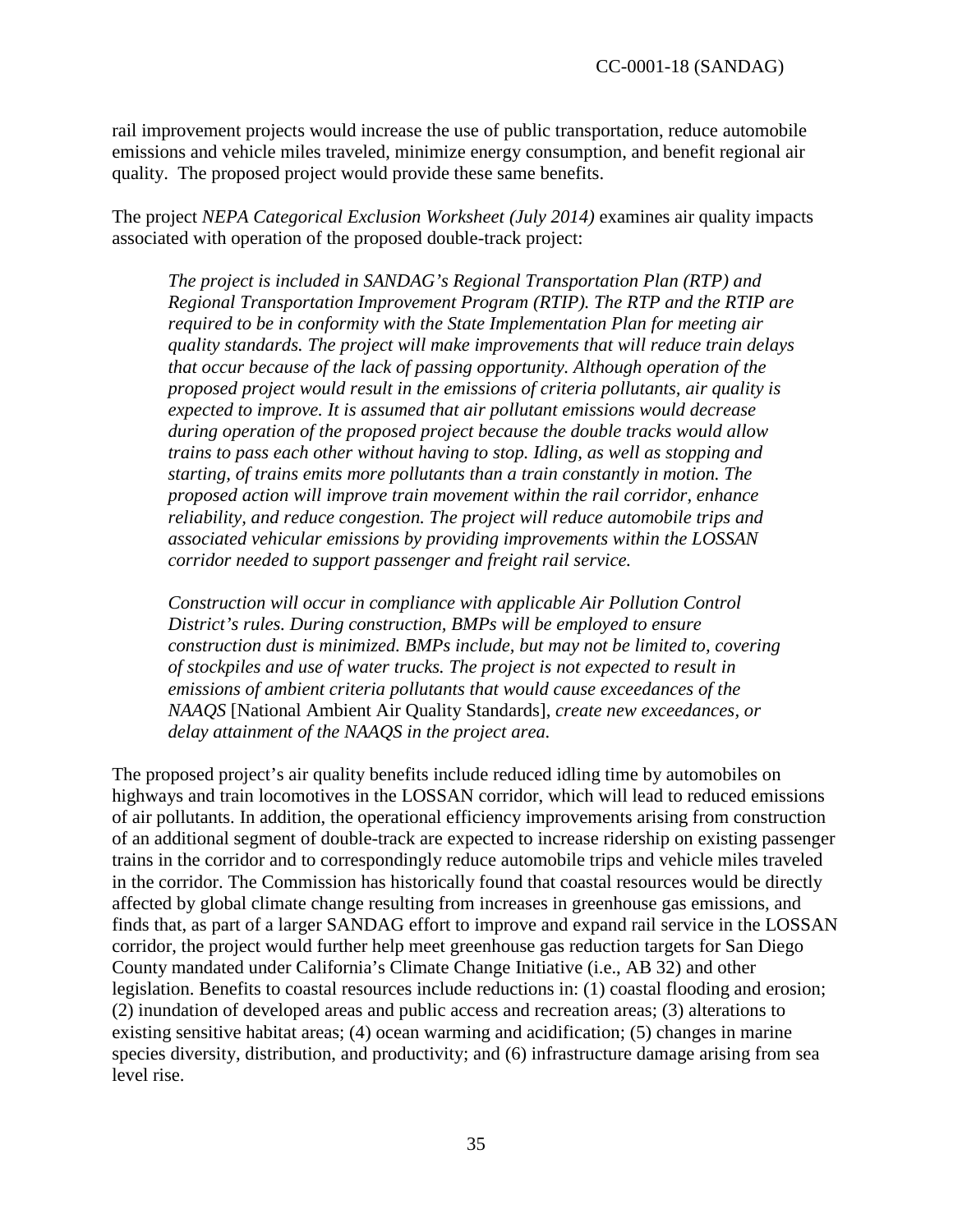Thus, actions to reduce greenhouse gases and to protect coastal resources at risk from the adverse effects of global warming are consistent with a number of Coastal Act goals and policies, including but not limited to the directive in Section 30253 to minimize energy consumption and vehicle miles traveled. The Commission has repeatedly drawn these conclusions in past SANDAG/NCTD consistency certification reviews, and, more importantly, reiterated them in its review of the PWP/TREP. The Commission concludes that the project would improve air quality and public transportation in the LOSSAN corridor, and help reduce energy consumption and greenhouse gas emissions, and would, therefore, be consistent with the energy minimization policy of the Coastal Act (Section 30253(d)). In addition, the Commission finds that Coastal Act Section 30253 includes affirmative language mandating approval *("New development shall . . . minimize energy consumption and vehicle miles traveled."*) of projects that include elements designed to minimize energy consumption and vehicle miles traveled. The San Dieguito doubletrack project includes these elements.

### <span id="page-35-0"></span>**M. CONFLICT BETWEEN COASTAL ACT POLICIES**

The following conflict resolution discussion is applicable to wetland and ESHA impacts associated with specific projects considered within the NCC PWP/TREP. Section 30233(a) of the Coastal Act only permits the diking, filling, or dredging of wetlands where there is no feasible less environmentally damaging alternative, where feasible mitigation measures have been provided to minimize adverse environmental effects, and when it is limited to certain uses. Section 30240 prohibits significant disruption or degradation of the habitat values of ESHAs. The findings for approval of the original NCC PWP/TREP (PWP-6-NCC-13-0203-1) found that the proposed fill, by itself, would not be an allowable use, and that other elements of the project would significantly disrupt and/or degrade ESHAs. However, the Commission also found that the project as a whole presented conflicts among Chapter 3 policies, and it used the "conflict resolution" provision of Sections 30007.5 and 30200(b) of the Coastal Act to allow limited dredging and filling of wetlands, despite its inconsistency with Section 30233, and limited impacts to ESHAs, despite their inconsistency with Section 30240.

When the Commission identifies a conflict among Coastal Act policies, Section 30007.5 requires the Commission to resolve the conflict "in a manner which on balance is the most protective of significant coastal resources". The NCC PWP/TREP findings identified that approval of the NCC PWP/TREP would result in the fill of approximately 24 acres of wetlands throughout the NCC despite not being one of the identified allowable uses in Section 30233 as well as impacts to approximately 64 acres of ESHA despite not being one of the identified allowable uses in Section 30240. However, denying the NCC PWP/TREP because of this inconsistency would have been inconsistent with mandates of other Coastal Act policies and would have resulted in significant adverse effects on public access, biological resources, water quality and air quality due to the persistence of the antiquated transportation system in the NCC. Thus, the Commission found a conflict, and it went on to find that approval of the NCC PWP/TREP, notwithstanding its inconsistencies with Coastal Act Section 30233, was the "most protective of coastal resources" for purposes of the conflict resolution provisions of Coastal Act Sections 30007.5 and 30200(b).

The standard of review for the Commission's decision on a consistency certification is whether the proposed project is consistent with the Chapter 3 policies of the Coastal Act. In general, a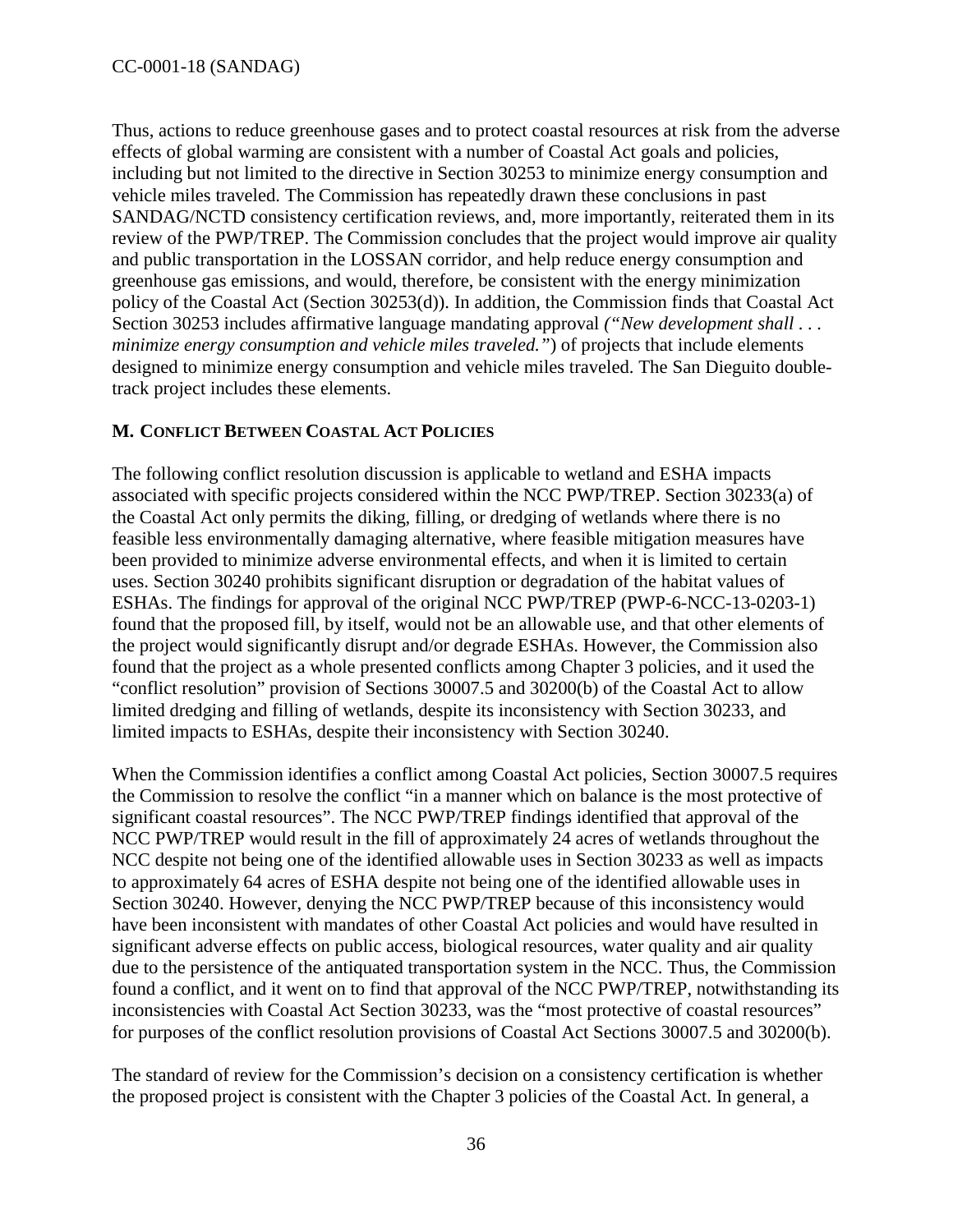proposal must be consistent with all relevant policies in order to be approved. If a proposal is inconsistent with one or more policies, it must normally be denied or conditioned to make it consistent with all relevant policies.

However, the Legislature recognized through Sections 30007.5 and 30200(b) that conflicts can occur among those policies. It therefore declared that when the Commission identifies a conflict among the policies of Chapter 3, the conflict is to be resolved "in a manner which on balance is the most protective of significant coastal resources," pursuant to Coastal Act Section 30007.5.

Section 30200(b) of the Coastal Act, at the beginning of Chapter 3, states:

*Where the commission or any local government in implementing the provisions of this division identifies a conflict between the policies of this chapter, Section 30007.5 shall be utilized to resolve the conflict and the resolution of such conflicts shall be supported by appropriate findings setting forth the basis for the resolution of identified policy conflicts.*

Section 30007.5 of the Coastal Act provides for the Commission to resolve conflicts between Coastal Act policies as follows:

*The Legislature further finds and recognizes that conflicts may occur between one or more policies of the division. The Legislature therefore declares that in carrying out the provisions of this division such conflicts be resolved in a manner that on balance is the most protective of significant coastal resources. In this context, the Legislature declares that broader policies which, for example, serve to concentrate development in close proximity to urban and employment centers may be more protective, overall, than specific wildlife habitat and other similar resource policies.* 

As discussed previously in **Sections III.F and G**, above, because the project would increase railway capacity, it does not qualify as an incidental public service under Section 30233(a)(4), as both the Commission and the courts have interpreted that phrase to apply to transportation projects only if they are necessary to maintain *existing* capacity. In addition, the project is not "allowable" under Section 30240 as a "use dependent on the resources" within an environmentally sensitive habitat area (ESHA) and if it significantly disrupts the Diegan coastal sage scrub habitat in the project area.

However, as discussed in **Sections III.H, K, and L**, if the Commission were to object and prevent the proposed double-track project from proceeding, increasing traffic congestion on regional and local roadways would continue to interfere with and lead to adverse effects on public access to coastal recreational areas in central San Diego County, and would also degrade water and air quality in the region, which would be inconsistent with the mandates of Coastal Act policies protecting those resources (Sections 30210, 30213, 30252, 30231, 30232, and 30253). In such a situation, when a proposed project is inconsistent with a Chapter 3 policy, but denial or modification of the project would be also be inconsistent with other Chapter 3 policies,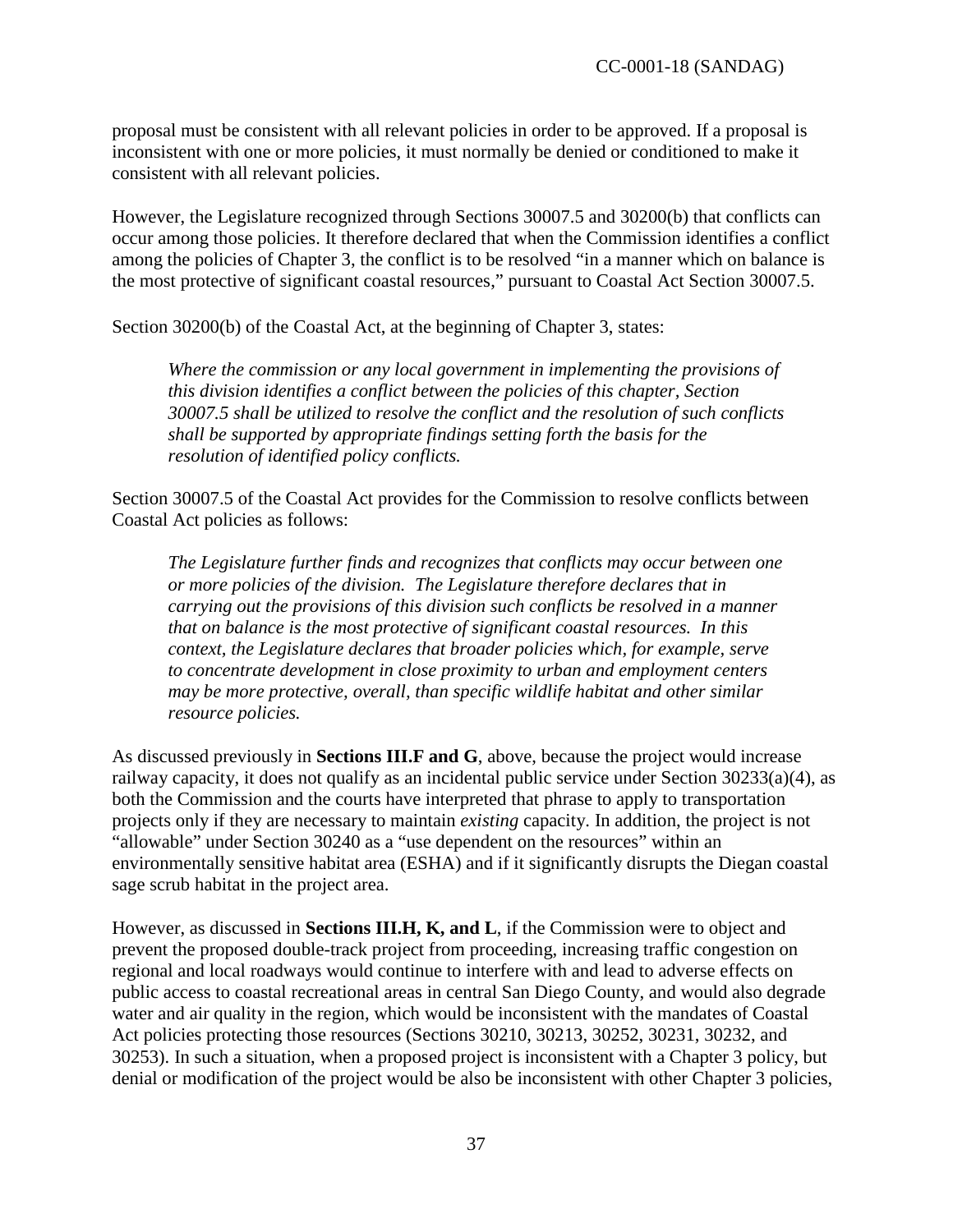there is a conflict between policies, and Section 30007.5 of the Coastal Act provides for resolution of such a policy conflict in a manner that is most protective of coastal resources.

### **Applying Section 30007.5**

Resolving conflicts through application of Section 30007.5 involves the following seven steps, each of which is explained in greater detail below, followed by how each applies to the proposed project:

- 1) The project, as proposed, is inconsistent with at least one Chapter 3 policy;
- 2) The project, if denied or modified to eliminate the inconsistency, would affect some coastal resource(s) in a manner inconsistent with at least one other Chapter 3 policy that affirmatively requires protection or enhancement of that resource(s);
- 3) The project, if approved, would be fully consistent with the policy that affirmatively mandates resource protection or enhancement;
- 4) The project, if approved, would result in tangible resource enhancement over existing conditions;
- 5) The benefits of the project are not independently required by some other body of law;
- 6) The benefits of the project must result from the main purpose of the project, rather than from an ancillary component appended to the project to "create a conflict"; and,
- 7) There are no feasible alternatives that would achieve the objectives of the project without violating any Chapter 3 policies.

### **1) The project, as proposed, is inconsistent with at least one Chapter 3 policy:**

For the Commission to apply Section 30007.5, a proposed project must be inconsistent with an applicable Chapter 3 policy. As discussed in **Sections III.F and G**, above, because the proposed double-track project includes wetland fill to expand railroad capacity and eliminates Diegan coastal sage scrub ESHA, it is not an allowable wetland use under Section 30233(a)(4), and is inconsistent with Section 30240 both because it is not a resource-dependent use and because it would significantly degrade the habitat.

### **2) The project, if denied or modified to eliminate the inconsistency, would affect coastal resources in a manner inconsistent with at least one other Chapter 3 policy that affirmatively requires protection or enhancement of those resources:**

A true conflict between Chapter 3 policies arises when a proposed project is inconsistent with one or more policies, but for which denial or modification of the project would be inconsistent with at least one other Chapter 3 policy. Further, the policy inconsistency that would be caused by denial or modification must be with a policy that affirmatively mandates protection or enhancement of certain coastal resources. If the Commission were to deny the proposed doubletrack project, increasing traffic congestion on regional and local roadways would continue to interfere with and lead to adverse effects on public access to coastal recreational areas in central San Diego County, and would also degrade water and air quality in the region. Therefore, denial of the project would be inconsistent with numerous policies of this type: Section 30210, which requires, in part, that maximum access and recreational opportunities "**shall** be provided for all the people"; Section 30213, which requires, in part, that lower cost visitor and recreational facilities "**shall** be protected, encouraged, and, where feasible, provided"; Section 30252, which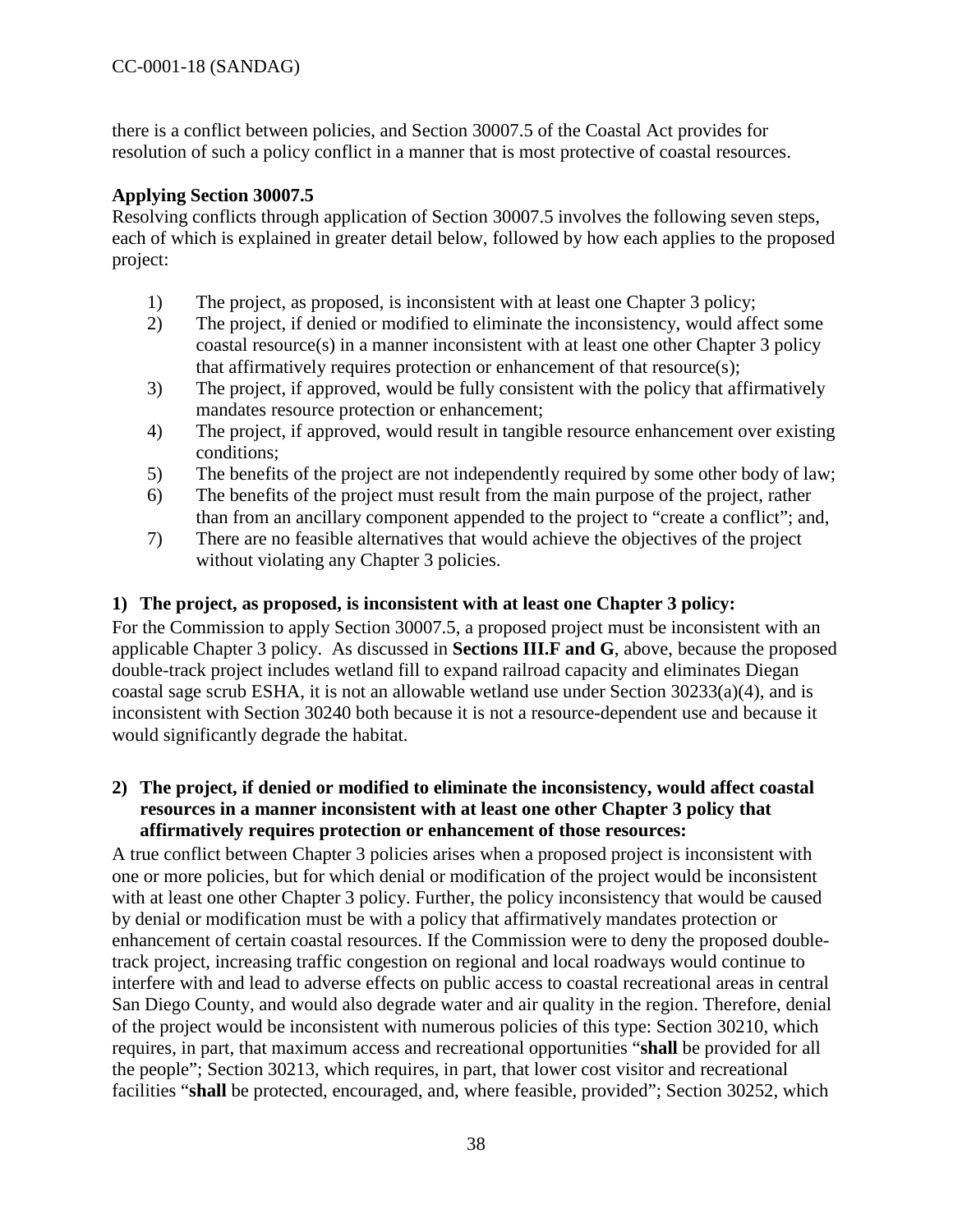requires, in part, that new development "**should** maintain and enhance public access to the coast by (1) facilitating the provision or extension of transit service"; Section 30231, which requires, in part, that the biological productivity and quality of coastal waters "**shall** be maintained"; and Section 30253, which requires, in part, that new development "**shall** . . . minimize energy consumption and vehicle miles traveled" [**emphasis** added in each]. In most cases, denying a proposed project will not cause adverse effects on coastal resources for which the Coastal Act mandates protection or enhancement, but will simply maintain the status quo.

Denial of the proposed double-track project would increase traffic congestion on regional and local roadways, which would continue to interfere with and lead to adverse effects on public access to coastal recreational areas in central San Diego County. Denial would also contribute to increasing reliance on automobile transportation and the resulting adverse impacts on water and air quality in the region associated with roadways and vehicles. Denial would be inconsistent with Coastal Act policies established to protect public access, recreation, transit, and water and air quality. If the project is approved, these resources would be protected, as affirmatively required by the Coastal Act. Therefore, approval of the project would result in resource enhancements over existing conditions.

#### **3) The project, if approved, would be fully consistent with the policy that affirmatively mandates resource protection or enhancement:**

For denial of a project to be inconsistent with a Chapter 3 policy, the proposed project would have to protect or enhance the resource values for which the applicable Coastal Act policy includes an affirmative mandate. That is, if denial of a project would conflict with an affirmatively mandated Coastal Act policy, approval of the project would have to conform to that policy. If the Commission were to interpret this conflict resolution provision otherwise, then any proposal, no matter how inconsistent with Chapter 3, which offered a slight incremental improvement over existing conditions relevant to a single policy could result in a conflict that would allow the use of Section 30007.5. The Commission concludes that the conflict resolution provisions were not intended to apply to such minor incremental improvements.

As discussed previously in **Section III.B**, the proposed project would construct one mile of new double-track and other elements to improve railroad capacity and operational efficiency along the LOSSAN corridor in San Diego County. This project would not only protect against significant adverse effects to, but would affirmatively promote, public access, recreation, and transit, water quality, and air quality, and is therefore fully consistent with Coastal Act Sections 30210, 30213, 30252, 30231, 30232, and 30253.

### **4) The project, if approved, would result in tangible resource enhancement over existing conditions:**

This aspect of the conflict between policies may be looked at from two perspectives – either approval of the project would result in improved conditions for a coastal resource subject to an affirmative mandate, or denial or modification of the project would result in the degradation of that resource.

As discussed in detail above and summarized here, approval of the proposed double-track project, with the resulting increase in railroad capacity and operational efficiency, would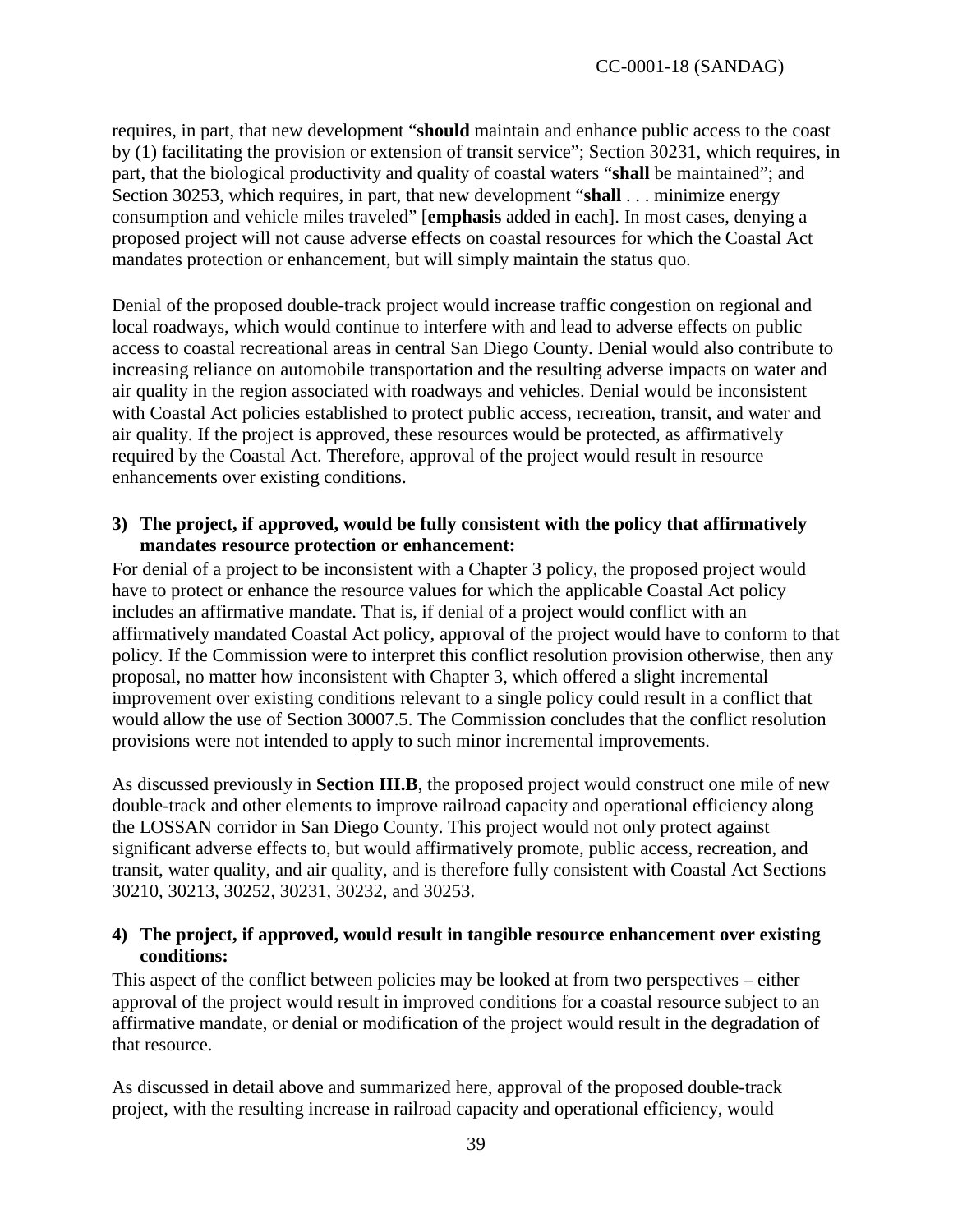improve public access, recreation, and transit opportunities in the project area. Approval would protect water quality in the San Luis Rey River through implementing construction best management practices, and by replacing a 93-year-old bridge at the end of its design life and before collapse of the structure into the river. Approval would improve public transportation and freight service, which will help reduce automobile congestion, reduce automobile vehicle miles traveled and the corresponding non-point source emissions, and minimize energy consumption and vehicle miles traveled.

### **5) The benefits of the project are not independently required by some other body of law:**

For benefits of a project to yield a conflict, those benefits that would cause denial of the project to be inconsistent with a Chapter 3 policy cannot be those that the project proponent is already being required to provide pursuant to another agency's directive or under another body of law. In other words, if the benefits would be provided regardless of the Commission's action on the proposed project, the project proponent cannot seek approval of an otherwise unapprovable project on the basis that the project would produce those benefits. In essence, the project proponent does not get credit for resource enhancements that it is already being compelled to provide. In this case, the benefits of the project would not be provided in the absence of the Commission's approval of this project. SANDAG could not obtain the required Corps of Engineers Clean Water Act Section 404 permit to construct the double-track project if the Commission objected to this consistency certification. In addition, the project is not mandated by any other regulatory body nor is it required under any other body of law. Thus, this test is also met because the benefits of the project to public access, recreation, and transit, water quality, and air quality would not be provided if the Commission were to object to the proposed project.

### **6) The benefits of the project must result from the main purpose of the project, rather than from an ancillary component appended to the project to "create a conflict":**

A project's benefits to coastal resources must be integral to the project purpose. If a project is inconsistent with a Chapter 3 policy, and the main elements of the project do not result in the cessation of ongoing degradation of a resource the Commission is charged with enhancing, the project proponent cannot "create a conflict" by adding to the project an independent component to remedy the resource degradation. The benefits of a project must be inherent in the purpose of the project. If this provision were otherwise, project proponents could regularly append tangential elements to their otherwise unapprovable projects to "create conflicts" and then request that the Commission use Section 30007.5 to approve the unapprovable projects. The balancing provisions of the Coastal Act could not have been intended to foster such an artificial and easily manipulated process, and were not designed to barter amenities in exchange for project approval.

The main purpose of the proposed project is to expand capacity and improve operational efficiencies in the LOSSAN railroad corridor which would enhance public access, recreation, and transit opportunities, and protect water and air quality through the provision of improved mass transit. The benefits of the project result directly from the main purpose, and not from any ancillary component. Thus this factor is satisfied as well.

### **7) There are no feasible alternatives that would achieve the objectives of the project without violating any Chapter 3 policies:**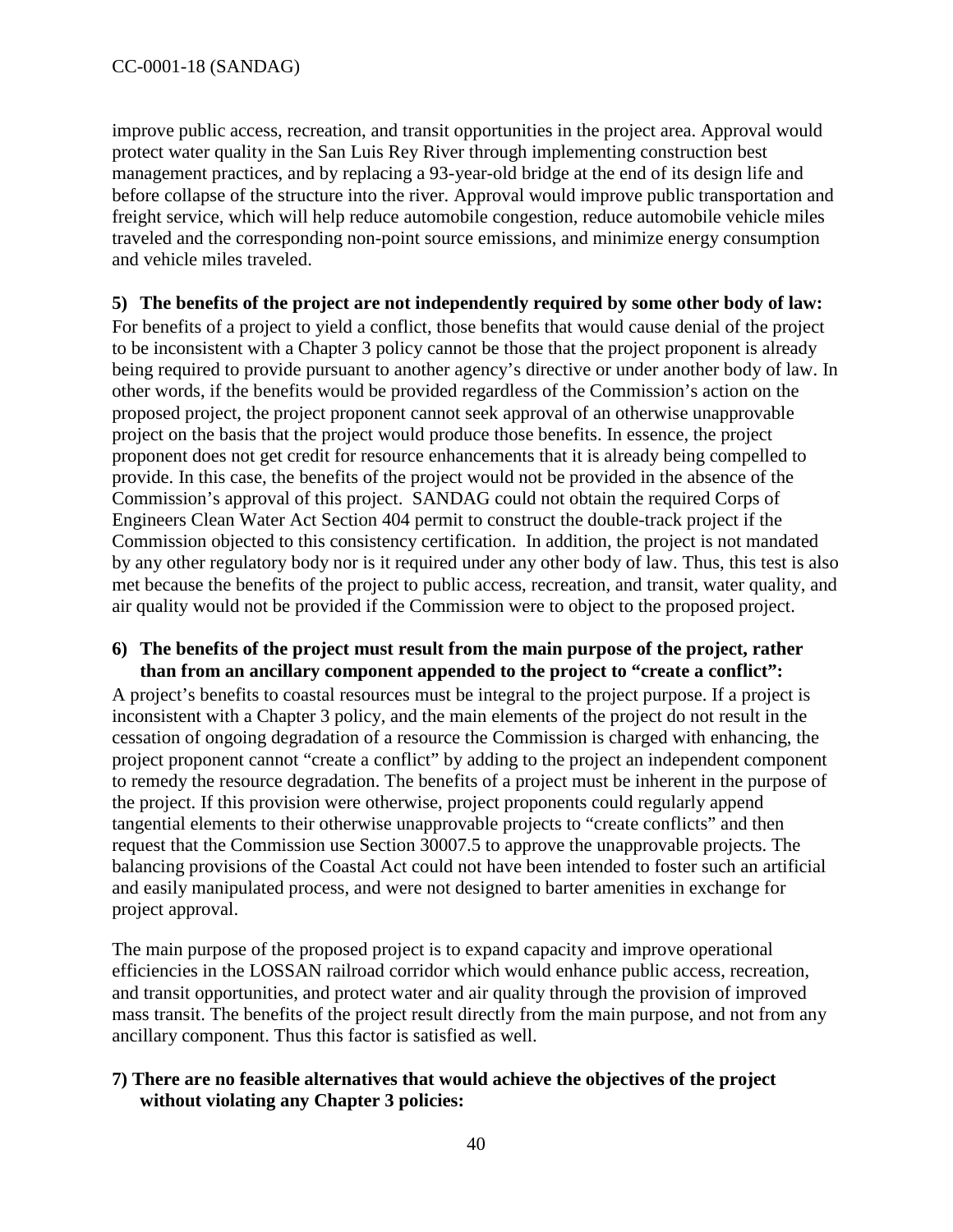Finally, a project does not present a conflict among Chapter 3 policies if at least one feasible alternative would meet the project's objectives without violating any Chapter 3 policy. Thus, an alternatives analysis is a condition precedent to invocation of the balancing approach. If there are alternatives available that are consistent with all of the relevant Chapter 3 policies, then the proposed project does not create a true conflict among those policies.

The objective of the proposed project, as noted above, is to construct one mile of new railroad double-track in order to expand capacity and improve operational efficiencies in the LOSSAN railroad corridor. The project would enhance public access, recreation and transit opportunities, and protect water and air quality through the provision of improved mass transit. Accordingly, the "no action" alternative would not achieve the project objectives. As discussed in greater detail in **Section III.F**, above, SANDAG evaluated alternative project designs to construct the double track bridge across San Luis Rey River. However, in all cases, the alternative project designs would still require project activities to occur within Coastal Act wetlands and Diegan coastal sage scrub ESHA, in violation of the allowable use and resource-dependent use policies of Coastal Act Sections 30233(a) and 30240. Moreover, SANDAG determined, and the Commission concurs, that the proposed project design would minimize impacts to wetlands and upland ESHA in comparison to the design alternatives.

### **Existence of a Conflict Between Chapter 3 Policies**

Based on the above, the Commission finds that the proposed project presents a conflict between the allowable use policy of Section 30233(a) and the resource-dependent use and habitat protection elements of Section 30240 on the one hand, and the mandates of Sections 30210, 30213, 30252, 30231, 30232, and 30253 on the other, a conflict that must be resolved through application of Section 30007.5, as described below.

#### **Conflict Resolution**

After establishing a conflict among Coastal Act policies, Section 30007.5 requires the Commission to resolve the conflict in a manner that is on balance most protective of coastal resources. In this case, the proposed project would result in a non-allowable use in a wetland and a non-resource dependent use occurring within ESHA, thus making it inconsistent with the allowable use policies of Coastal Act Sections 30233(a) and 30240, respectively. However, and as described previously in this report, the wetland habitat that would be adversely affected by the project is located at the unavoidable crossing of the San Luis Rey River or is located in isolated ephemeral drainages and concrete-lined track ditches. The Diegan coastal sage scrub habitat that would be adversely affected is highly fragmented, occurs in linear strips along the railroad embankment, is subjected to train noise and vibration, and is unlikely to support the threatened Coastal California gnatcatcher.

However, denying the project because of its inconsistency with these wetland and ESHA policies would result in significant adverse effects to public access, recreation and transit, water quality, and air quality due the inability of SANDAG to construct the double-track project and to obtain additions to railroad capacity and improved operational efficiencies. As described previously in this report, the double-track project is needed in order to accommodate the forecasted doubling of train trips in the LOSSAN corridor by the year 2030. Without this project, the current section of single track will continue to serve as an obstacle to efficient and expanded train operations in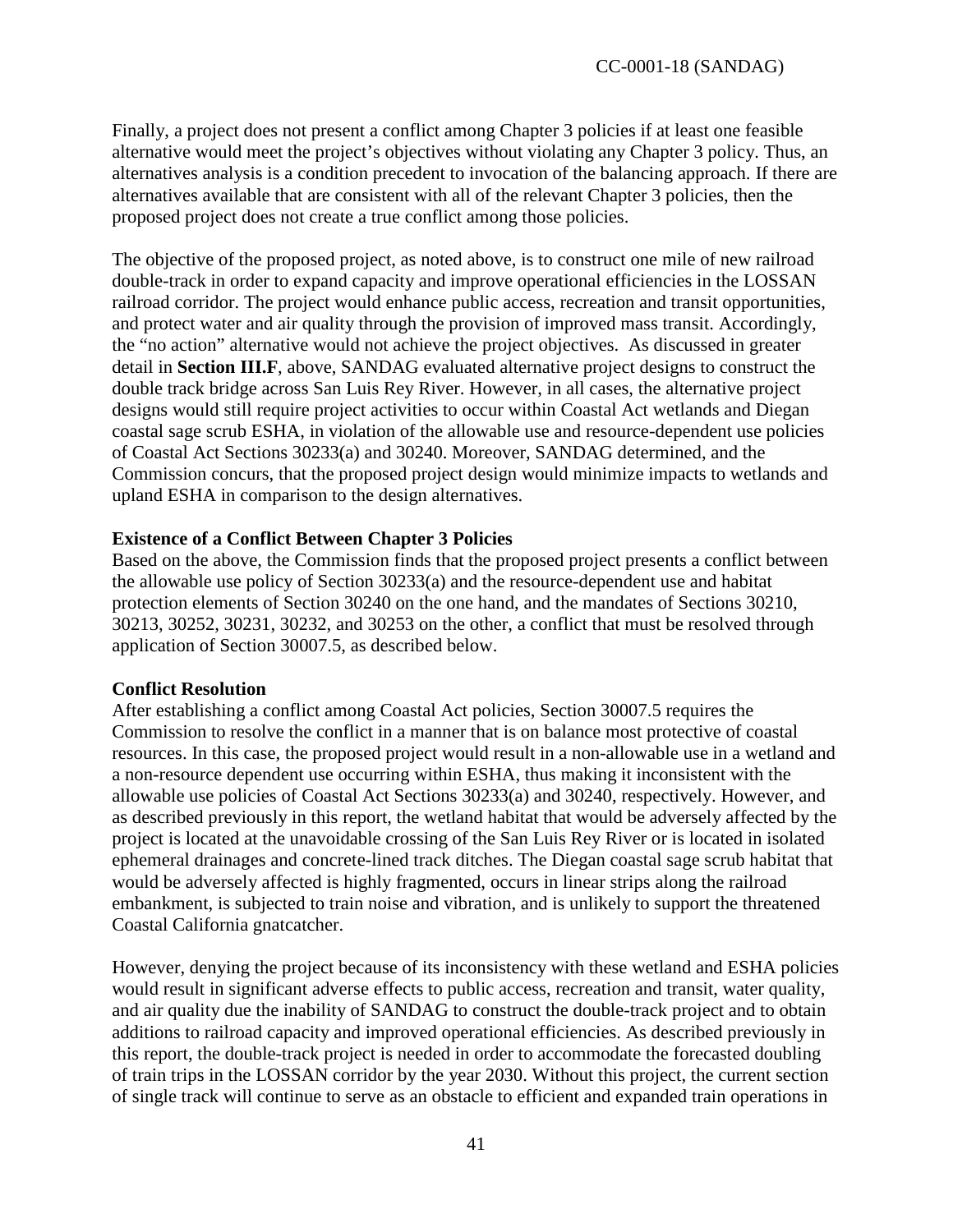San Diego County. Denying the project would thus be inconsistent with the affirmative policies of Sections 30210, 30213, 30252, 30231, 30232, and 30253 to protect and maintain public access, recreation and transit, water quality, and air quality. The Commission finds that the impacts on coastal resources from not carrying out the project would be more significant and adverse than impacts stemming from the project's location within wetlands and ESHA, which would be addressed by the avoidance, minimization, and mitigation measures incorporated into the project. The mitigation measures will be included in a second consistency certification submitted to the Commission by SANDAG prior to the start of construction. The Commission therefore concludes that the project would, on balance, be most protective of significant coastal resources, consistent with Coastal Act Section 30007.5. As such, it is consistent with Chapter 3 as a whole, and the Commission therefore concurs with the consistency certification.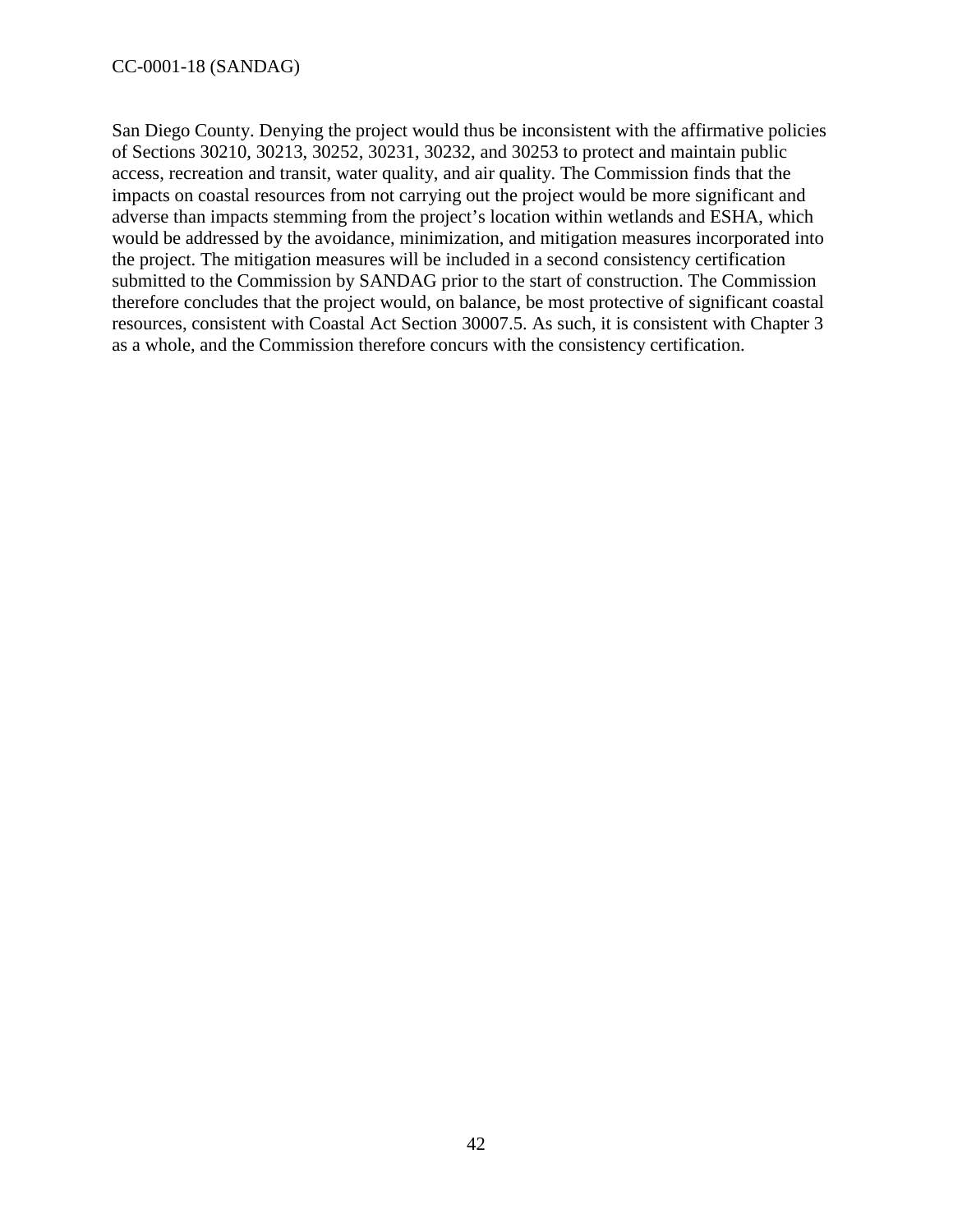### **SUBSTANTIVE FILE DOCUMENTS**

- <span id="page-42-0"></span>1. CC-0001-18 (SANDAG, Eastbrook to Shell Double Track, San Diego County), and accompanying technical reports and applications, consisting of: (1) Biological Assessment, July 2013; (2) Jurisdictional Delineation Report, July 2013; (3) Final Hydrology and Hydraulics Report, August 2013; (4) Federal Railroad Administration NEPA Categorical Exclusion Worksheet, July 2014; (5) Final Cultural Resources Survey Report, July 2013; (6) March 18, 2014, letter from State Historic Preservation Office to Federal Railroad Administration; (7) Programmatic Biological Opinion for the Rail Corridor from the Orange County Border South to Southern Oceanside for Operation and Maintenance, and Six Double-Track Projects in San Diego County, California (1-6-05-P-4123.2), September 2005; (8) Amendment to Programmatic Biological Opinion 1-6-05- P-4123.2 for the Eastbrook to Shell Double Track Project, San Diego County, California, September 2014.
- 2. *LOSSAN Program Environmental Impact Report/Environmental Impact Statement (EIR/EIS),* California Department of Transportation (Caltrans) and the Federal Railroad Administration (FRA), 2009.
- 3. *San Diego Forward: The Regional Plan*, SANDAG 2015
- 4. *2050 Regional Transportation Plan*, SANDAG 2011.
- 5. *Infrastructure Development Plan for the LOSSAN Rail Corridor in San Diego County*, SANDAG 2013.
- 6. *San Diego Regional Transportation Improvement Plan*, SANDAG 2014.
- 7. CDP 6-15-2092 and NOID NCC-NOID-0005-15 (Caltrans), San Elijo Lagoon I-5 Crossing.
- 8. CC-0002-14/PWP-6-NCC-13-0203-1 (SANDAG/Caltrans), North Coast Corridor Public Works Plan/Transportation and Resource Enhancement Plan (NCC PWP/TREP), San Diego County.
- 9. NCC PWP/TREP Amendment No. PWP-6-NCC-16-0001-1.
- 10. CC-0001-17 (SANDAG), San Dieguito River Bridge Replacement and Double Track Project, San Diego County.
- 11. CC-0005-15 (SANDAG), Poinsettia Station Improvement Project, Carlsbad, San Diego County.
- 12. CC-0004-15 (SANDAG), San Elijo Lagoon Bridge Replacement and Double Track Project, San Diego County.
- 13. CC-0003-15 (SANDAG), San Diego River Railroad Bridge Replacement and Double Track Project, San Diego County.
- 14. CC-0006-14 (NCTD), San Dieguito River Railroad Bridge, Scour Repair Project, San Diego County)
- 15. CC-048-12 (SANDAG), San Onofre to Las Pulgas Double Track Project, San Diego County.
- 16. CC-009-12 (SANDAG), San Onofre-Pulgas Double Track Project.
- 17. CC-056-11 (SANDAG), Sorrento Valley Double Track Project, San Diego County.
- 18. CC-006-11 (NCTD), San Dieguito River Railroad Bridge, Southern Abutment and Scour Protection Project, Del Mar, San Diego County.
- 19. CC-020-10 (SANDAG), Del Mar Bluffs Stabilization Project, San Diego County.